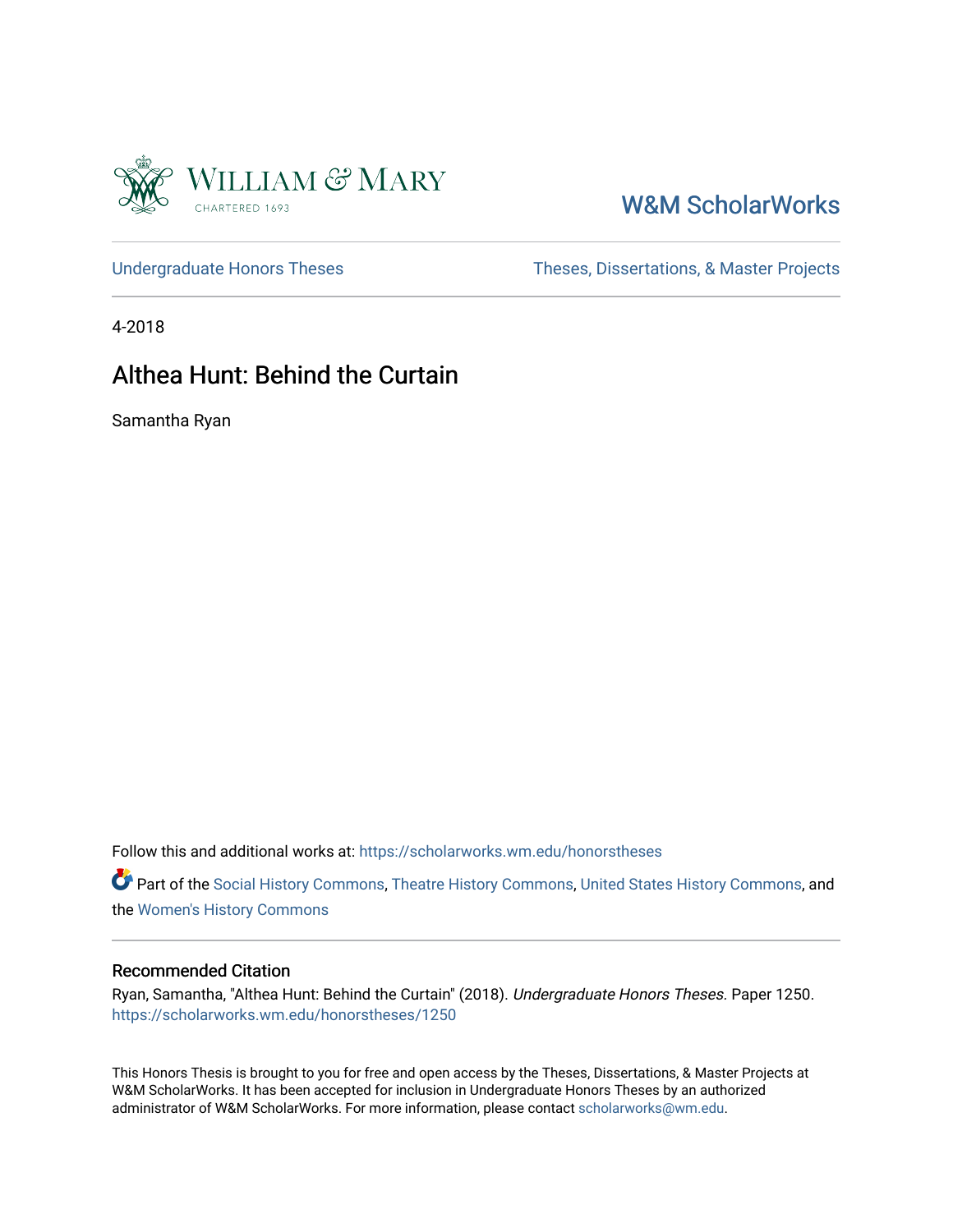### **College of William and Mary [W&M Publish](https://publish.wm.edu?utm_source=publish.wm.edu%2Fhonorstheses%2F1&utm_medium=PDF&utm_campaign=PDFCoverPages)**

[Undergraduate Honors Theses](https://publish.wm.edu/honorstheses?utm_source=publish.wm.edu%2Fhonorstheses%2F1&utm_medium=PDF&utm_campaign=PDFCoverPages) Theses [Theses, Dissertations, & Master Projects](https://publish.wm.edu/etds?utm_source=publish.wm.edu%2Fhonorstheses%2F1&utm_medium=PDF&utm_campaign=PDFCoverPages)

4-2018

# Althea Hunt: Behind the Curtain

Samantha Ryan

Follow this and additional works at: [https://publish.wm.edu/honorstheses](https://publish.wm.edu/honorstheses?utm_source=publish.wm.edu%2Fhonorstheses%2F1&utm_medium=PDF&utm_campaign=PDFCoverPages) Part of the [Social History Commons,](http://network.bepress.com/hgg/discipline/506?utm_source=publish.wm.edu%2Fhonorstheses%2F1&utm_medium=PDF&utm_campaign=PDFCoverPages) [Theatre History Commons,](http://network.bepress.com/hgg/discipline/553?utm_source=publish.wm.edu%2Fhonorstheses%2F1&utm_medium=PDF&utm_campaign=PDFCoverPages) [United States History](http://network.bepress.com/hgg/discipline/495?utm_source=publish.wm.edu%2Fhonorstheses%2F1&utm_medium=PDF&utm_campaign=PDFCoverPages) [Commons,](http://network.bepress.com/hgg/discipline/495?utm_source=publish.wm.edu%2Fhonorstheses%2F1&utm_medium=PDF&utm_campaign=PDFCoverPages) and the [Women's History Commons](http://network.bepress.com/hgg/discipline/507?utm_source=publish.wm.edu%2Fhonorstheses%2F1&utm_medium=PDF&utm_campaign=PDFCoverPages)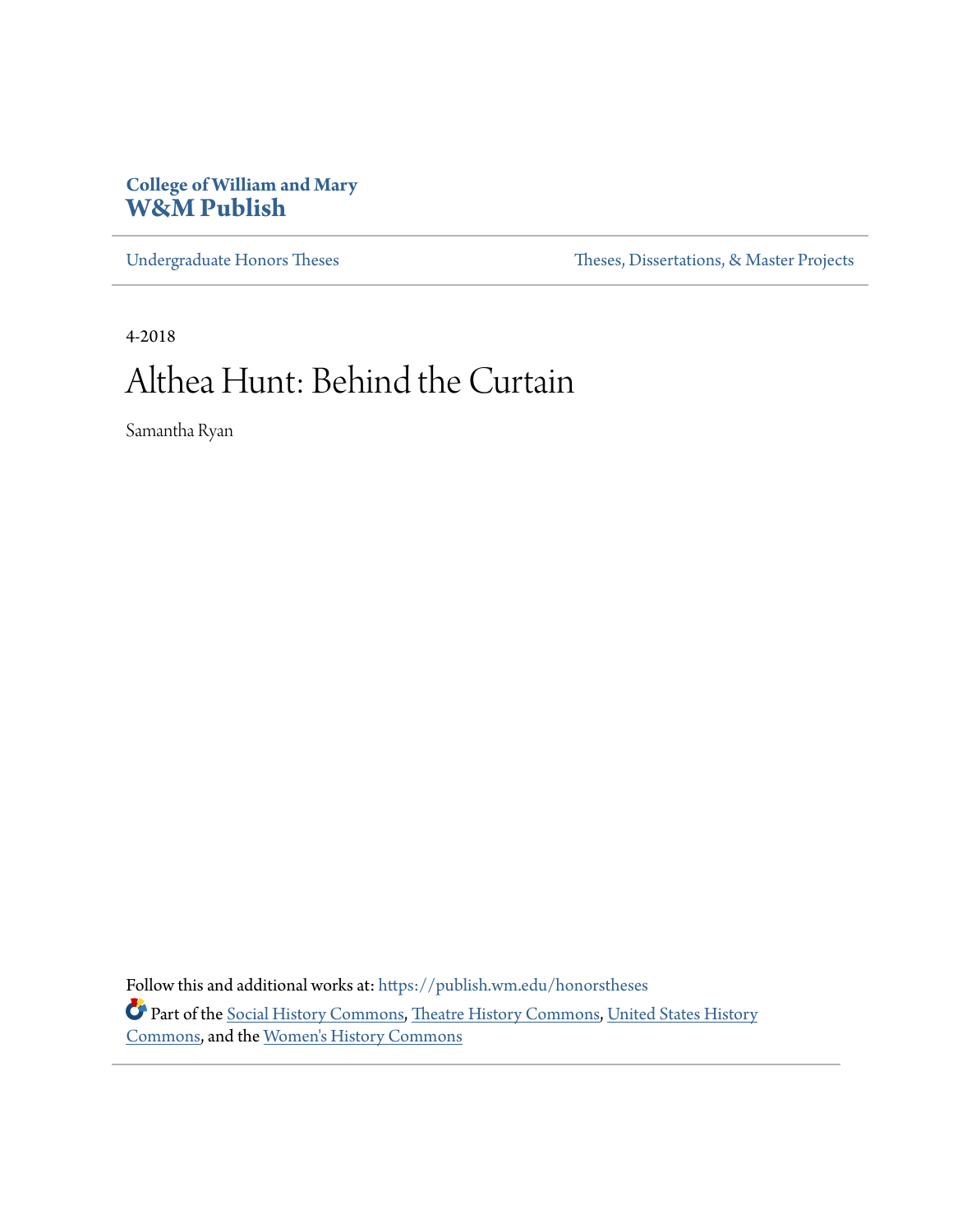### **Althea Hunt: Behind the Curtain**

A thesis submitted in partial fulfillment of the requirement for the degree of Bachelor of Arts in History from The College of William and Mary

### by

### Samantha Jo Ryan

Accepted for onors (Honors, High Honors, Highest Honors) Leisa Meyer, Directo Jerry Watkins JII  $\mathcal{C}_{1}$ Patricia Wesp

Williamsburg, VA April 24, 2018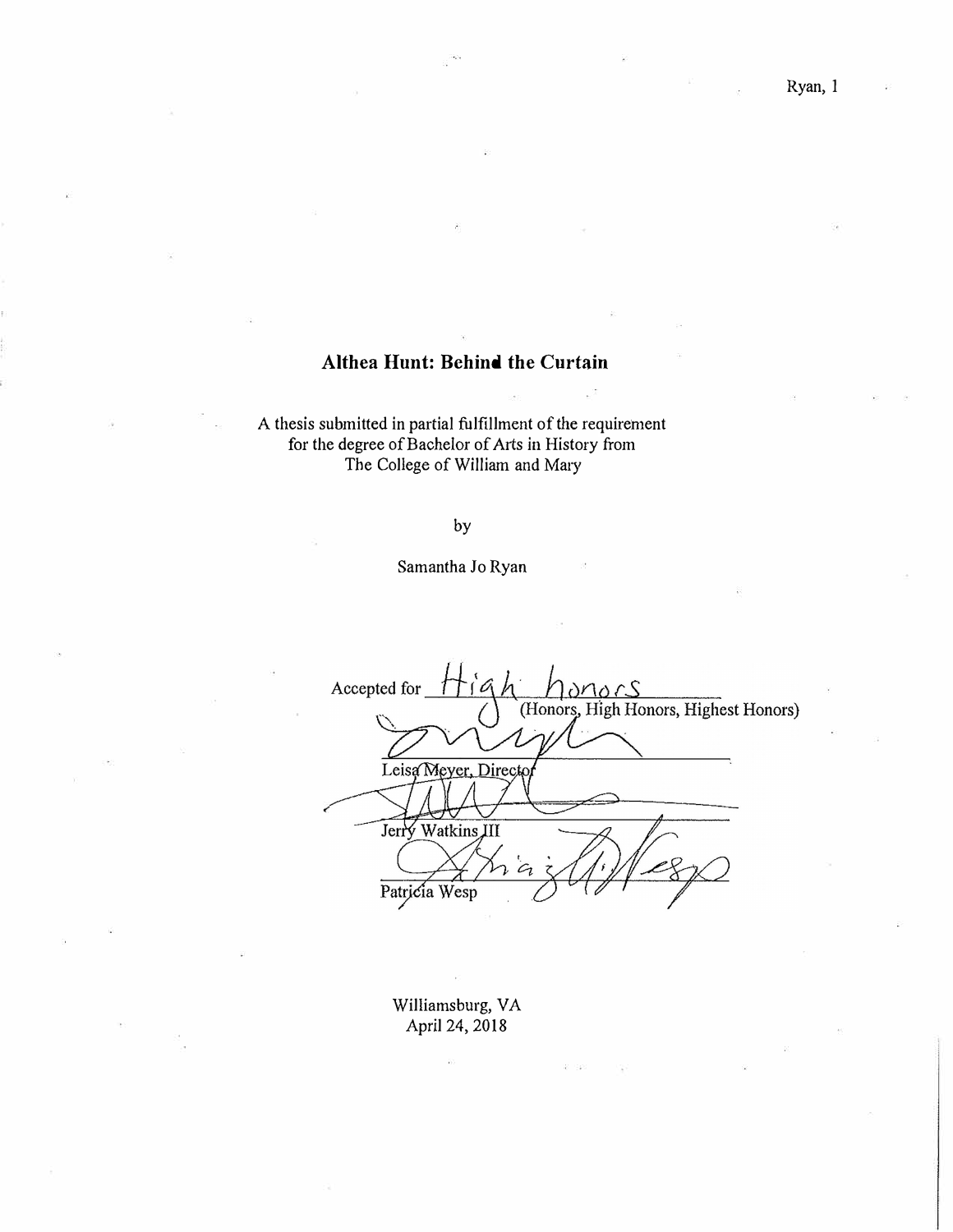### **Althea Hunt: Behind the Curtain**

 $\begin{array}{c} \end{array}$ 

A thesis submitted in partial fulfillment of the requirement for the degree of Bachelor of Arts in History from The College of William and Mary

by

Samantha Jo Ryan

Accepted for \_\_\_\_\_\_\_\_\_\_\_\_\_\_\_\_\_\_\_\_\_\_\_\_\_\_\_\_\_\_\_\_\_\_

\_\_\_\_\_\_\_\_\_\_\_\_\_\_\_\_\_\_\_\_\_\_\_\_\_\_\_\_\_\_\_\_\_\_\_\_\_\_\_\_

\_\_\_\_\_\_\_\_\_\_\_\_\_\_\_\_\_\_\_\_\_\_\_\_\_\_\_\_\_\_\_\_\_\_\_\_\_\_\_\_

\_\_\_\_\_\_\_\_\_\_\_\_\_\_\_\_\_\_\_\_\_\_\_\_\_\_\_\_\_\_\_\_\_\_\_\_\_\_\_\_

(Honors, High Honors, Highest Honors)

Leisa Meyer, Director

Jerry Watkins III

Patricia Wesp

Williamsburg, VA April 24, 2018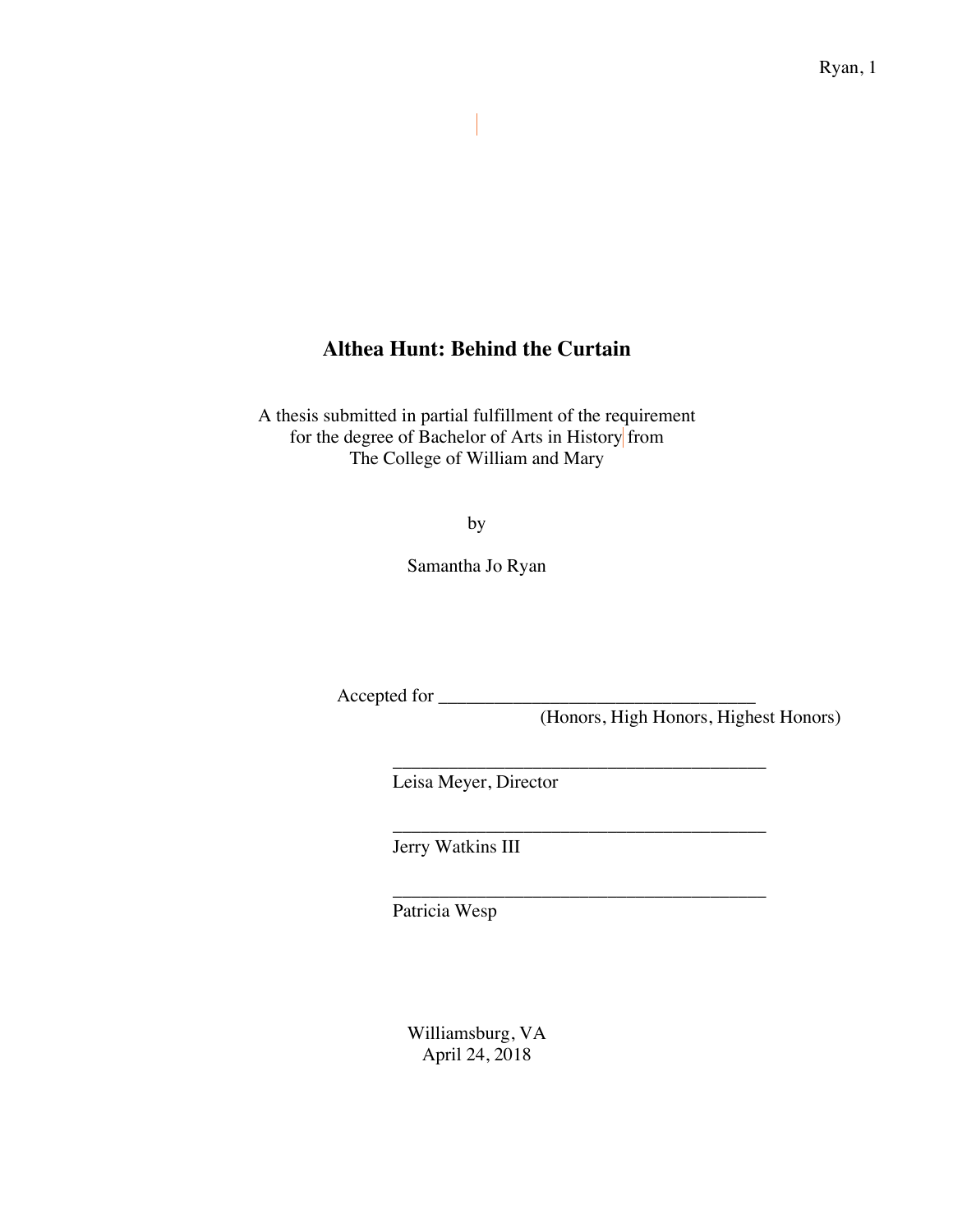### **TABLE OF CONTENTS**

| ACT II: SETTING THE STAGE: WILLIAM AND MARY THEATRE BEFORE HUNT 21 |  |
|--------------------------------------------------------------------|--|
|                                                                    |  |
|                                                                    |  |
|                                                                    |  |
|                                                                    |  |
|                                                                    |  |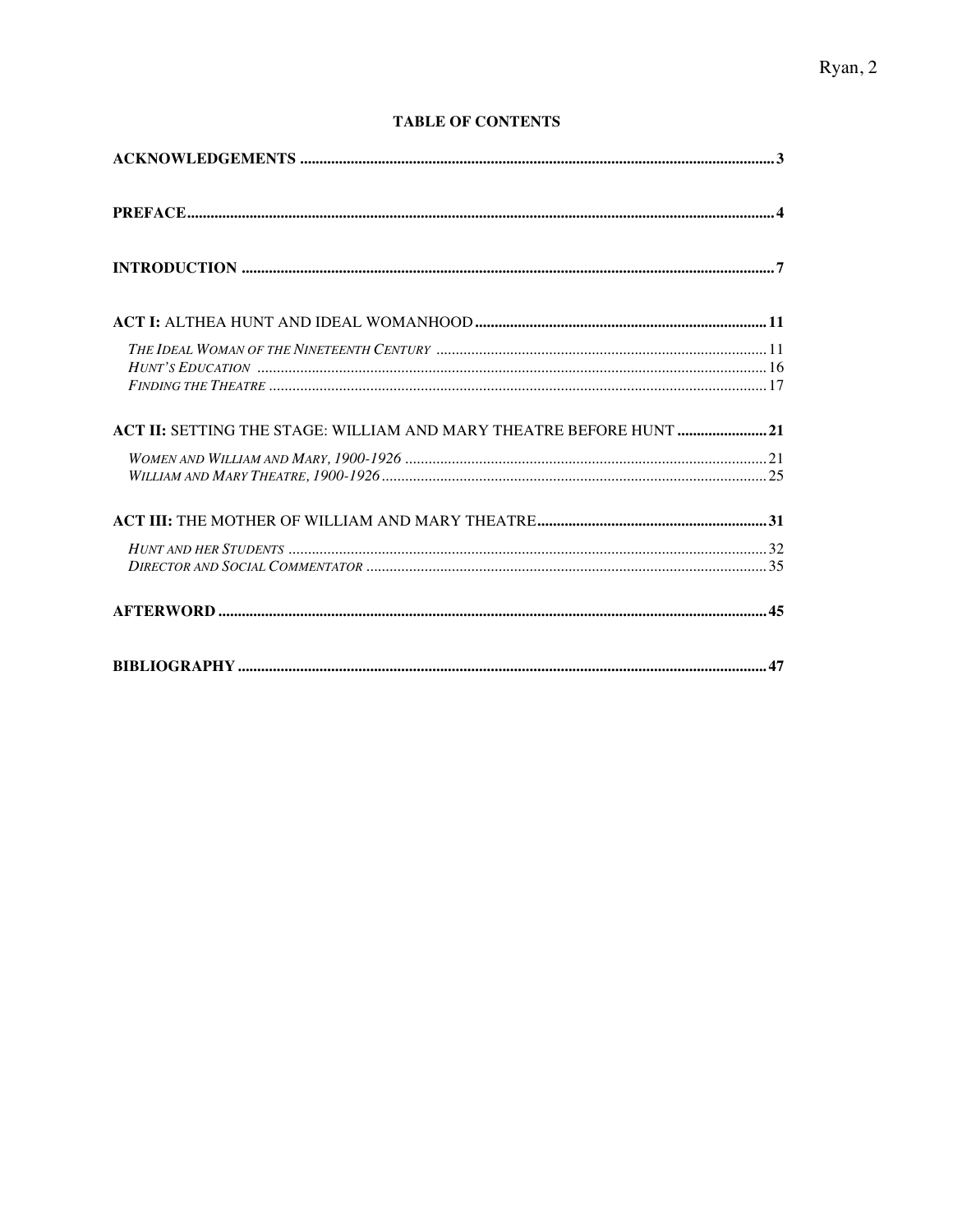#### ACKNOWLEDGEMENTS

To mimic one of Althea Hunt's grateful students, I would like to give a "22-gun salute" to my advisor, Professor Leisa Meyer. Her consistent patience and guidance throughout the writing process has been invaluable. She believed in me and this project even when the prognosis seemed bleak. She challenged me throughout the process and pushed me to perform to the best of my abilities. Without her help this thesis would not have existed and it certainly would not exist in its current form.

I owe the greatest debt, as always, to my parents Mark Ryan and Carol Mertensmeyer, who have always supported me. To my mom who will fly halfway across the country to watch me say two lines in a play and my dad who will wake up earlier than humans should just to be a second pair of eyes to my mediocre papers. Whether on the stage or in the classroom, they have given me full support in every endeavor I have embarked on. I truly couldn't have done it without them!

A huge thank you to my fiancé, Nick, who effectively functioned as my stress sponge throughout the whole writing process. As I type, he is cleaning my apartment so I can stay focused. Thanks for your unending support and love. I hope I can return the favor during your upcoming academic endeavors!

Finally, I want to thank Althea Hunt without whom my career at William and Mary would have been completely different. As a Theatre Major, I am indebted to her for the very department and for the institution she helped build. My capstone experience as a History Major has been in the culmination of this project. I would not have embarked on such a project had the inspiring Althea Hunt not come into my consciousness.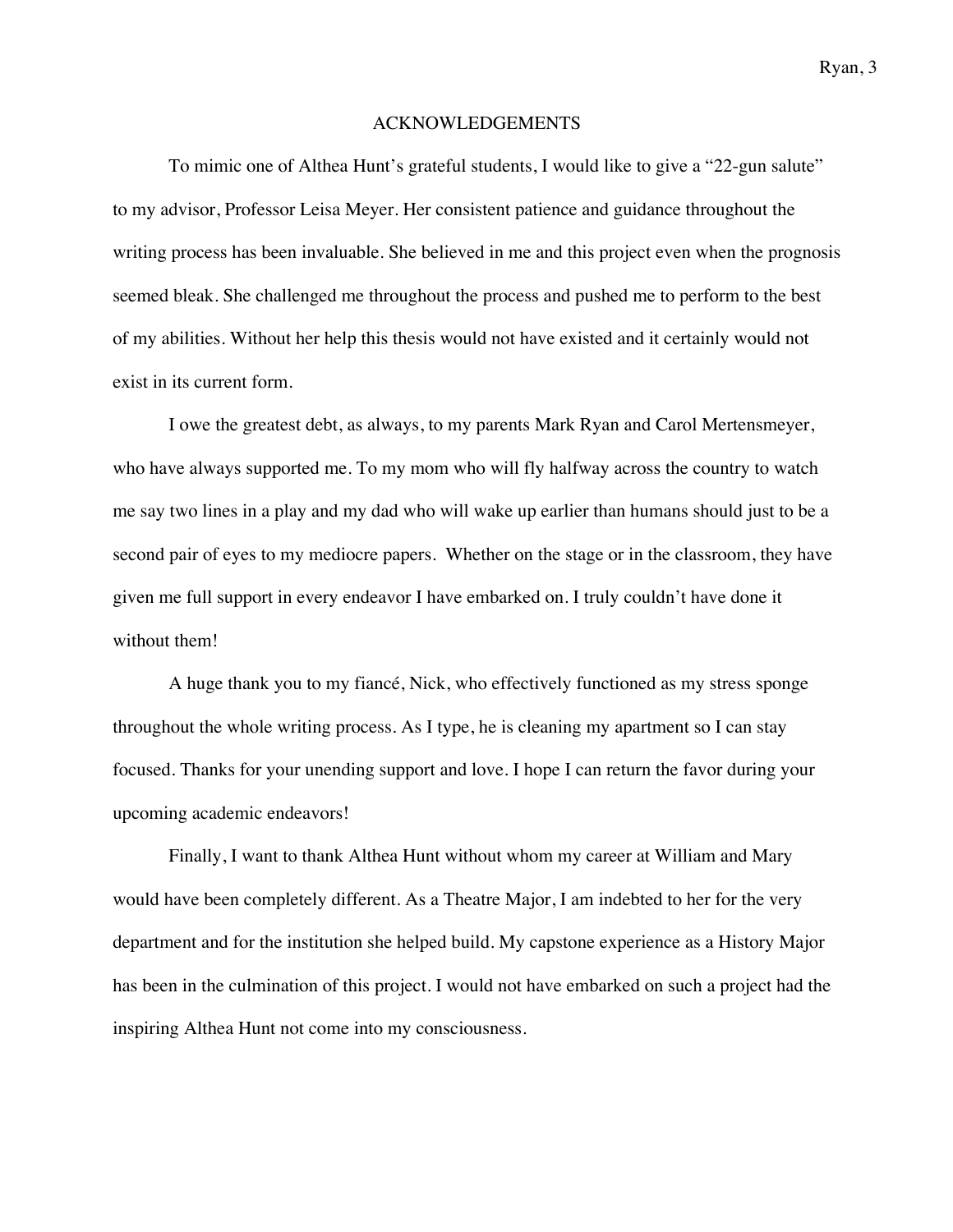### PREFACE

I first encountered Althea Hunt in researching William and Mary Theatre's production history. I immediately found that Hunt had served as the director of the William and Mary Theatre from 1926-1954. As I read further of her involvement I became more impressed with both the quantity and quality of her work at William and Mary and more interested in Hunt herself. My research took me away from production history and deeper into Althea Hunt's personal history. It did not take long to discover that she never married or had children. Much of her life in Williamsburg was spent either living alone or living with her mother. Why did she choose to live alone? Why was she never married? Did she want kids? Did she want a marriage? I became obsessed with these questions, but my desire in asking them was less about finding those answers specifically and more in answering one question that I hoped they would all point to: was she a lesbian? I convinced myself very early on in the research process that she must have been because her lifestyle conflicted with my expectations of heterosexual women's lives in Hunt's era. Since Hunt's life did not match my biased expectations, I felt she must fit in a second category of woman that became more visible in the early twentieth century, particularly those working in professional careers; many of these "new women" have been discovered to be lesbian by scholars researching the period.<sup>1</sup> White, middle-to-upper-class, educated women, such as the peace activist and founder of Hull House Jane Addams and the prison reformer Miriam Van Waters, had professional careers, deviated from the traditional expectations of what it meant to be a woman, and were also lesbians. Based on these examples I imagined a binary to which Hunt

<sup>&</sup>lt;sup>1</sup> Linda Gordon, "Black and White Visions of Welfare: Women's Welfare Activism, 1890-1945," *Unequal Sisters: A Multi-cultural Reader in U.S. Women's History*, eds. Vicki L. Ruiz and Ellen Carol Dubois, (New York: Routledge, 1994).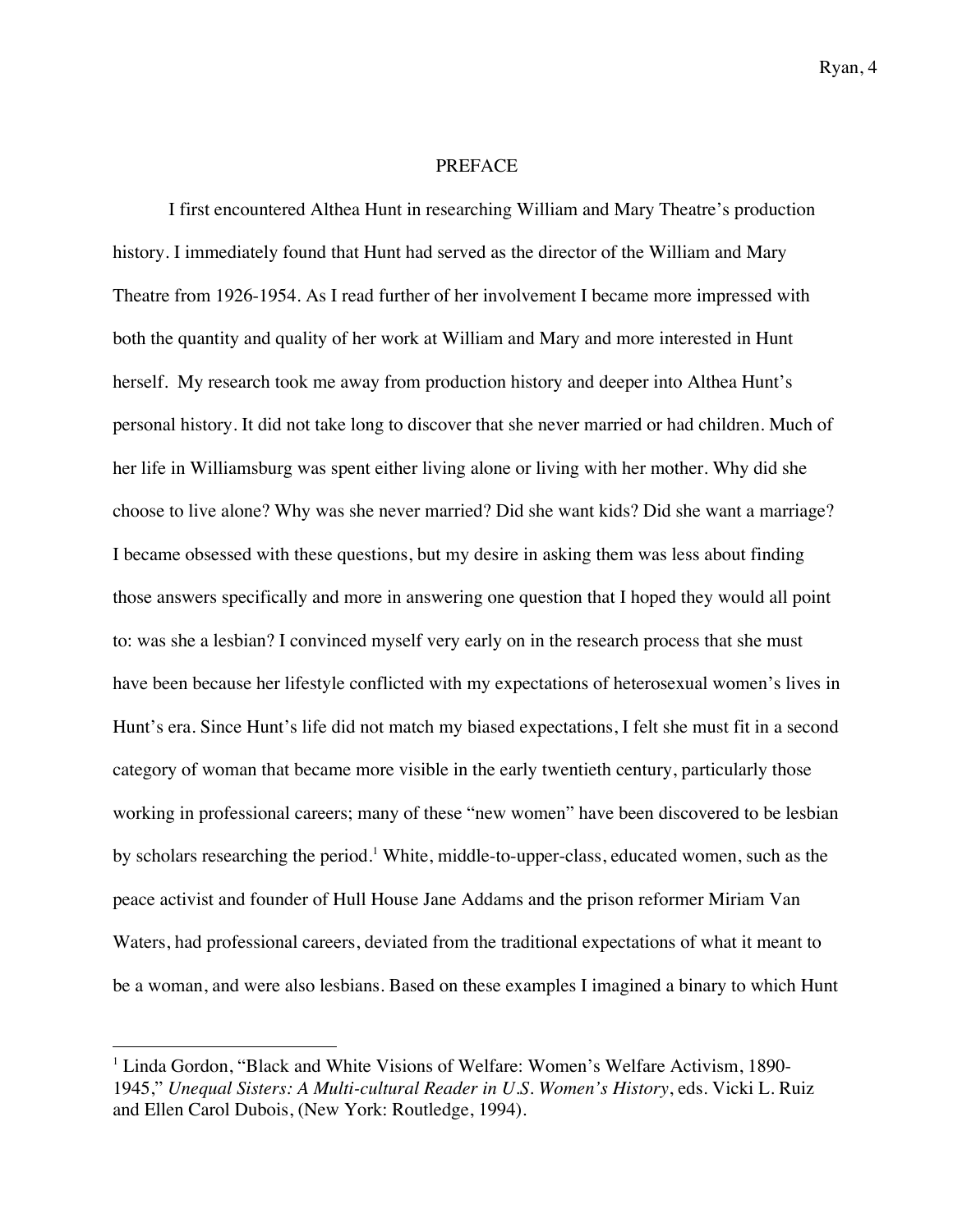must belong. <sup>2</sup> From a limited perspective of women in history she must, I thought, fit in one of two categories: the homemaking heterosexual or the professional lesbian. However, my assumption and desire for Hunt to fall neatly into one of those sexuality and lifestyle binaries, shrouded my judgement and investigation into Hunt's life and success as a professor. In fact, Hunt's non-normative life does not fit neatly into any category.

As my research continued, I did not find any information that supported the answers I desired. The lack of direct evidence providing details on the intimate relationships in Hunt's life, of course, does not inherently discredit the hypothesis that Hunt may have been a lesbian. Many gay women and men during the aforementioned era were careful to hide their identity throughout their lives to prevent a legacy of "homosexuality" emerging posthumously. I had to keep asking myself, though, why I wanted Hunt to be a lesbian. How did her potential gayness serve me as a historian? As a biographical study, intimate knowledge of as many facets of Hunt's life as possible is vital and something as essential as an historical subject's sexual identity is critical to accurately framing their life experience. My ultimate interest in Hunt, however, was as a director and mentor/professor at the college of William and Mary. This focus emerged from both my subject position as a student, and because the primary resources available in Swem special collections that relate to Hunt's life are from student perspectives; her identity as a professor was the main focus of these materials. While her sexuality undoubtedly shaped her life experiences and as a director/professor, we can learn much about her from her students' correspondence and her selection of and approach to directing theatrical shows without knowing with certainty the answer to my initial question.

<sup>2</sup> Estelle Friedman, *Maternal Justice: Miriam van Waters and the Female Reform Tradition,*  (Chicago: University of Chicago Press, 1998).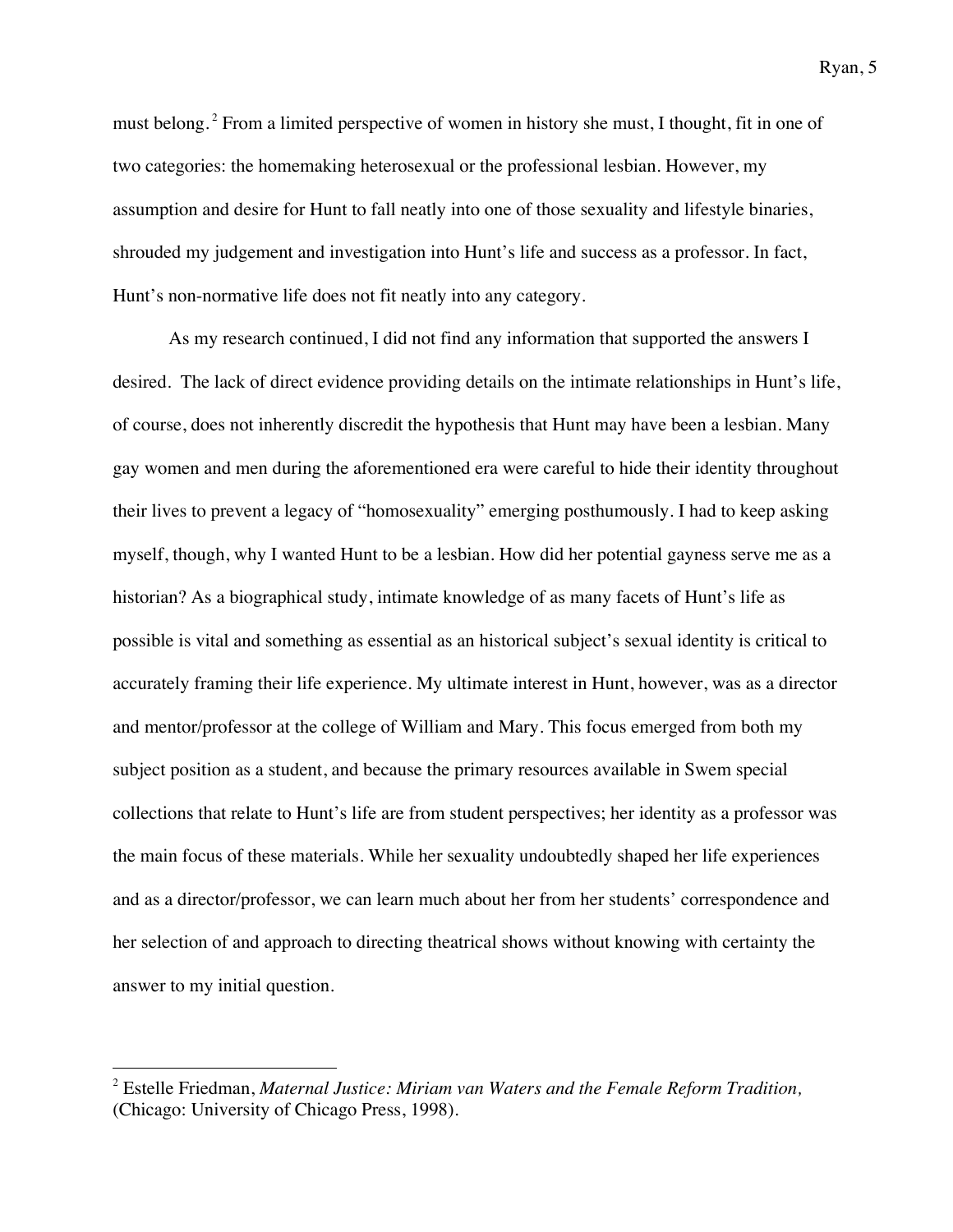Undoubtedly most choices Althea Hunt made in her life, as in all our lives, were shaped by her personal identities. In this case, we must work backward from what remains of her life to uncover that personal identity, and in doing so credit her with and celebrate the accolades she deserves for her accomplishments as a professor and director. However she understood her sexuality or sexual identity, Hunt lived a life outside what was normatively expected for a woman of her social, economic, and geographic context and as such this study will take into account how a lifestyle that deviated from the norm affected her role as a professor and director.

This study will also identify Althea Hunt as the "mother" of William and Mary Theatre. Dictionaries define "mother" in biological terms. Merriam-Webster's dictionary defines "mother" first as "a female parent." Its fifth definition for "mother" is "something that is an extreme or ultimate example of its kind especially in terms of scale." Althea Hunt was never a parent, but she was an "ultimate example of her kind" as a teacher and director.

My decision to attribute motherhood to Hunt was one of careful consideration. Adding mother to Hunt's identity (an identity which she was unlikely to have given herself) is a choice I made not out of the desire to help Hunt fulfill a proper measure of womanhood, but rather because of the impact mothers have in shaping our lives and societies. There is a special power in creation. Althea Hunt utilized this power when she established theatre on William and Mary's campus. My intent is not to trivialize women who would rather not identify themselves in such terms, nor is it to desecrate the bond between mother and child. When faced with the question "if Althea Hunt was a man would I call him the father of William and Mary theatre?" I paused. Ultimately, however, I came to the conclusion that I would—if a man had the same lasting impact on students' lives during and after his tenure on a college campus. In that case, such a designation would be nothing less than appropriate.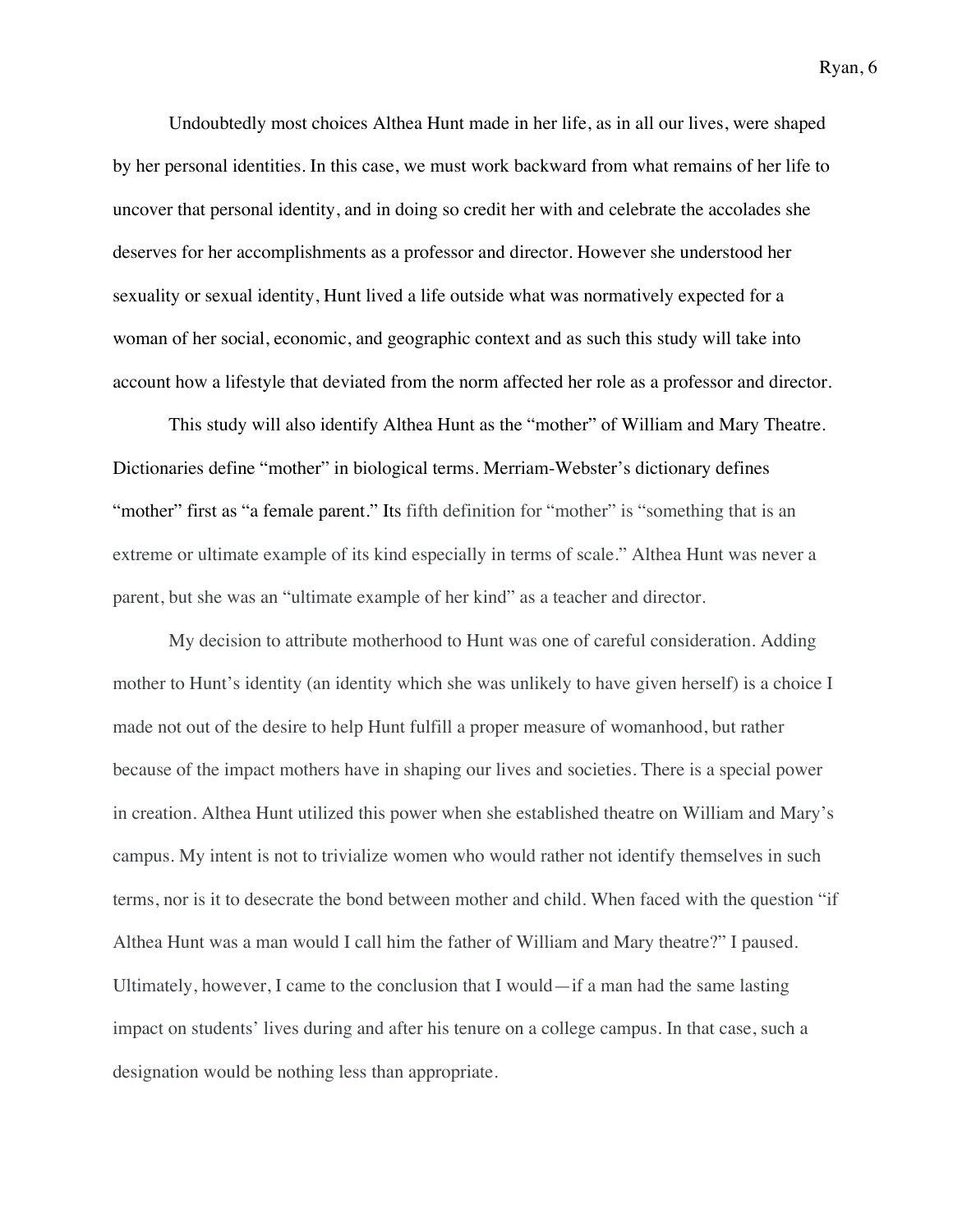### INTRODUCTION

The William and Mary Department of Theatre and Speech was formed in 1963 and combined with the Dance Program in 1999 to create The Department of Theatre, Speech, and Dance as it is today. The success and growth of theatre from a general student interest into a department can be largely attributed to Althea Hunt, director of William and Mary Theatre from 1926-1957. Under Hunt's tutelage, drama classes were offered for the first time through the English Department in 1926 and the Department of Fine Arts after its creation in 1935.<sup>3</sup>

It has been ninety-two years since the "formal inception of the William and Mary Theatre," but theatre existed previously in other forms. <sup>4</sup> Theatre at William and Mary before the Hunt era existed solely as student clubs passionate about dramatic arts. The clubs' inconsistency and lack of centralization prevented William and Mary Theatre from thriving. Any dramatic clubs that became established on campus lacked the support or stability necessary to survive longer than one or two academic years. However, some form of theatre was always present in the college until the latter years of the First World War, 1917 and 1918. The absence of theatrical clubs during this period created a vacuum that demanded to be filled and the opportunity for a transformation of theatre's role on campus. The return of male students at the end of WWI coincided with the admittance of women to the College. The influx of students and faculty during this period filled the vacuum that had been created; theatre returned and planted a seed that would become under Althea Hunt's nurturing care, a fully established theatre program.

The aim of this thesis is, first, to firmly establish Althea Hunt as a non-conforming woman intent on establishing and continuing the legacy of welcoming theatrical spaces; second,

<sup>3</sup> "History," William and Mary Theatre*,* https://www.wm.edu/as/tsd/theatre/history/index.php*.* <sup>4</sup> "Elizabethans Present 'The Rivals,' Are Received Enthusiastically." *The Flat Hat* [Williamsburg] 23 Apr. 1912: 1. Print.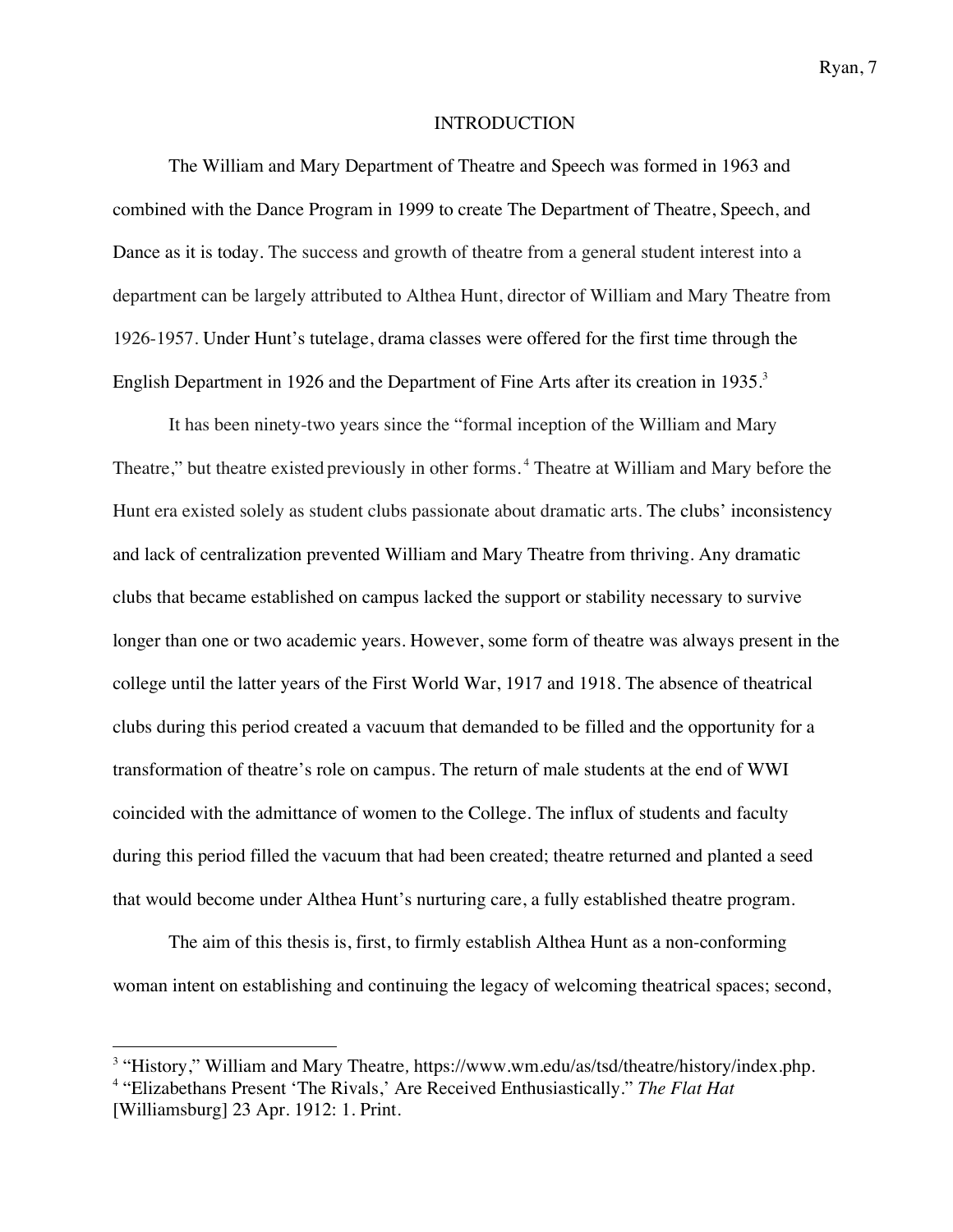to contribute to the minimally existing history of theatre in higher education and women's role therein; and, lastly to highlight the successes of Althea Hunt, the woman to whom the William and Mary Theatre owes its existence. Hunt was a non-conformist, never marrying nor having children. Her life was spent in dedication to students at the College and the theatrical arts. She cultivated relationships with her students serving as a mentor, friend, and caretaker. She built a theatre program dedicated to examining contemporary social issues and crises and that consistently provided opportunities for students' unlikely to have had them otherwise.

Hunt was one of many female directors entering the world of professional theatre at the beginning of the twentieth century. The first American female directors were actresses. They would usually work with a non-cast member—a producer, theatre manager or playwright—who was more often than not the woman's husband.<sup>5</sup> The most prominent female director of the early twentieth century was Hallie Flanagan, the director of the Federal Theatre Project, a program of the Works Progress Administration. Flanagan was chosen to lead the project created to generate theatre jobs and provide entertainment in the midst of the Depression. Charles Walton, a New York stage manager, accused Flanagan of having Communist ties after suspicion from "those in Washington" and testified accordingly to the House Un-American Activities Committee.<sup>6</sup> The accusations overshadowed her achievements in the theatre world and the project was consequently shut down after four years.<sup>7</sup> Women in the realm of professional theatre utilized

<sup>5</sup> Shirlee Hennigan, "Women Directors—The Early Years," *Women in American Theatre,* eds. Helen Krich Chinoy and Linda Walsh Jenkins (New York: Theatre Communications Group, 2006).

<sup>6</sup> "House Un-American Activities Committee," The Eleanor Roosevelt Papers Project, https://www2.gwu.edu/~erpapers/teachinger/glossary/huac.cfm. The House Un-American Activities Committee was formed in 1938 to investigate individuals and organizations suspected of having communist ties.

<sup>&</sup>lt;sup>7</sup> "Hallie Flanagan Davis," Vassar Encyclopedia, last modified  $2010$ , http://vcencyclopedia.vassar.edu/faculty/prominent-faculty/hallie-flanagan-davis.html.; Pauline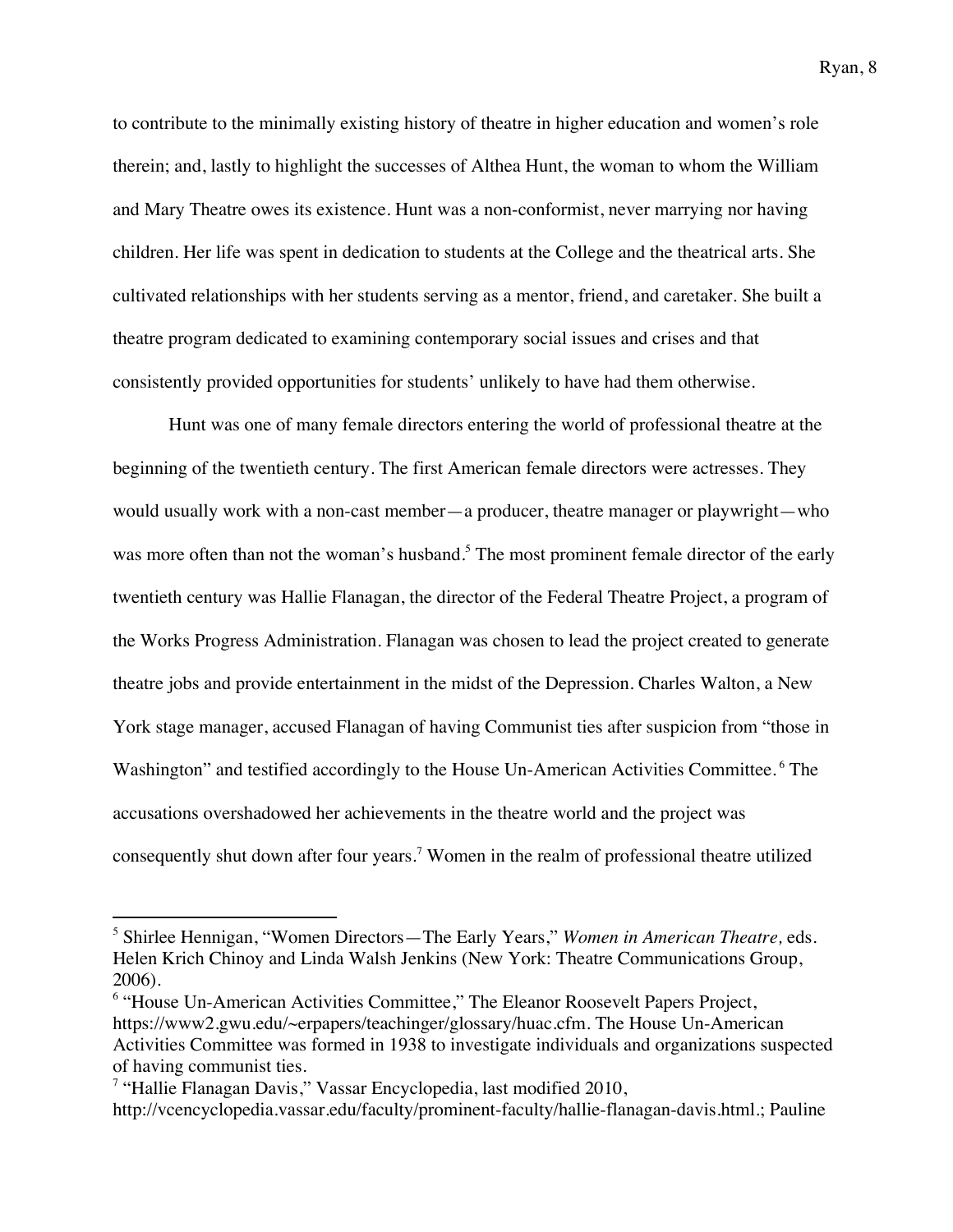their positions to employ other women as in the case of Eva Le Gallienne who directed herself and used female designers.<sup>8</sup> Other female directors of the first half of the twentieth century directed for colleges or little theatres and thus did not receive critical recognition contemporaneously, nor have they received much in the way of historical acknowledgement.<sup>9</sup> The study of Althea Hunt as one of these women is an important contribution to the little studied women involved in theatre across America at the beginning of the twentieth century.

Section one, "Althea Hunt and Ideal Womanhood, Late Nineteenth Century to 1926," examines Hunt's life before her arrival at William and Mary and the historical context from which she emerged. As I have identified Hunt as a non-conforming woman, this section will define what conforming to ideal womanhood looked like during Hunt's formative years and in what ways she deviated from those norms. The first non-conforming characteristic of Hunt was her pursuit of an education, yet white women increasingly had access to education in the nineteenth century. As a result of her education, she was able to pursue a career in higher education, a career in which she would maintain her non-conformist status. I argue that because of her non-conformity, the theatre was a natural environment for Hunt. Because of the legacy that theatre is an inclusive "haven," Hunt's non-conformity was welcome in such an environment.

Section two, "William and Mary before Hunt," will investigate the campus environment in regards to its relationship with women as well as campus theatre's existence prior to her

Hahn, "Hallie Flanagan: Practical Visionary," *Women in American Theatre,* ed. Helen Krich Chinoy and Linda Walsh Jenkins (New York: Theatre Communications Group, 2006). <sup>8</sup> Ibid., 193

<sup>&</sup>lt;sup>9</sup> "Introduction," in *American Women Stage Directors of the Twentieth Century eds. Anne* Fliotsos and Wendy Vierow (Urbana: University of Illinois Press, 2008), 9.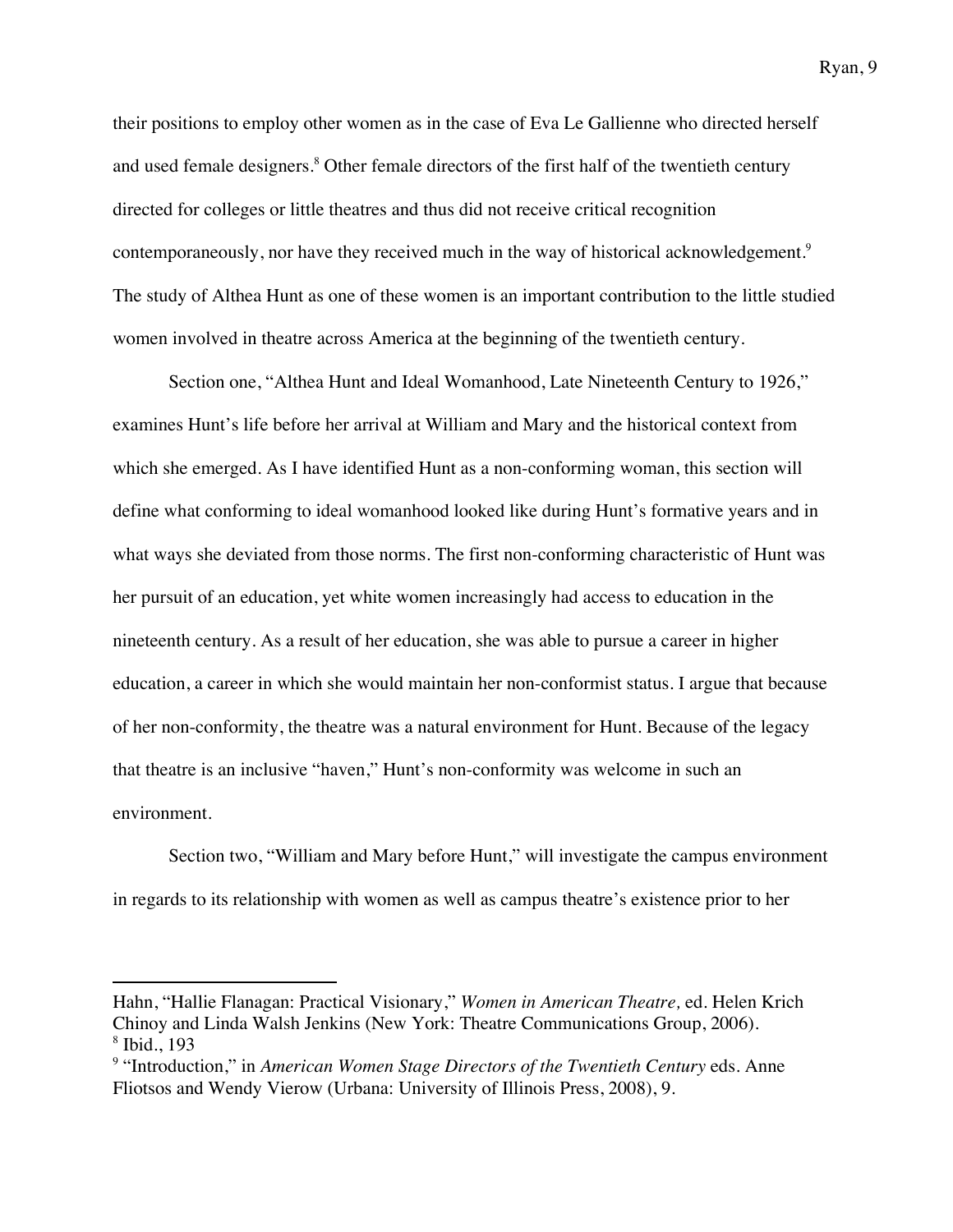organizing influence. By Hunt's arrival at the College in 1926, white women had been allowed to attend for eight years. The President of the College, Dr. Lyon G. Tyler, and his successor, J. A. C. Chandler, both supported the admittance of white women and helped create a welcoming campus atmosphere in which inviting more white female faculty members was acceptable and desirable. Not only was campus primed for new female faculty, they were also ready for a better organized campus theatre program. Theatre had existed in many forms since the college's inception, but increased enrollment and desire for steady theatrical performances created the need for a faculty person dedicated to the theatre-arts.

The third section, "The Mother of William and Mary Theatre," discusses why "mother" is an appropriate moniker for Althea Hunt. As the creator of the theatre program and a nurturing presence on campus, such a term is fitting. Hunt's relationship with her students was founded on the theatrical legacy—creating a welcoming environment for her students, regardless of gender. She not only provided academic support, but engaged with her student's lives, caring for their theatrical and personal development. Her nurturance of the theatre program was expressed most clearly in her selection of plays that engaged the greater campus community, filling the demand for dramatic entertainment. William and Mary Theatre would not have survived so successfully had Hunt not carefully curated each theatrical season and engaged the Williamsburg community positively and consistently.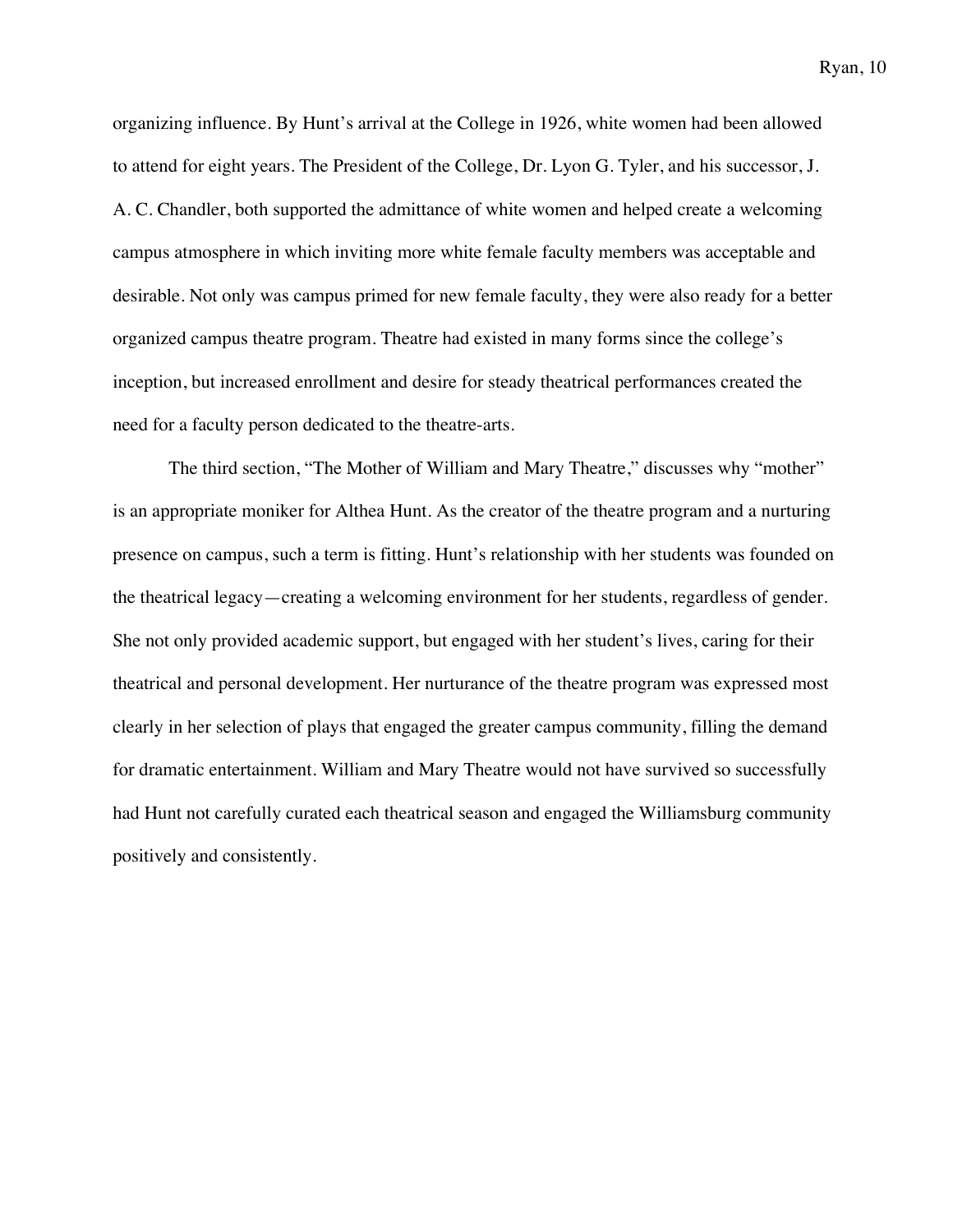# I. ALTHEA HUNT AND IDEAL WOMANHOOD *The Ideal Woman of the Nineteenth Century*

The "ideal woman" of the nineteenth century was a title limited to the white, middle-toupper class, native-born, protestant American woman. In the nineteenth century, even the woman who was lucky enough to fit the exhaustive criteria, was subject to even more prescriptive expectations. Nineteenth-century "ideal" womanhood was further judged according to each woman's "piety, purity, submissiveness, and domesticity" all of which were contingent on her remaining within the home.<sup>10</sup> This prescriptive model was implicitly (and explicitly) entwined with the emergent and long-standing racial, ethnic, class, and religious hierarchies that were developing during this period. Inherent in the definition of true womanhood were racial factors, favoring the "true woman" as inherently white. Whereas women of color were also expected to conform to such levels of femininity, they were seen as lacking inherent qualities that prevented attaining levels of "true womanhood."

In part because of the belief that only *some* white women could attain "true womanhood," deviation from the traits that defined this ideal was the public's greatest fear in allowing women's access to higher education.<sup>11</sup> Intellectual women were considered anomalies and "suspect in all but the rarest of social circles."<sup>12</sup> Because school is a means to instruct outsiders in "values and behaviors of the dominant culture," education has long been regarded as "the key to

<sup>&</sup>lt;sup>10</sup> Barbara Welter, "The Cult of True Womanhood: 1820-1860," in *American Quarterly*, vol. 18, No. 2*.* 1966.

<sup>11</sup> Thomas Woody, *A History of Women's Education in the United States*. (New York: The Science Press, 1929), 204.

<sup>&</sup>lt;sup>12</sup> Elizabeth Seymour Eschbach, *The Higher Education of Women in England and America 1865-1920* (New York: Garland Publishing, 1993), xi.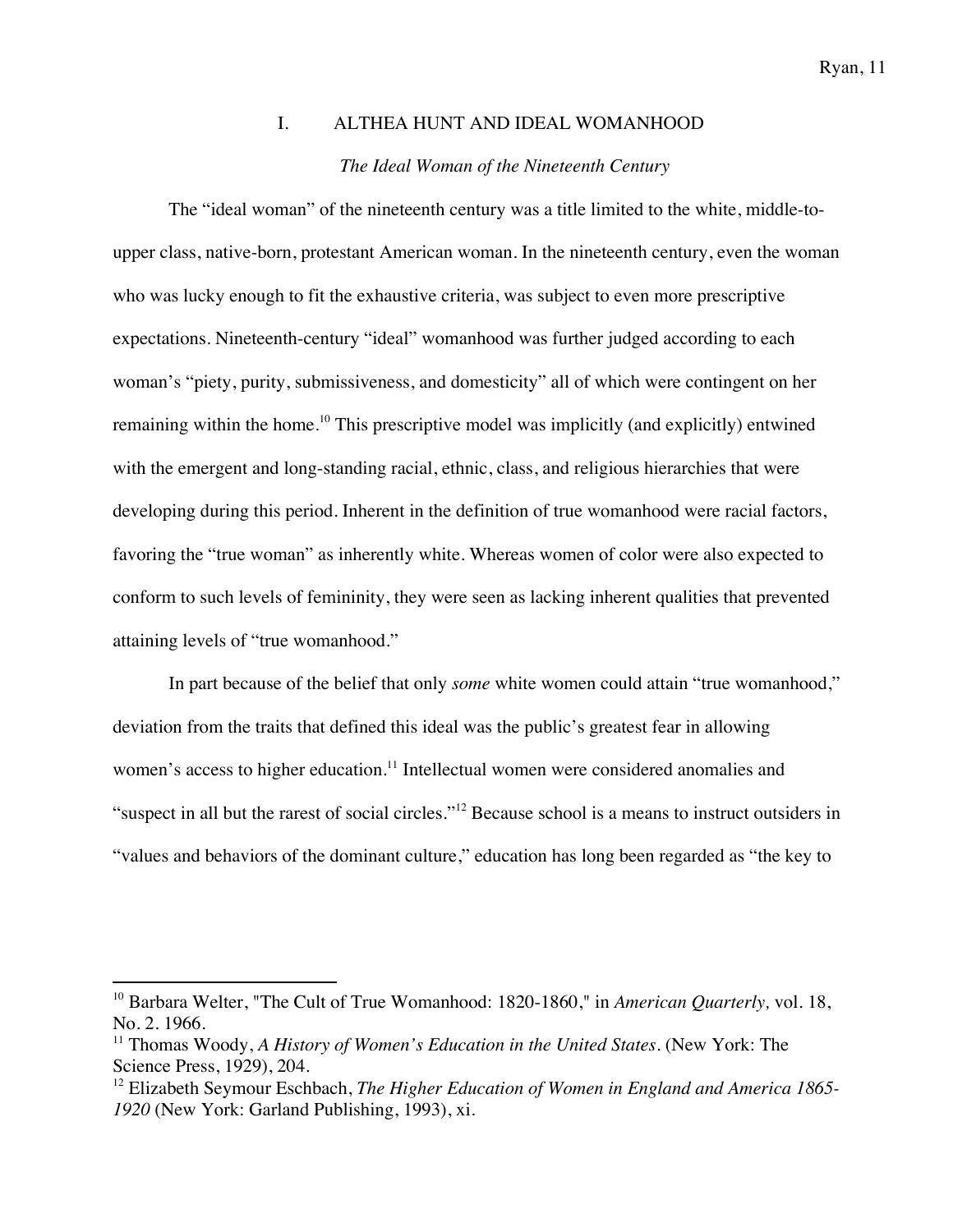upward social and economic mobility."13 From 1870-1920, American college women were overwhelmingly white, Protestant, and from middle-class homes. The small numbers of Jewish, Catholic, and black women in higher education did not increase appreciably until the 1920s.<sup>14</sup> As Euroamericans measured all other cultures by their own, the greatest hope for (and indeed path to) upward mobility was in conforming to the norms prescribed for white middle-class women.15 Just as white, middle-class women sought access to education, so did women of color. For women of color, especially African-American women, the pursuit of education was never a choice. Education was understood by black families and black leaders during the period as necessary for black children, youth, women, and men to survive in America. As such, community concerns about black women becoming "less womanly" through education were rare. While white, middle-class women were discouraged from attending college in many periods, education for black men AND women in general was seen as a critical way for them to "claim" their rights as full citizens in this country.16

In the century preceding Althea Hunt's matriculation to the coeducational Allegheny College in 1911, intense public debates surrounded white women's rights to education on an equal basis with men. Despite debates, coeducation was the fastest growing segment of higher education during the Progressive Era.<sup>17</sup> The basis for much of the public concern regarding white middle class women's access to colleges was the presumption that higher education would

<sup>13</sup> Linda Kerber and Jane DeHart, "Zitkala-Sa, …This semblance of civilization," in *Women's America: Refocusing the Past,* eds. Linda K. Kerber and Jane Sherron De Hart (Oxford: Oxford University Press, 1995), 265.

<sup>14</sup> Gordon, *Gender and Higher Education,* 6.

 $15$  Ibid.

<sup>16</sup> Stephanie Y. Evans, *Black Women in the Ivory Tower, 1850-1954*, 8.

<sup>&</sup>lt;sup>17</sup> Lynn D. Gordon, *Gender and Higher Education in the Progressive Era*, (New Haven: Yale University Press, 1990), 7.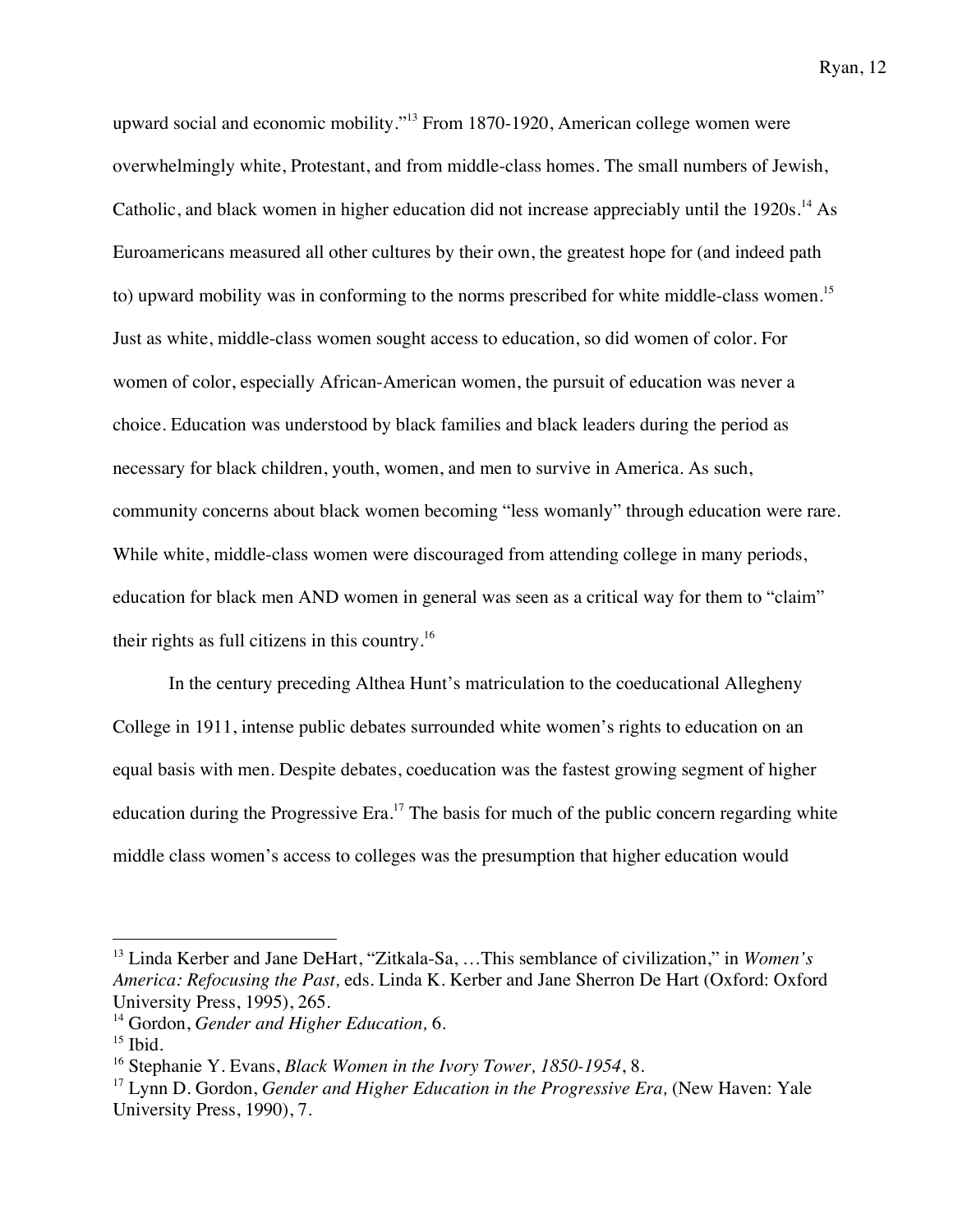adversely affect "family life."<sup>18</sup> Professionals' fear of falling marriage and birth rates among the white middle and upper class population in the late nineteenth and early twentieth centuries dominated opponents' perspectives on the "consequences" of access to higher education for white women. Those seeking to limit white women's access to higher education argued that the responsibilities inherent in women's normative roles (cooking, cleaning, general housewifery, and mothering itself) would be interrupted by further schooling. Such opponents feared that the influence of this experience would, as medical experts warned, "leave young female graduates incapable of performing their normal reproductive functions."<sup>19</sup> Some early twentieth century scholars agreed with these fears and held that the decrease in marriage and birth rates among white middle-class, native born women was a consequence of their greater independence, that "educated women [were] not shunning marriage or maternity; but they [were] declining to view matrimony as a profession, as their sole vocation, or to become merely childbearing animals."<sup>20</sup> While marriage ages increased and birth rates dropped for white middle and upper class women as enrollment in institutions for higher learning increased, these shifts were not a result of the "physical" effects of college life, but a consequence of these women's growing independence and agency as college created more possibilities and opportunities for them.

In contrast, most proponents argued that education was necessary for women to become *more* effective wives, mothers, and teachers and that education would ultimately allow them to *better* fulfill normative expectations for nineteenth-century womanhood and the responsibilities

 $18$  Ibid., 10.

<sup>19</sup> Kerber and Hart, "M. Carey Thomas, 'The passionate desire of women… for higher education…," in *Women's America: Refocusing the Past,* eds. Linda K. Kerber and Jane Sherron De Hart (Oxford: Oxford University Press, 1995), 273.

<sup>20</sup> David S. Jordan, "Question of Coeducation," Munsey's Mag. June, 1905, 683-8. **quoted in** Thomas Woody, *A History of Women's Education in the United States*. (New York: The Science Press, 1929), 210.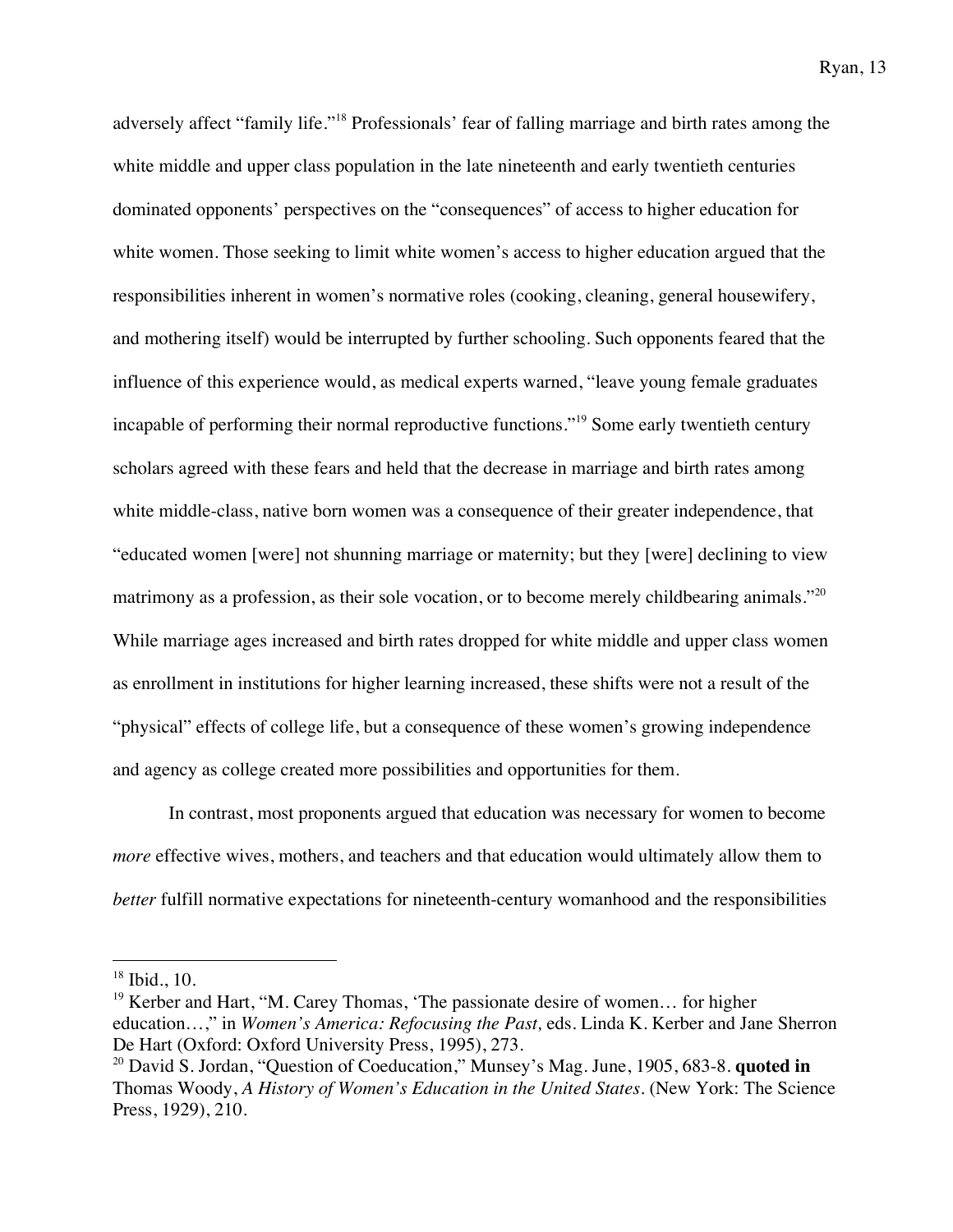therein. A few radical supporters of white women's higher education viewed college beyond a means to enhance prescribed "womanhood." These supporters contended that education was a means for women to improve their lives professionally, psychologically, and socially; an opportunity that would insure that they might "reach their potential as full individuals, regardless of their sex." <sup>21</sup>

This "first generation" of white female college students grew up in a Victorian culture that had prescriptively defined "separate spheres" for the sexes—domesticity for women and public life for men. This same culture was characterized by intensely intimate homosocial networks for both white men and women—networks that enforced community ties among female friends and relatives. Out of these networks the first stirrings of a group consciousness among some women were born. During the nineteenth century in the U.S., some women began to argue that the assigned prescriptive values and morals that some embraced would benefit the larger society; from a rationale for educating "mothers" of "citizens" in the early part of the century to an argument against prostitution in the postbellum period, Victorian separatism became a vehicle for white middle-class women's entrance into public life.<sup>22</sup> Whereas co-educated women would continue to struggle to establish and maintain their campus positions, female students at single sex colleges enjoyed the advantages of sisterhood and community that were more similar to the homosocial networks that characterized the Victorian period.

The second generation of white women college students (those who matriculated into colleges post-1890) demanded more access to leisure activities and more contact with men than had the "first generation." This second generation, to which Althea Hunt belonged, was the first

<sup>&</sup>lt;sup>21</sup> Eschbach, xii-xiii.

<sup>22</sup> Gordon, *Gender and Higher Education,* 4.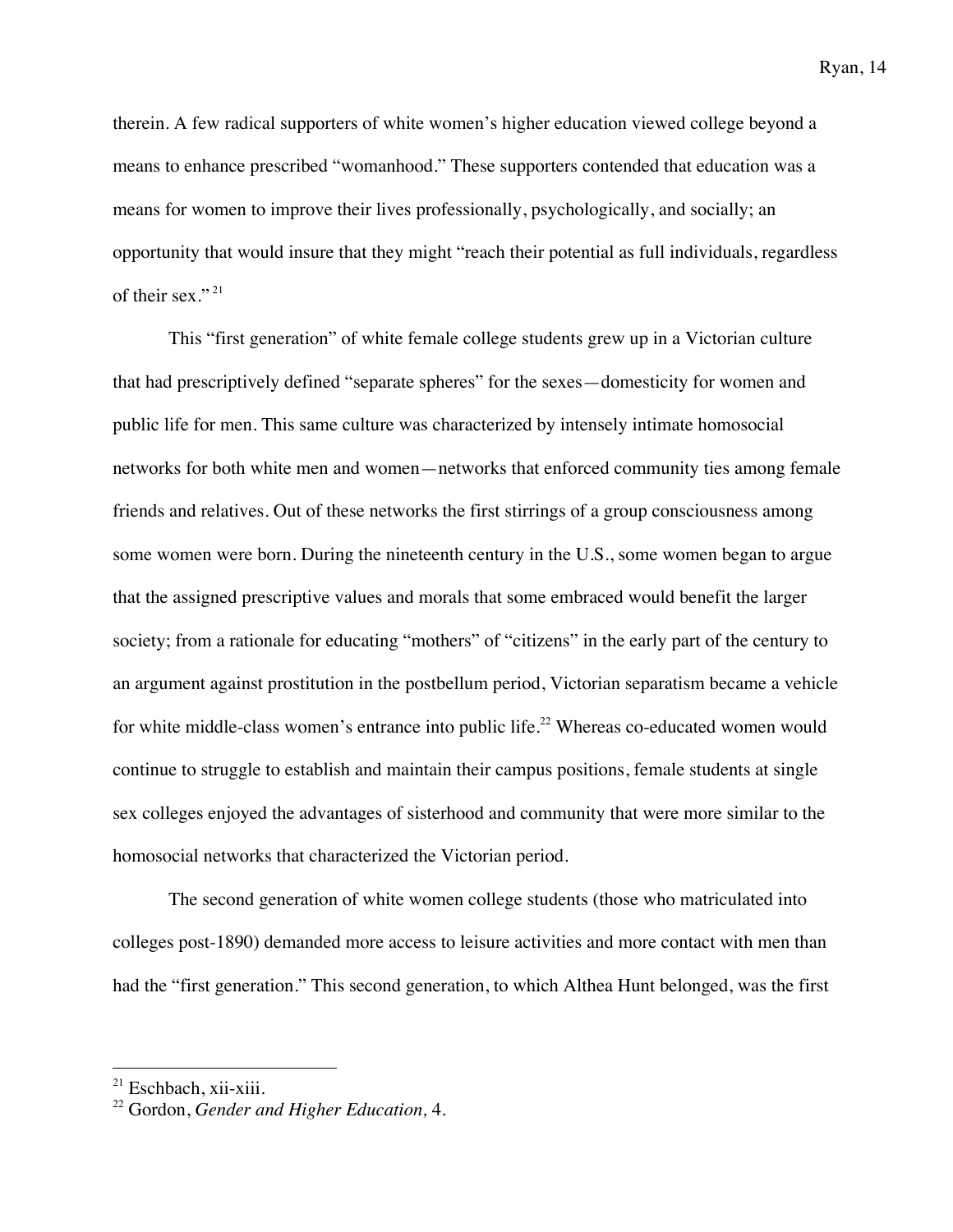to link gender consciousness to campus life and "to exhibit a growing commitment to egalitarian rather than separatist feminism," all the while holding interest in marriage.<sup>23</sup> In spite of opportunities for gender mixing outside the classroom during the Progressive Era, male and female student lives continued to proceed along separate (albeit parallel) paths. Opportunities for men and women became very similar, yet homosocial interactions remained prevalent. Any lifestyle combining public with private life was still uncommon, requiring most white, uppermiddle class women to choose between work and careers outside their homes and marriage at graduation. For many women of this generation making such a decision was "full of anguish" as they had spent their undergraduate years pursuing both. Some women were lucky enough to find a balance of working outside their homes and marriage.

Although some women may have still anguished over the choice between salaried work and career or marriage, their ability to make such a choice was increasing as a result of higher educational opportunities. Colleges and universities were special places for women at the turn of the century, providing "a liberal and nurturing environment, raising expectations that society did not fulfill."<sup>24</sup> Such environments were freer from prescriptive expectations allowing women to exist in a realm not readily available outside the college setting. Young women were gaining confidence in their abilities to survive in coeducational settings so much so that "optimism and self-confidence characterized the campus lives of women college students during the Progressive Era" as they "planned to make their mark on society."25

Those women who managed marriage and salaried work in post-graduate life often became teachers. As more female students began attending secondary institutions, more

<sup>23</sup> Gordon, *Gender and Higher Education,* 4-5.

 $24$  Ibid.

<sup>25</sup> Gordon, *Gender and Higher Education,* 9-10.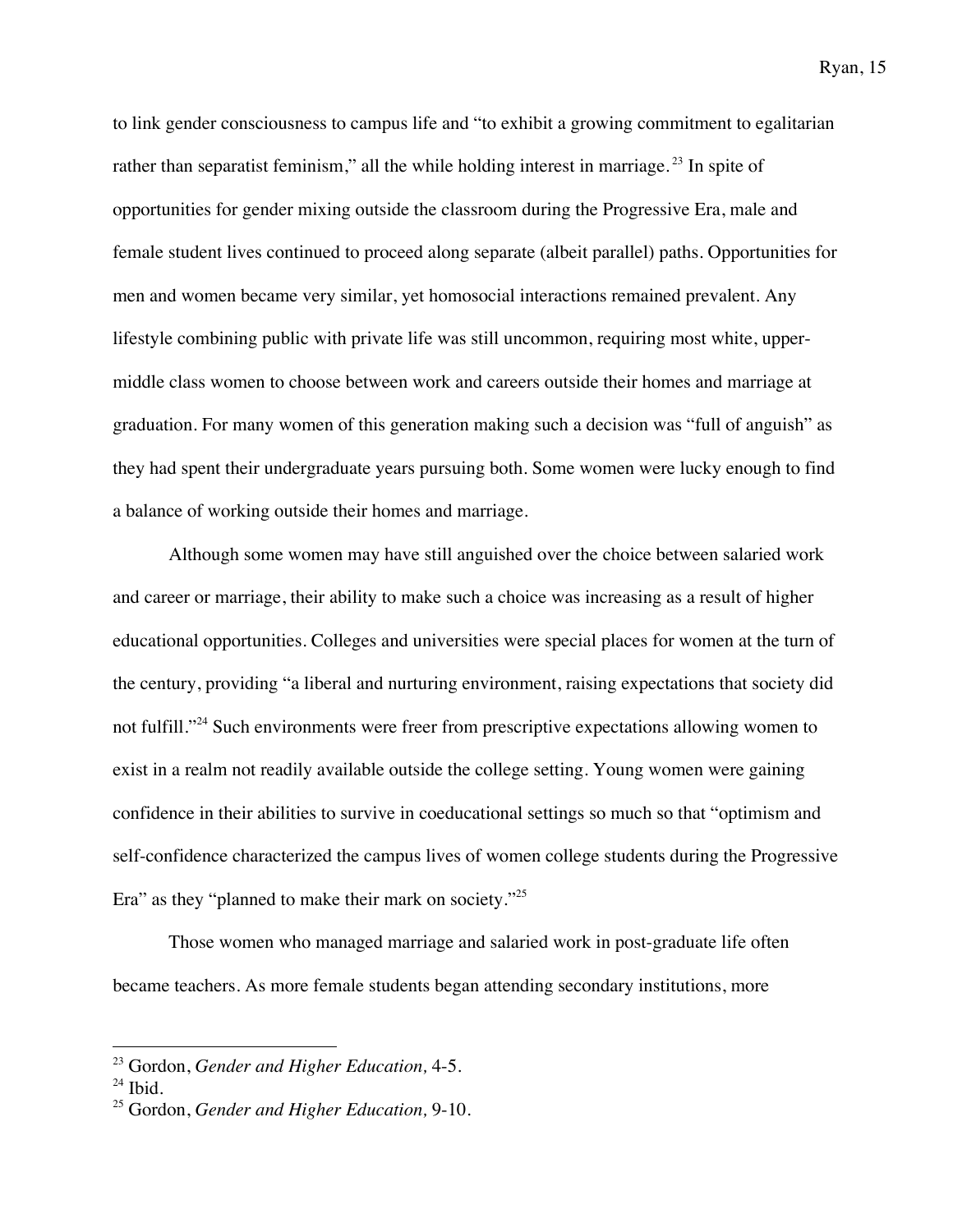positions for female faculty became available.<sup>26</sup> Female students and faculty recognized the value in having women faculty and administrators serving as advocates and representatives for their needs and desires.<sup>27</sup> Like many first-generation, female college students, Althea Hunt returned to academia in a professional capacity. In the 1890s, newly hired female faculty and administrators (who generally tended to be graduates from earlier years), helped co-educated women students set up their own campus communities with organizations and activities similar to the men's.<sup>28</sup>

### *Hunt's Education*

Hunt's experience in a coeducational setting made it easier for her to work with male peers in academia, which she would do later at William and Mary. Later in life Althea Hunt would become a minority as a woman in the professional world; however, her educational experiences in coed settings created a familiarity which would later enable her to perform confidently. Hunt entered the coeducational Allegheny College as a freshman in 1911, surrounded by both male and female students.<sup>29</sup> Because of this experience, her familiarity with being one of few women among peers during her tenure at William and Mary was not a new one.

Hunt's experiences in homosocial environments were also beneficial to her later success as a faculty member. At Allegheny, Hunt was a member of the Alpha Chi Omega sorority.

<sup>26</sup> Patsy Parker, "The Historical Role of Women in Higher Education," *Administrative Issues Journal: Connecting Education, Practice and Research* 5*,* No. 1 (May 2015): 3-15.

 $27$  Lynn D. Gordon, "From Seminary to University: An Overview of Women's Higher Education, 1820-1920," in *The History of Higher Education.* (Old Tappan: Pearson Custom Publishing, 1997), 473-498.; Kerber and Hart, *Women's America*, 273.; Of course, female administrators were tasked with ensuring young women adhere to normative expectations. Tasked with enforcing curfews and closely monitoring young women's sexual behavior, relationships between administrators and their students were not always ones of positive advocacy. Beth Bailey, *Sex in the Heartland*, (Cambridge: Harvard University Press, 1999).

<sup>28</sup> Gordon, *Gender and Higher Education,* 3-4.

 $29$  "Coeducation." New World Encyclopedia. June 3, 2013.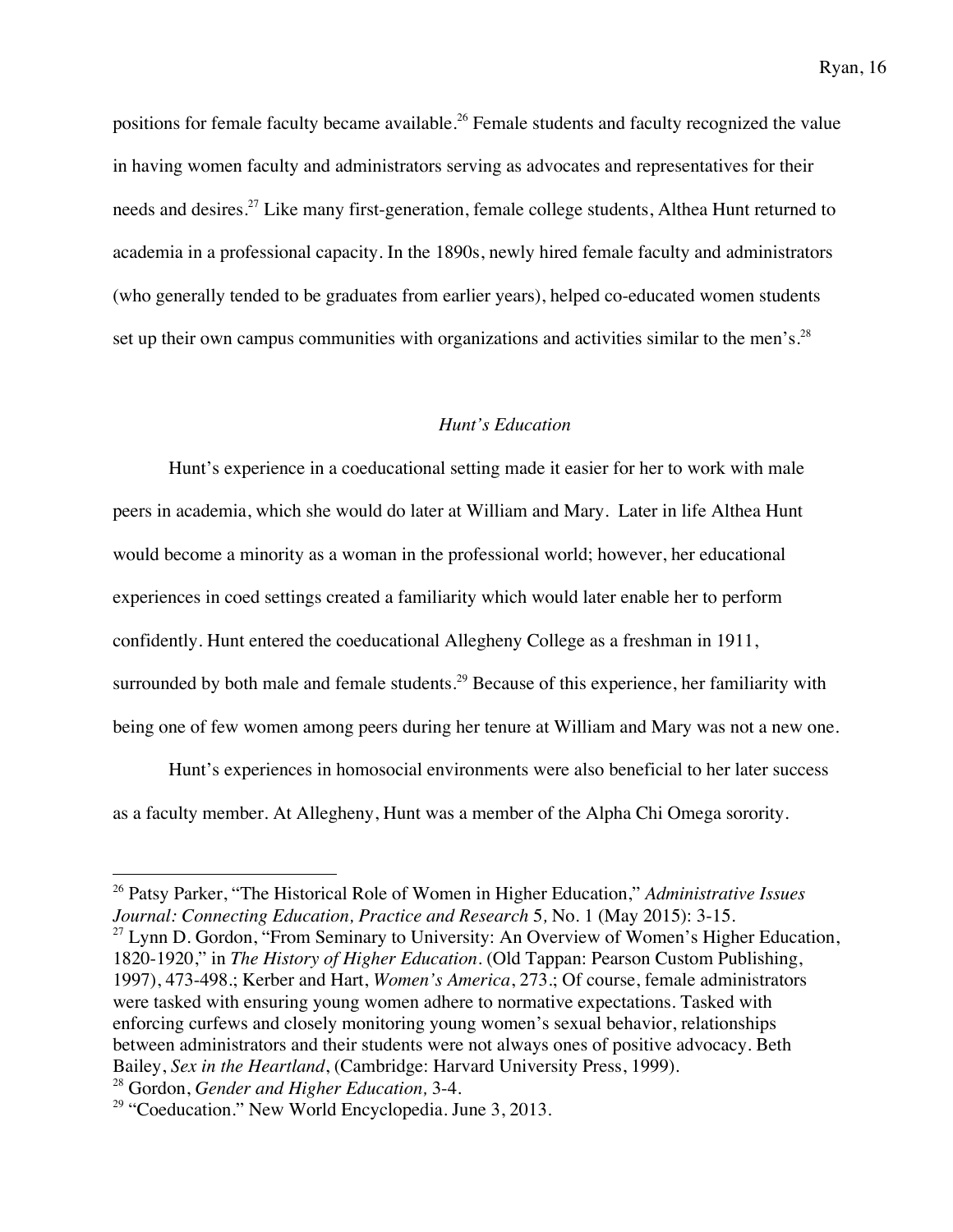Sororities were founded in the late nineteenth century as a response to the "predominantly male, and sometimes hostile" campuses to which women were recently admitted. The organizations were intended to be support networks for women, both during and after college.<sup>30</sup> Alpha Chi provided another supportive homosocial environment in which Hunt could develop the personal skills and self-confidence that contributed to her successful career as a director. She was initiated in 1912 and maintained connections to the chapter after her graduation. While Hunt's time at a coeducational school gave her confidence and experience working with men, the years spent in a sorority as well as her later years at the all-female Radcliffe College for her Master's degree in Dramatic Art, were just as important in contributing to her ability to function independently from men.

### *Finding the Theatre*

The pursuit of theatre was not always in Hunt's plans. Following her years at Allegheny she spent time "finding herself — disciplining her decisions and gaining courage and belief in her capacities."<sup>31</sup> Hunt spent the first few years after she graduated from college teaching high school in Meadville, PA and then moved to Richmond, VA in  $1921$ .<sup>32</sup> Her years away from school helped Hunt realize that she had a love for theatre (especially directing) and she enrolled in Radcliffe College to pursue a Master's degree in Dramatic Art in . <sup>33</sup> Hunt decided to pursue a career in drama after her graduation from Allegheny. She coached actors at John Marshall High

<sup>&</sup>lt;sup>30</sup> Claudia A. Mitchell and Jacqueline Reid-Walsh. "Sororities." Girl Culture (Westport), 2008, 545.

<sup>&</sup>lt;sup>31</sup> Ginny Sleigh. "Allegeny Alumnates." The Campus, October 7, 1960, 3.

 $32$  The Campus (Meadville), September 28, 1915, 1.; "Alumni." The Campus (Meadville), January 12, 1921, 3.

<sup>&</sup>lt;sup>33</sup> Ginny Sleigh. "Allegeny Alumnates." The Campus, October 7, 1960, 3.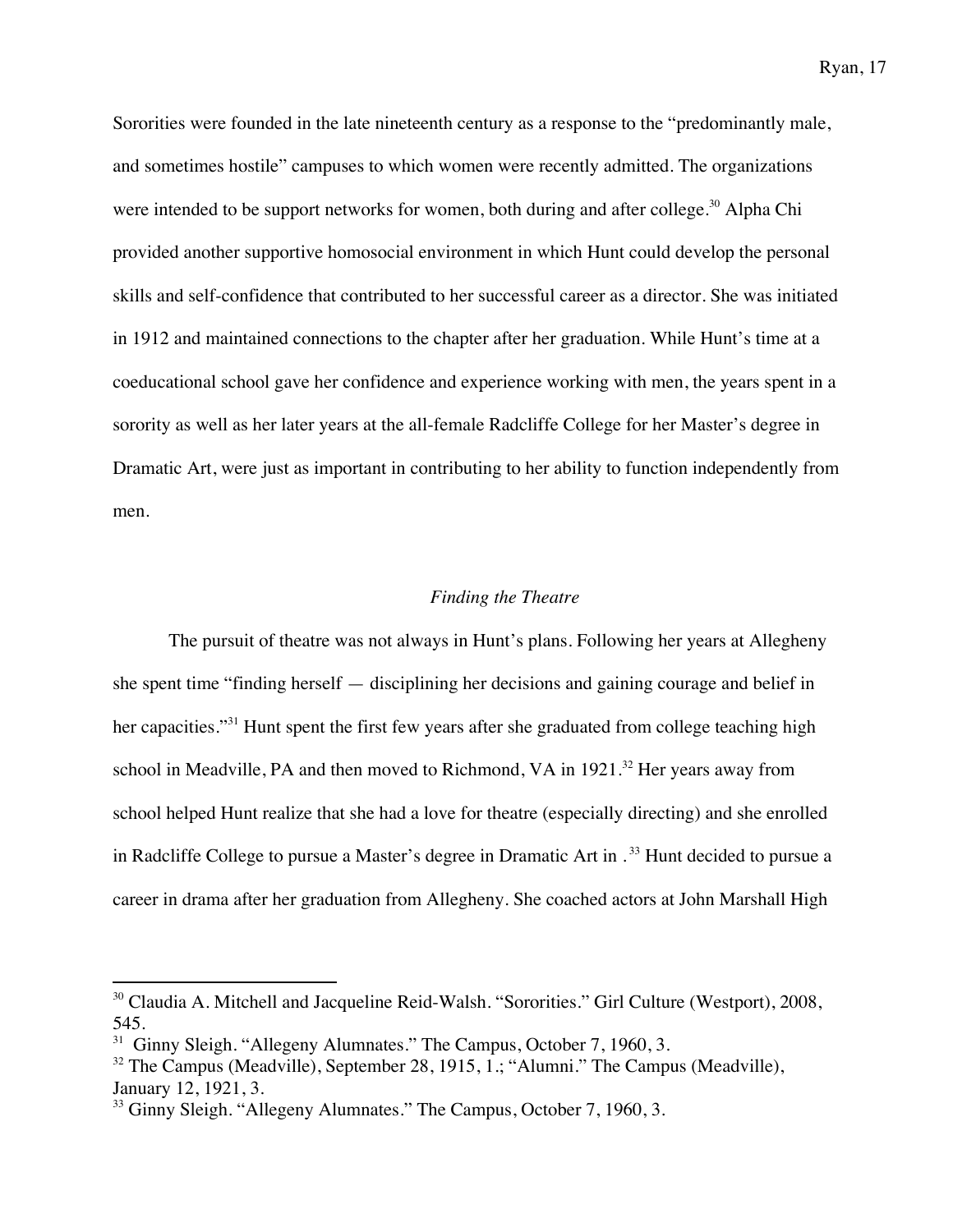School in Richmond the same year she was hired as a professor in the English department at William and Mary, where her talent for theatre continued to develop.<sup>34</sup> Although her late discovery of theatre deterred her from becoming a professional, she was not bothered; she often said that "my love of teaching and directing have combined perfectly for me" in her chosen career.<sup>35</sup>

Theatre's status as a refuge from the world drew in the nonconformist Althea Hunt. Her interest in theatre was not initially based in an appetite for theatricality. Hunt's undergraduate interest in literature was the closest link to her later career until she declared a Major in the dramatic arts at Radcliffe College. Rather, theatre was an avenue that attracted Hunt, as well as many of her students throughout the years, because of its reputation for becoming a welcome haven.<sup>36</sup> The perception of theatre as such an inclusive, welcoming environment is little studied, yet often cited and discussed in theatrical theory and histories.

The legacy of inclusivity could be traced to the origins of actors and acting troupe's humble beginnings. Although enjoyed by all classes in various ways, theatrical performers were generally of lower-class origins. Roman actors tended to come from lower social ranks and although some were able to climb the social ladder, most did not. There is historical debate as to whether most Roman actors were owned by company managers, in effect being slaves. Although this arrangement was likely a reality for some cases, it did not represent every Roman actor's experience. Whether enslaved or not, the majority of Roman actors were considered inferior in Roman society.<sup>37</sup> A majority of European actors in the fifteenth-sixteenth centuries were from

<sup>&</sup>lt;sup>34</sup> Marshallite Yearbook. 1926, 225.

 $35$  Ibid.

<sup>36</sup> "Introduction," in *The Gay and Lesbian Theatrical Legacy*, Eds. Billy J. Harbin, Kim Marra, and Robert A. Schanke (Ann Arbor: University of Michigan Press, 2005), 1.

<sup>37</sup> Oscar G. Brokcett, *History of the Theatre (*Boston, Allyn and Bacon, 1995). 67.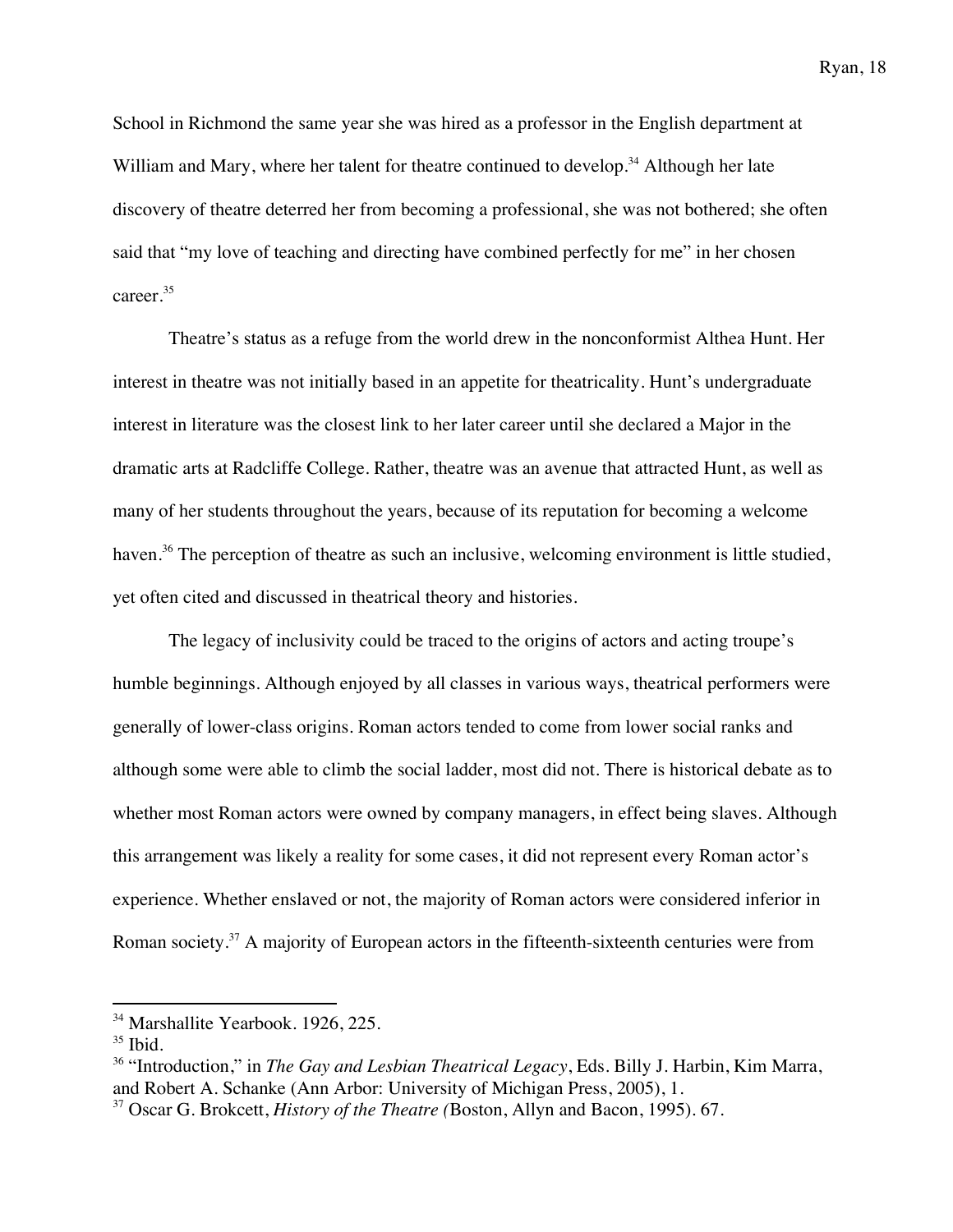the merchant or working classes although the occasional clergy member or nobleman would appear.<sup>38</sup> In English Theatre of the middle ages, illegal companies performing unlicensed work were full of "vagabond[s] and rogue[s]" or those not employed by a "gentleman." Queen Elizabeth imposed new restrictions on the theatre to suppress presentation of unlicensed work in an effort to prevent staging of plays on religious or political subjects. The threat of unregulated theatre to the English throne was evidently powerful for the precedent of governmental regulation was continued by the Stuart monarchs following the Tudors.

The long-held perception in the Western world that theatre was immoral was a common reason for excluding women from theatre. In Ancient Greek and Roman theatre, men played all roles including female parts. The first professional female entertainers emerged in Greece and Rome not as actors, but as mimes. In Rome, mimes were selected for physical beauty or comic ugliness to aid plots that revolved around sexual desirability (or lack thereof). Performers in the Byzantine Empire were considered unwholesome and the entire profession was denounced. In 692, there was an attempt to ban all mimes and theatrical performances in consequence. Byzantium ecclesiastical rules expelled professional actors and their spouses from the church and denied performers civil rights in order to regulate the perceived immorality of the profession. One notable exception to church enforced restrictions was the emperor Justinian's marriage to the mime actress, Theodora.<sup>39</sup> Though the marriage was allowed by ecclesiastical authority, Theodora's profession contributed to legends depicting her as an overly sexual woman—she was not able to escape the stigma of being a female performer despite being an emperor's wife. $^{40}$ 

<sup>38</sup> Ibid., 97.

<sup>39</sup> Ibid., 76.

<sup>40</sup> Procopius, Procopius, G. A. Williamson, and Peter Sarris, eds., *The Secret History*, (London: Penguin Classics, 2007).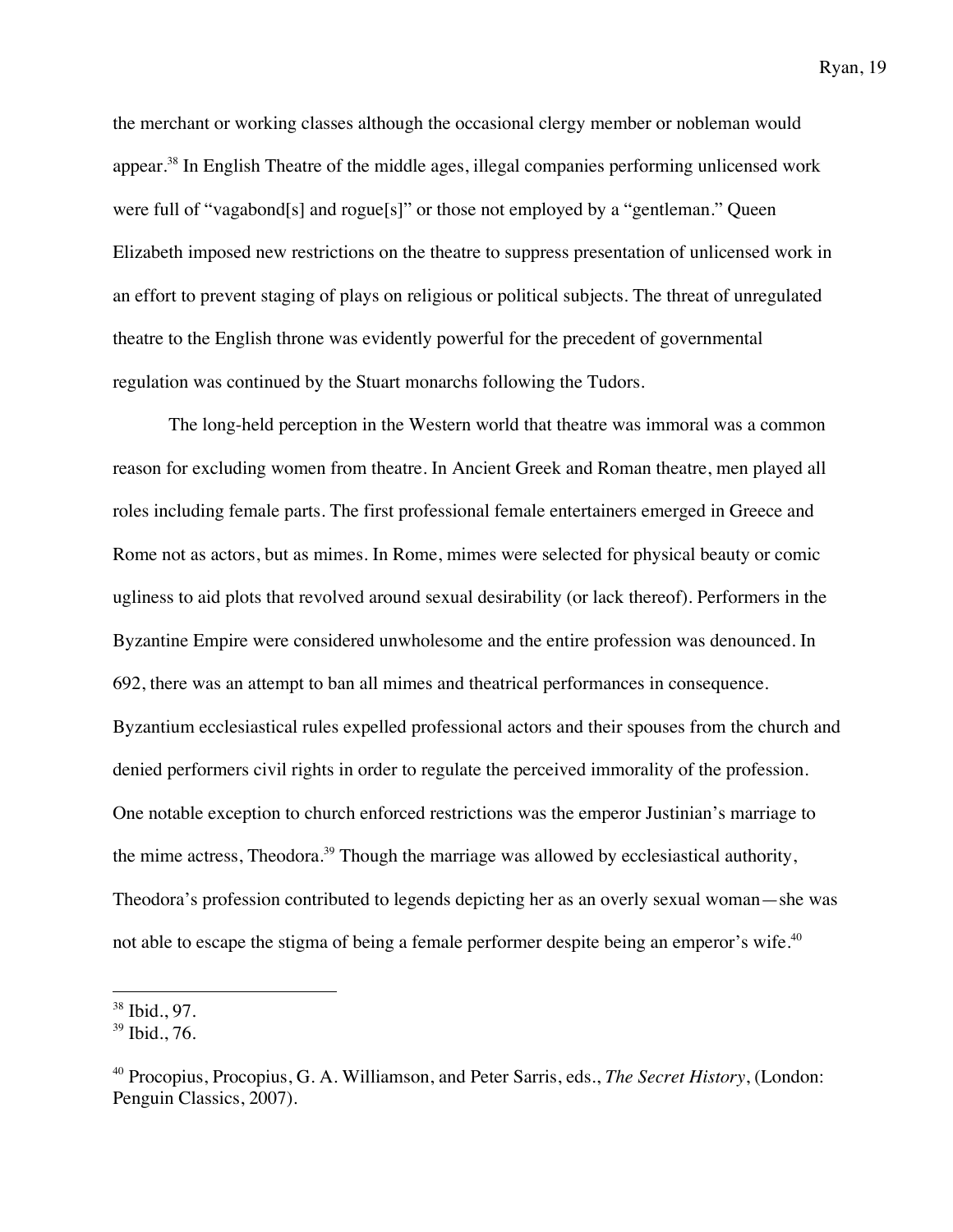In late seventh century Byzantium, ecclesiastical authorities often created limitations on theatre because of a belief that it was inherently immoral. In Spain and France in the sixteenth centuries, theatre was stigmatized by the general populace as not respectable. The Spanish response was a royal decree in 1596 banning actresses from the stage. The decree was assuaged in 1599, allowing women in companies as long as their husbands or fathers were also members. Such measures were put in place to protect women from the "dangers" of performance and the indecency of the stage.<sup>41</sup>

The welcoming haven so often described may be a result of theatres' catering to the "less-desirables" of society. Theatre's perceived "immorality" may have been generated by the progressive (sometimes even radical) leanings of some theatre troupes. At any rate, the lowerclass, "inferior," actors were anything but representative of prescriptive norms before the eighteenth century. As such, theatre was a place for societal outcasts from its very origins. Although fame for actors and actresses made the acting profession more desirable in the nineteenth century, theatre maintained its legacy of a "haven." Theatre has long been welcoming to non-normative people, those who do not ascribe to prescriptive norms of the dominant culture.

As a woman who did not conform to the norms of "ideal womanhood" Hunt was well suited to the theatre haven. In her position as Director of William and Mary Theatre, Hunt continued the century-old inclusive theatrical legacy by ensuring all enrolled students were welcomed into the William and Mary theatrical community and had equal chances for success. Because of Hunt's experience as a woman in a patriarchal world, but also as a woman who refused to conform to normative expectations of womanhood, she was especially intent on ensuring that theatre maintained its inclusive legacy.

<sup>41</sup> Ibid., 196; Ibid., 212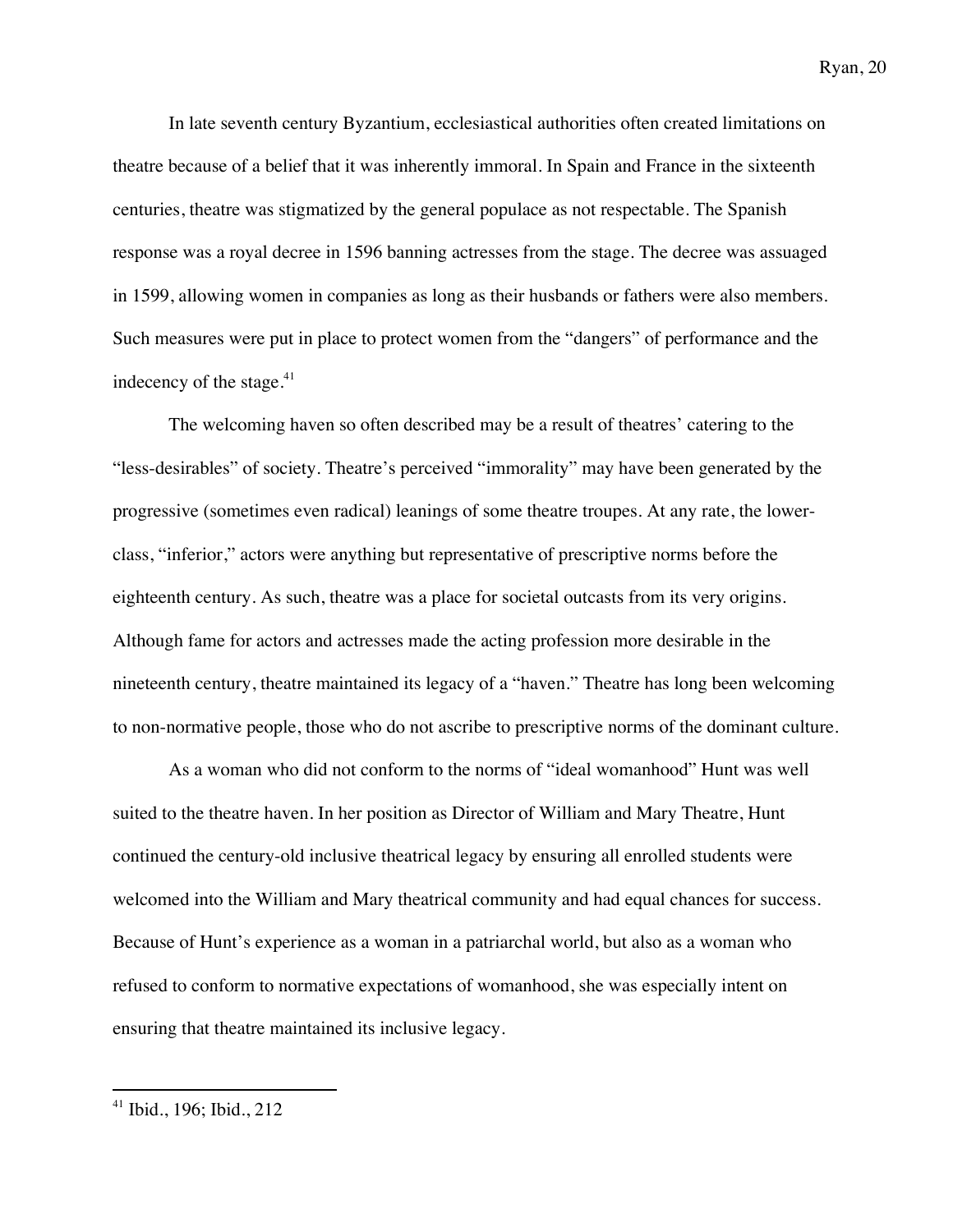# II. SETTING THE STAGE: WILLIAM AND MARY BEFORE HUNT *Women and William and Mary, 1900-1926*

By the time Hunt started her career at William and Mary, the campus had established a healthy relationship with women contributing to the ease with which Hunt was able to matriculate. White women were admitted to the College of William and Mary in 1918 under the presidency of Dr. Lyon G. Tyler, a strong advocate for women's rights. In his farewell address and annual report, Tyler commented on the admission of women to the college: "The experiment of admitting women to the College has been fully vindicated by the results of this year. The young ladies were models of decorum and stood among the first in their classes. I […] hope soon to see women fully accorded all the rights of the law and suffrage, which justly belong to them."<sup>42</sup> Tyler set an important precedent at the college, by voicing his support for women and establishing a space in which a community of women could thrive.

Dr. Tyler's successor, J. A. C. Chandler, was also a proponent for women's right to education and the vote. Before accepting the role as the college president, Chandler published a book entitled *The History of Suffrage in Virginia* in 1901. He observed the history of advocacy for universal suffrage at William and Mary, citing two incidents of students advocating for universal suffrage at separate commencements in the early nineteenth century.<sup>43</sup> He observed that at the time, "universal suffrage was a favorite theme for the young orators of the country" and

<sup>&</sup>lt;sup>42</sup> Lyon Gardiner Tyler, "Farewell Address" (speech, Williamsburg, VA, June 10, 1919), Women at William and Mary, http://womenatwiliamandmary.blogspot.come/2009/06/june-10-1919 commencement-activities.html.; Whittenburg argues that Tyler used admission of women to the college to take advantage of much needed revenue see Carolyn Lamb Sparks Whittenburg, "President J. A. C. Chandler and the First Women Faculty at the College of William and Mary," (Ed. D, William and Mary, 2004).

<sup>43</sup> Enquirer, July 15, 1808 **in** Julian A.C. Chandler, *The History of Suffrage in Virginia*  (Baltimore: The Johns Hopkins Press, 1901).; Enquirer, July 15, 1812 **in** Julian A.C. Chandler, *The History of Suffrage in Virginia* (Baltimore: The Johns Hopkins Press 1901).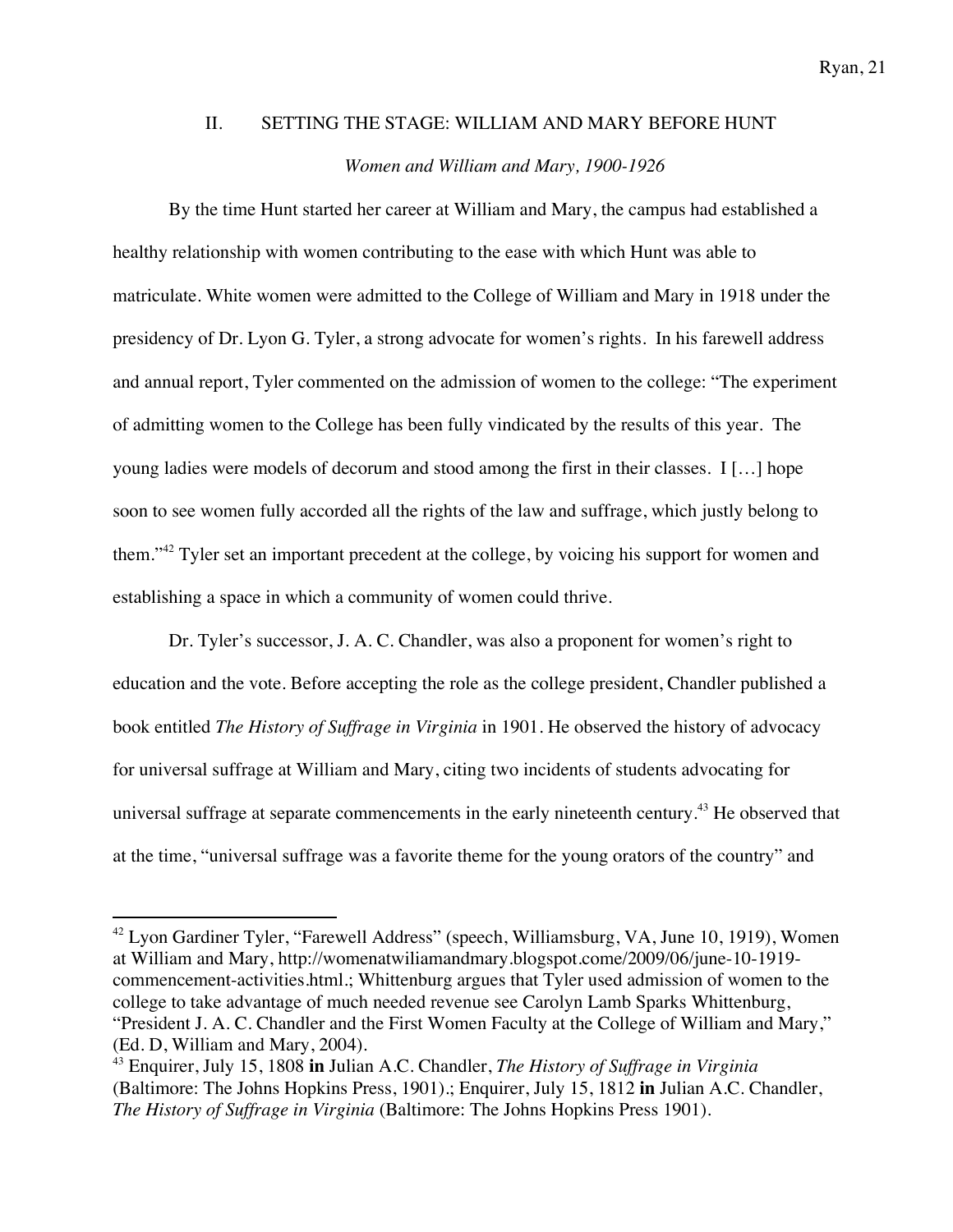that students had a tendency to "appeal for liberty and democracy."44 Chandler was optimistic in the success women would have on such an open-minded campus. However, there is very little evidence of the explicit student support for universal suffrage from 1910-1920 that Chandler claimed existed in the previous century. Before women even attended the College, men at the university were generally supportive of the American women's suffrage movement. Chandler's assertion that students advocated for liberty and democracy is supported by *Flat Hat* articles that discuss or reference suffrage in the early twentieth century, yet after women matriculated, the attitude towards the "coeds" changed.

Men and women of the Williamsburg community were supportive of the suffragist movement. In 1915, students of the Williamsburg Female Institute produced a musical comedy, *The Suffragettes*. <sup>45</sup> The *Flat Hat* enthusiastically advertised the comedy and reported, "This play will doubtless add spice to the equal suffrage spirit which is already tenderly nourished by some of our best citizens in Williamsburg."<sup>46</sup> The subject matter of the play clearly represented the sentiment of the female students at the Institute. The choice for a student-run paper to advertise and positively reference a suffragist play, was reflective of a highly supportive atmosphere of the men at William and Mary.

<sup>&</sup>lt;sup>44</sup> Julian A. C. Chandler, *The History of Suffrage in Virginia* (Baltimore: The Johns Hopkins Press, 1901), 26.

<sup>&</sup>lt;sup>45</sup> Also known as the Presbyterian Institute, the Williamsburg Female Institute was a school for women established in 1908. The Institute offered four years of high school plus freshman level of college studies. It was located on Scotland Street, just blocks away from the William and Mary campus. The school closed in 1916 due to lack of funds. "Presbyterian Institute," Special Collections Research Center Wiki,

http://scdbwiki.swem.wm.edu/wiki/index.php?title=Presbyterian\_Institute.; Parke Rouse, "Education Opportunity for Women," *Daily Press*, Nov. 26, 1995.

<sup>46</sup> *The Flat Hat*. [Williamsburg] 09. Mar. 1915. 4. Print.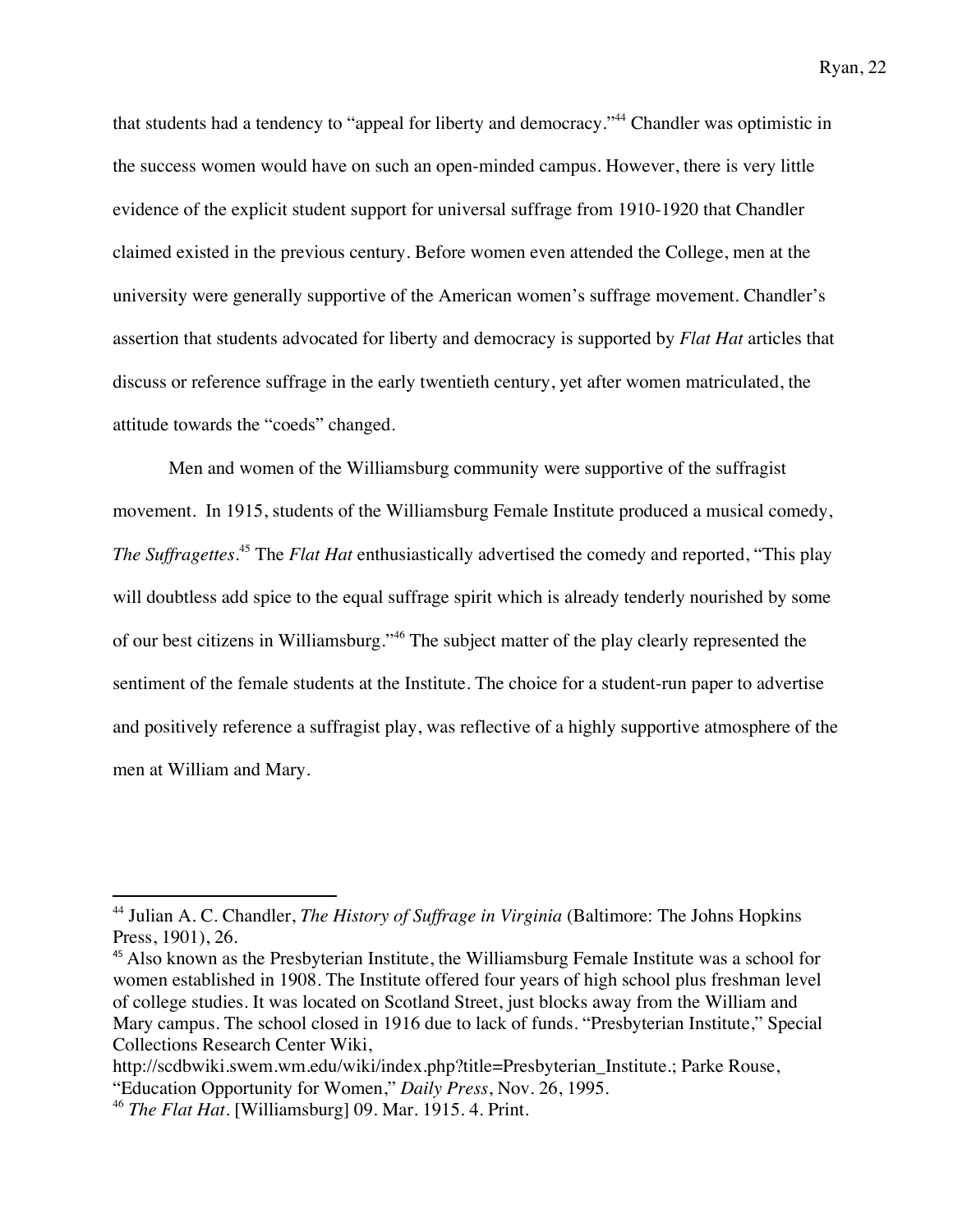Although no outwardly antisuffragist sentiments were evident in any *Flat Hat* articles, a condescending tone toward women and the suffrage movement was much more common than the positive support offered by the advertisement following women's matriculation to the College. Support for women's admission was clear, yet resentment and questions of their capabilities were evident as well. A 1919 article assessed the welcome of the second class of women to William and Mary, when a reporter wrote, "The feeling runs high among the Marys to help build up William and Mary, to put her on a footing with the best colleges, and keep her from ever feeling that has lost anything by the admission of women to her sacred walls."<sup>47</sup> Written from the perspective of a male student, the implication that these women were worried that their admission had worsened the "sacred walls" of William and Mary, feels false and contrived as the writer clearly injects his bias towards the presence of women on campus. The male perspective on suffrage was similarly forced. The most critical view of suffragists published in the *Flat Hat* was an article originally written for the *Times Dispatch* in early 1919. The article maintained a supportive position of the general suffrage movement while attacking a specific group of suffragists for burning an effigy of President Woodrow Wilson. This article was by far the most critical essay published by the *Flat Hat*.

Although the Nineteenth amendment was passed in June while the *Flat Hat* was out of print for summer vacation, there were no anticipatory or celebratory articles published regarding the amendment. Instead, as the newspaper started up again during the school year, women's enfranchisement was mentioned passively and with slightly derogatory undertones. In October of 1920, the *Flat Hat* reported that the college was selected for the "establishment of 'a pioneer

<sup>47</sup> "Concerning Mary," *The Flat Hat*. [Williamsburg] 16. Oct. 1919. 4. Print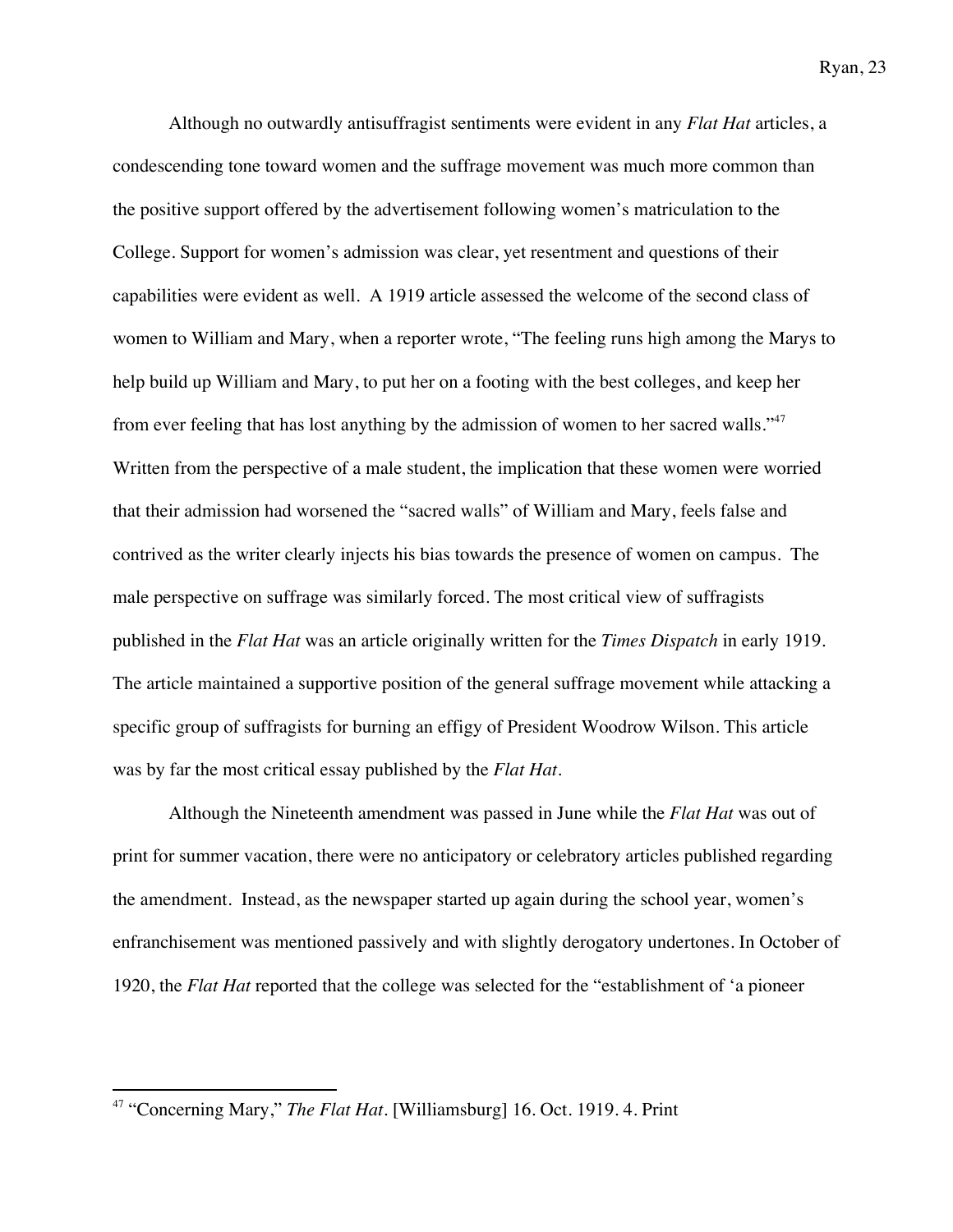school for preserving the Constitution..."<sup>48</sup> The reporter further wrote that educating the newly admitted and newly enfranchised women to responsively vote would be a major role of the school. He reported, "William and Mary recently became co-educational, and the new school will also aide to prepare women to use the ballot intelligently, aiming to give them sane views of the form of American government."<sup>49</sup> While a school of government and citizenship certainly should play a role in the responsibility of voting, it should not be relegated to women exclusively. This article implies women alone need additional education to make responsible choices at the polls and further critiques women's intelligence by implying the do not possess "sane views" of the government.

Although the women's suffrage movement faced many obstacles in the seventy-one years it took from Seneca Falls to the passing of the Nineteenth amendment, both male and female allies for the movement were present. The publications at William and Mary represented how some educated young men supported the suffrage movement and women's rights in general. Condescension towards women and their ability to responsibly take the privilege to vote is clear, yet there is no doubt the male population on campus was supportive of women's right to vote. It was into such an environment that Althea Hunt joined William and Mary's faculty. A school generally supportive of women both by the administration and student-body would have held appeal. The appeal of "liberty and democracy" to male and female students created an atmosphere of support for a non-conformist professor like Hunt.

<sup>48</sup> "Eyes of Whole Country on William and Mary." *The Flat Hat*. [Williamsburg] 22. Oct. 1920. 1. Print.

 $49$  Ibid.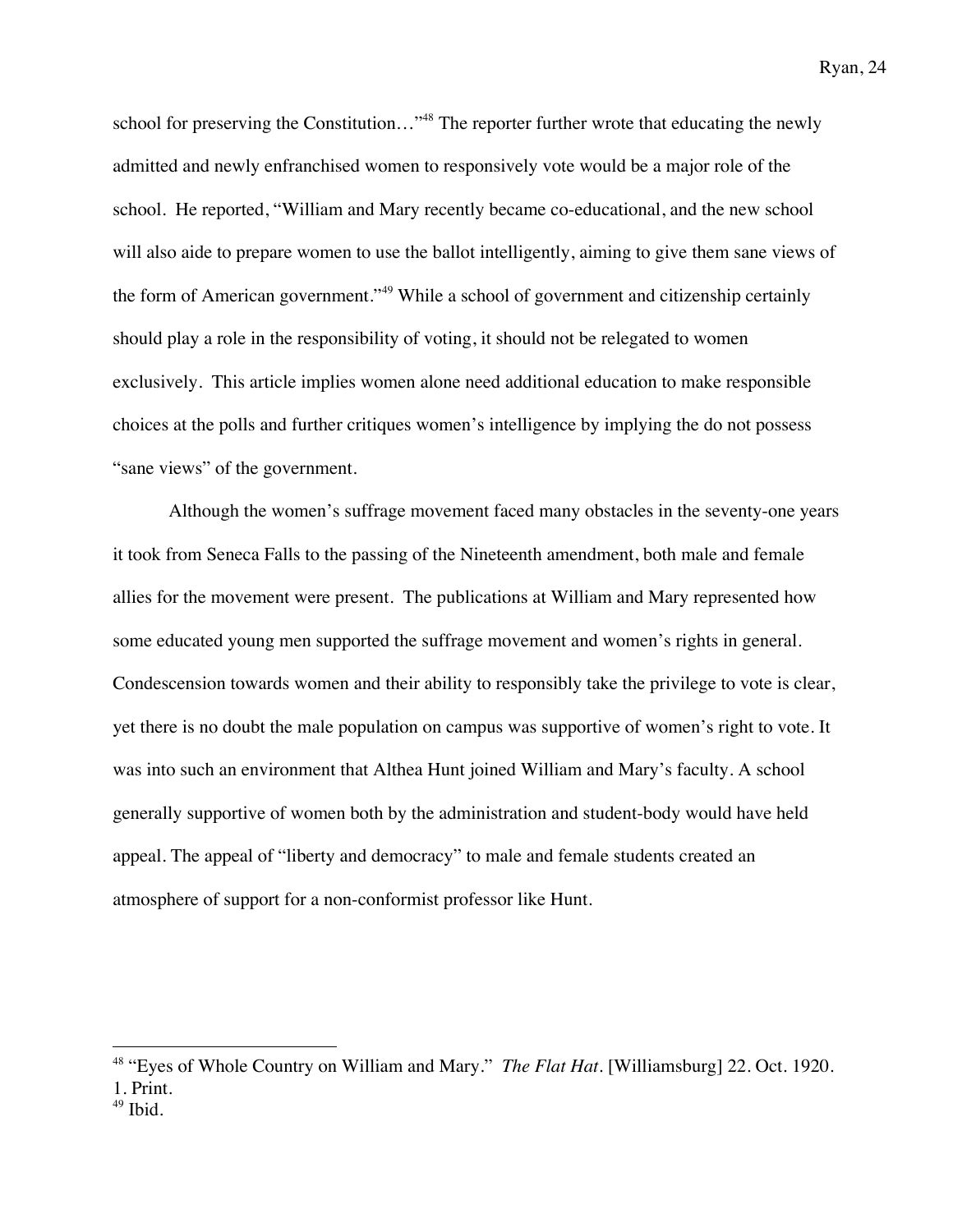#### *William and Mary Theatre 1900-1926*

The absence of an established theatre program did not prevent student clubs from staging dramatic performances for fellow students. These clubs were often composed of William and Mary students and members of the broader Williamsburg community. The two most visible and long-lasting of these types of clubs, The Elizabethans and the Dramatic Club, existed in varying forms and sizes in the first two decades of the twentieth century. The Dramatic Club was established in 1902. With an initial membership consisting of twenty-two students, only twelve were students of the college. The remaining members were women from the Williamsburg community, likely a mixture of residents and students from the Female Institute. Women's presence in dramatic clubs was common, even before the admittance of women to the College in 1918. Extant records do not make clear what role these women had in the clubs, but it seems reasonable to assume that the women were Williamsburg residents or students at the Institute brought in to play female roles in productions.

The Elizabethans came into existence in 1908, during a hiatus year for the Dramatic Club. The Elizabethans existed for three years: 1908, 1909 and 1912. In their first year on campus, the Elizabethans staged *Twelfth Night* and *Candida,* then *Much Ado About Nothing* the following season with a larger cast and increasing the number of managers from one to three to support the productions. Despite the potential success of the club's endeavors signaled by this expansion, the Elizabethans were not listed as a club the following year (1910) in the *Colonial Echo*. The Dramatic Society, (possibly an iteration of the previous Dramatic Club) and the Minstrel Club were the only theatrical clubs that year, but The Dramatic Society did not return the following year and the Minstrel Club only survived through 1911. The Elizabethans would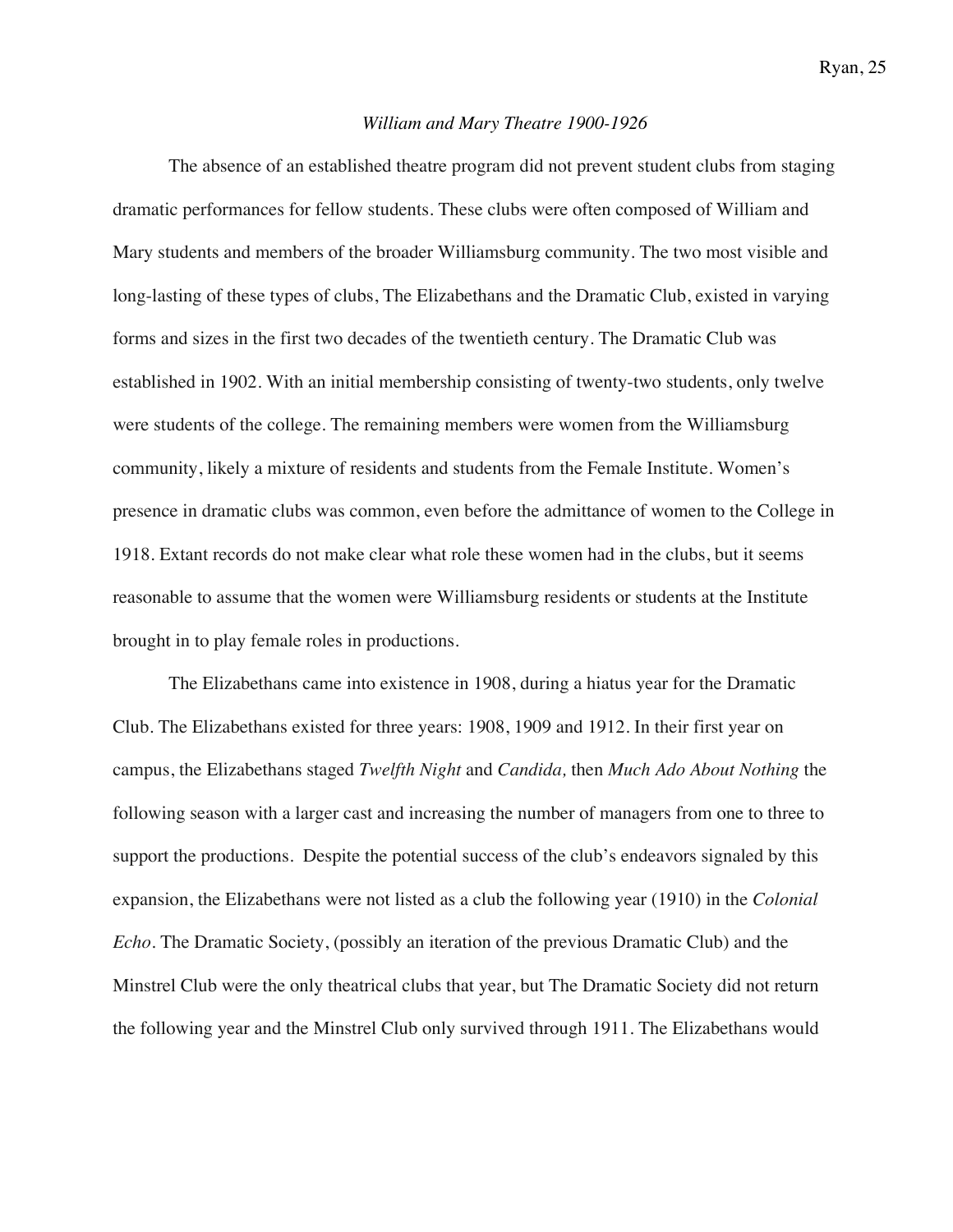return again in 1912 with the staging of *The Rivals*, a play originally produced in 1775 about the romantic difficulties of young woman determined to marry for love and into poverty*. 50*

The November 7, 1911 issue of *The Flat Hat*, urged the college to "erect a Greek theatre in the Players' Dell."51 The author argued that the dell was the perfect shape for an amphitheater and that the Elizabethans' quality of work justified its erection as well as encouraging future "and better" dramatic efforts. The author also held that there was a great deal of theatrical interest at William and Mary writing, "and certainly there is enough interest latent to cause its building if some leader will come forward as champion."<sup>52</sup> The next issue continued with another editorial lauding the Elizabethan's work and lamented the absence of any dramatic production the previous year.<sup>53</sup> The author of this article gave high praise to the club and enthusiastically reported rumors of an imminent return by the Elizabethans:

At William and Mary for a good many years there existed one of the best representations of the college dramatic club in the South—the Elizabethans… We are glad. In fact we are almost ecstatically happy, and are making this avowal publicly, hoping that it may reach their timid eyes and thus assure them of an old fashioned welcome… If it be assistance they need we shall give it (unless the trouble savour of short funds), and if it be applause they crave, why then allow us to suggest with the proper amount of deference that they only give us the opportunity.<sup>54</sup>

In the November  $21^{st}$ , 1911 issue, the Elizabethan's return was confirmed and the rise of the Minstrel Club acknowledged: "minstrels have usurped its place, but as minstrels do not make

<sup>50</sup> "The Rivals," *Encyclopedia Britannica*, https://www.britannica.com/topic/The-Rivals-play-by-Sheridan.<br><sup>51</sup> "A Greek Theatre." *The Flat Hat* [Williamsburg] 70 Nov. 1911: 2. Print.

<sup>&</sup>lt;sup>52</sup> "A Greek Theatre," 2.<br><sup>53</sup> "College Plays." *The Flat Hat* [Williamsburg] 14 Nov. 1911: 2. Print.

<sup>54</sup> "College Plays." *The Flat Hat* [Williamsburg] 14 Nov. 1911: 2. Print.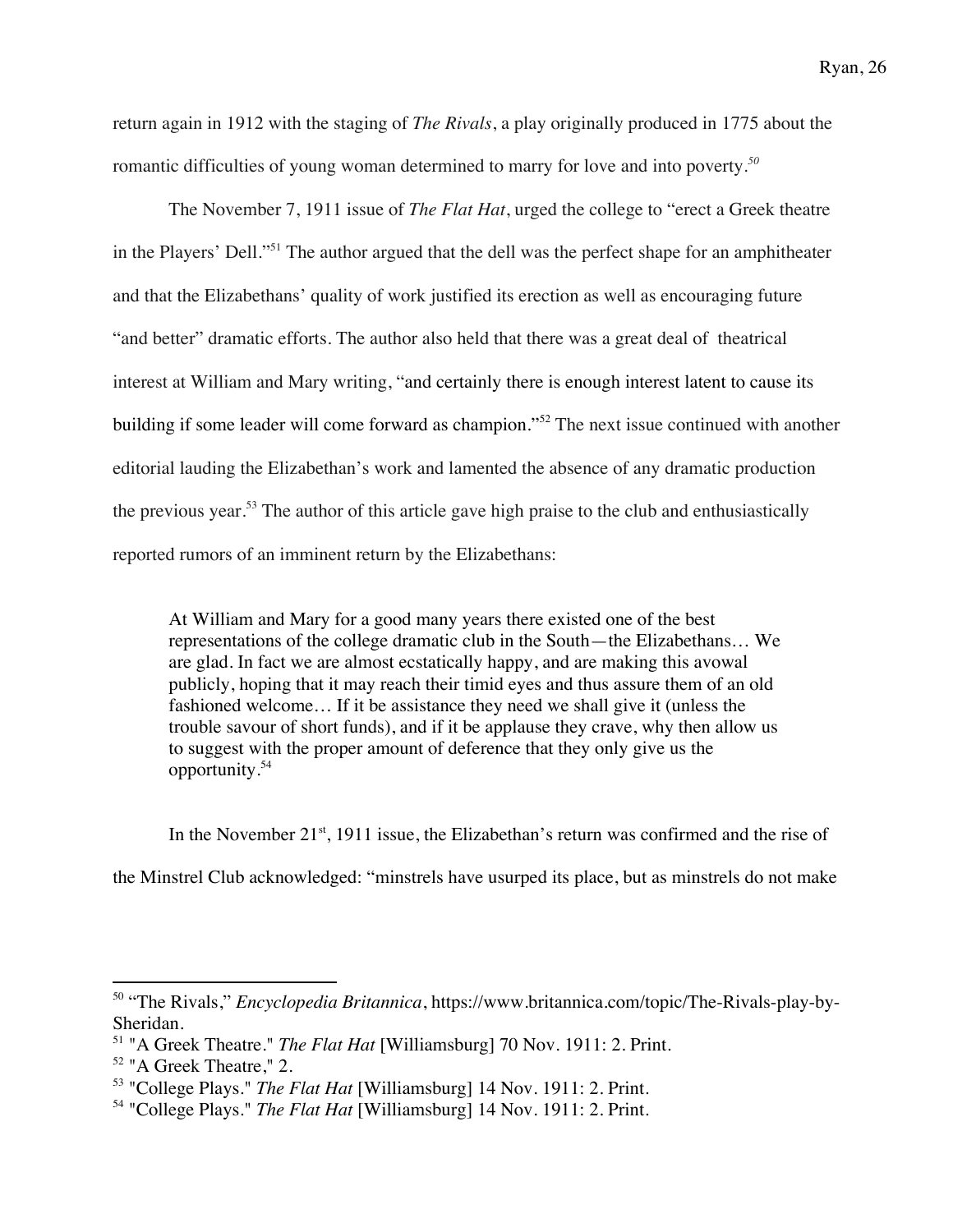for the display of histrionic talent the Elizabethans will be reorganized."<sup>55</sup> This staffer's observation critiqued the Minstrel Club and predicted their future demise.<sup>56</sup> The Elizabethan's staging of *The Rivals* was marked by daily afternoon rehearsals in the Chapel with direction from Dr. James S. Wilson. The cast consisted of men from the college and three women from Williamsburg.57 This new Elizabethan performance was mentioned in almost every *The Flat Hat*  issue leading up to the performance and this publicity engendered excitement and broad support for the Elizabethans on campus. Reviews for the Elizabethans production of *The Rivals* were quite positive.<sup>58</sup> The show met such great success that the club was invited by students to restage the production during finals. $59$ 

*The Flat Hat* writer who championed the return of the Elizabethans was representative of a generally positive campus attitude toward theatre, evidence of which was apparent in campus support for a professional theatre troupe, the Coburn Players. Sponsored by the Department of English, the Coburn Players presented two shows to packed houses on April 22, 1912.<sup>60</sup> *The Flat Hat* reporter described the audience as "large" and "marked for intelligence and appreciation."<sup>61</sup> One positive review noted, "The College was fortunate in having this troupe here and it is the

<sup>55</sup> "Elizabethans Will Return." *The Flat Hat* [Williamsburg] 21 Nov. 1911: 1. Print.

<sup>56</sup> "Elizabethans Present 'The Rivals'" 1.; The Minstrel Club had existed previously in 1910. Though rarely discussed by campus media in its brief two-year existence, the *Colonial Echo*  illustration depicting black-face caricatures and the listed club positions (interlocutor and end men) made clear the organization's involvement in minstrelsy, a comedic theatrical form founded on enacting racial stereotypes. College of William and Mary, *Colonial Echo 1910,* William and Mary Digital Archives*.;* "Minstrel Show," *Encyclopedia Britannica*, https://www.britannica.com/art/minstrel-show.

<sup>57</sup> "The Caste is Picked for 'The Rivals' Elizabethans to Give Play Easter." *The Flat Hat* [Williamsburg] 5 Mar. 1912: 1. Print.

<sup>&</sup>lt;sup>58</sup> "Elizabethans Present 'The Rivals,' Are Received Enthusiastically," 1.

<sup>59</sup> "Elizabethans Will Reappear." *The Flat Hat* [Williamsburg] 30 Apr. 1912: 3. Print.

<sup>60</sup> "Coburn Players in April." *The Flat Hat* [Williamsburg] 13 Feb. 1912: 1. Print.

<sup>&</sup>lt;sup>61</sup> "Two Beautiful Plays" 1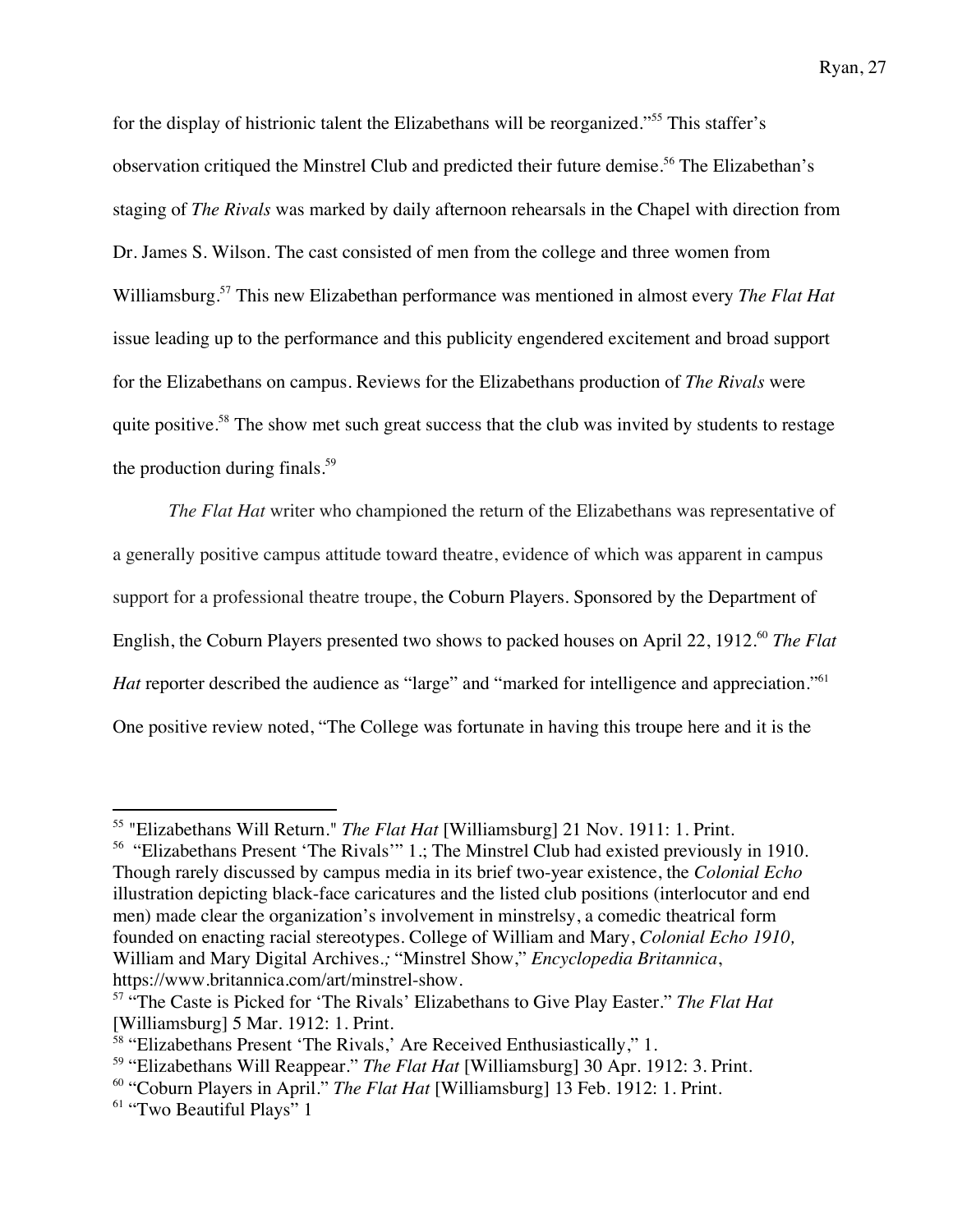general hope that an early return may be realized."<sup>62</sup> Despite a successful 1912 season from the Elizabethans, the group was unable to use this momentum to maintain a permanent presence on campus.

The years from 1913 to 1918 do not show any evidence of a dramatic club. The trend of decreasing student involvement in the theatre continued in 1915. The campus was used to community plays being staged on campus, but there seems to have been little support for any type of entertainment that year. In response, students from the "town, college, and high school" staged two plays on campus in January, 1915. <sup>63</sup> Articles in the 1917 and 1918 editions of *The Flat Hat* did not mention theatre productions of any kind. With the United States entering the First World War many students enlisted to fight in the allied efforts against Germany. With the departure of many young men from the College, not only were students mentally preoccupied with events outside their insulated world, but also the number of bodies that could participate in any club decreased substantially. On March 20, 1918, *The Flat Hat* reported that, "literary Societies are hit hard by lack of interest."<sup>64</sup> Given that literary societies maintained much more stable membership numbers compared to dramatic clubs and that the English Department was not only established on campus, but one of the largest departments on campus, this report on the dwindling interest in literary societies suggests the nature of student involvement at William and Mary at the time.

The community was not wholly without theatrical activity, however during these years. In the February 27, 1918 issue of *The Flat Hat* reported on the possibility of (white) women's

<sup>62</sup> "Taming of the Shrew." *The Flat Hat* [Williamsburg] 23 Apr. 1912: 4. Print.

<sup>63</sup> "Entertainments." *The Flat Hat.* [Williamsburg] 19. Jan. 1915. 2. Print.

<sup>&</sup>lt;sup>64</sup> "Literary Societies." *The Flat Hat*. [Williamsburg] 20. Mar. 1918. 1. Print.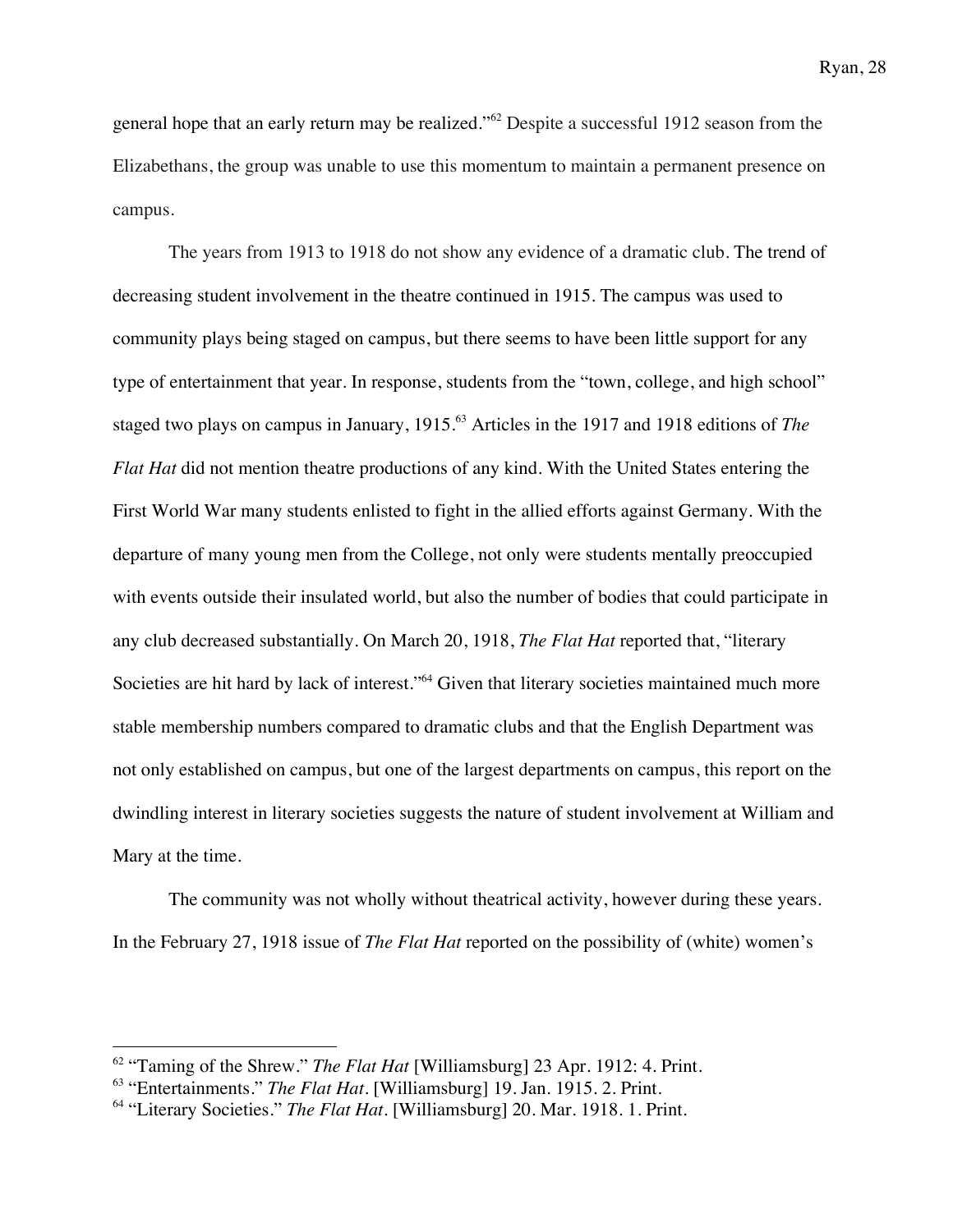admission to the college.<sup>65</sup> This possibility was confirmed and the March 13, 1918 issue of *The Flat Hat* reported that William and Mary would indeed be opened to women.<sup>66</sup> Less than a year later, WWI ended. The campus population expanded enormously as male students returning from the war joined the new cohort of female students. The campus population grew from 149 students in 1917-1918 to 333 by the end of the 1919 academic year. It would almost triple to 948 students by the time Althea Hunt came to campus in the  $1926-1927$  year.<sup>67</sup> The growth of campus enrollment over the short time frame was essential to the growth of William and Mary Theatre in the next few years, as demand continued to grow for a formal drama program.

The increase in the numbers of students at the College led to a corresponding expansion of the faculty and in 1920, Dr. Cary F. Jacob, a well-known playwright, author, and teacher was instated as a professor in the Department of English.<sup>68</sup> Jacob's presence at the college ensured that at least a portion of the large student population of the college would be channeled to a dramatic club that could now have the faculty support necessary for long-term existence. In the February 5, 1920 issue, one editorial of *The Flat Hat* mirrored the sentiment offered in the nine years prior when the Elizabethan's return was anticipated. The enthusiasm for theatrical arts seemed to have returned, as the author explained, "It is sincerely hoped that such a movement may become a college movement and representative talent chosen… It is sincerely hoped that the question of college dramatics will be placed before the students and some action taken to insure such activity."<sup>69</sup>

<sup>65</sup> "Co-Education." *The Flat Hat.* [Williamsburg] 27. Feb. 1918. 1. Print.

<sup>&</sup>lt;sup>66</sup> "Pass Co-Education." *The Flat Hat*. [Williamsburg] 13. Mar. 1918. 1. Print.

 $67$  Carolyn Lamb Sparks Whittenburg, "President J. A. C. Chandler and the First Women Faculty at the College of William and Mary," (Ed. D, William and Mary, 2004).; College of William and Mary, *Colonial Echo 197,* William and Mary Digital Archives.

<sup>&</sup>lt;sup>68</sup> "W. and M. Faculty Increased." *The Flat Hat*. [Williamsburg] 01. Jan. 1920. 2. Print.

<sup>&</sup>lt;sup>69</sup> "College Dramatics." *The Flat Hat*. [Williamsburg] 05. Feb. 1920. 2. Print.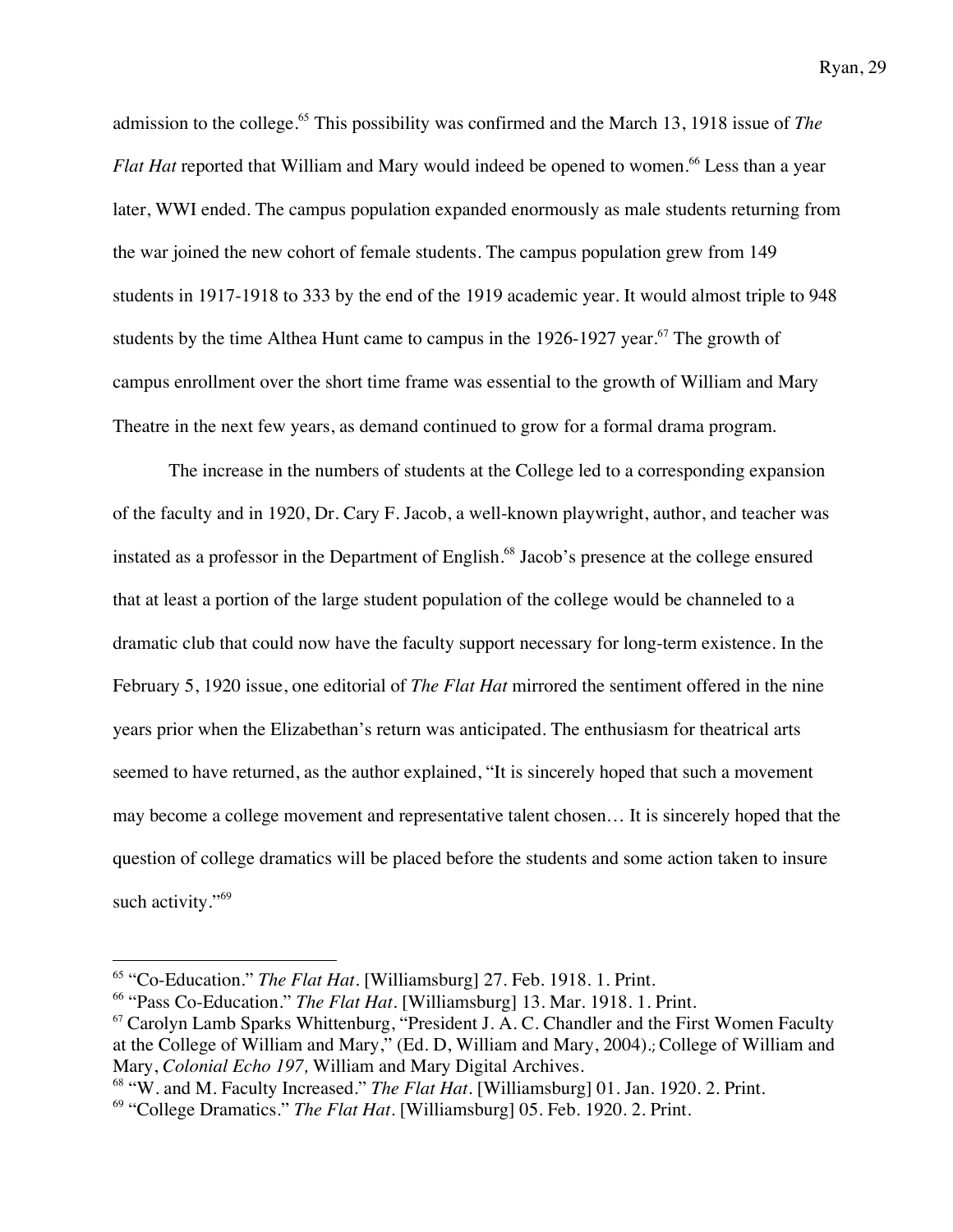Having a leading playwright on campus drew those interested in theatre together under his tutelage. In March 1920, Jacob began leading collegiate dramatics at the college and Oscar Wilde's *Lady Windemere's Fan* was announced as being staged after Lent.<sup>70</sup> After the production's positive debut (according to *The Flat Hat*), the Dramatics Club was described by campus media as finally "fully established." Although *The Flat Hat* review of the play noted the small audience on the play's first night, the reviewer suggested this low attendance could be attributed to the fact that the play's opening was in the middle of the week and because it was the first major college production in eight years. Subsequent productions of the same play were so successful on campus that the William and Mary players took the play to Newport News and Portsmouth. The *Flat Hat* attributed the triumph of the play "to the expert training and direction given by Dr. Jacob." Subsequently, the Dramatics Club would become "regularly and permanently organized" and officers would be elected to establish a permanent "form of association for the purpose of continuing the cultivation and expression of dramatic art among the students of William and Mary."71

In the first decades of the twentieth century, the absence of a centralizing influence on students interested in drama prevented the stabilization of a dramatic outlet on campus, especially when outside events decreased the size of the student population. Any drama clubs that became established on campus lacked the support or stability necessary to thrive longer than one or two academic years. In contrast, after World War I, with an expanded student population and a visible leader for dramatic arts, The Dramatic Club, under the direction of Jacob, quickly

<sup>70</sup> "College Dramatics." *The Flat Hat.* [Williamsburg] 25. Mar. 1920. 6. Print.

<sup>71</sup> "Play A Success; To Be Given in Newport News and Portsmouth." *The Flat Hat.*  [Williamsburg] 29. Apr. 1920. 1. Print.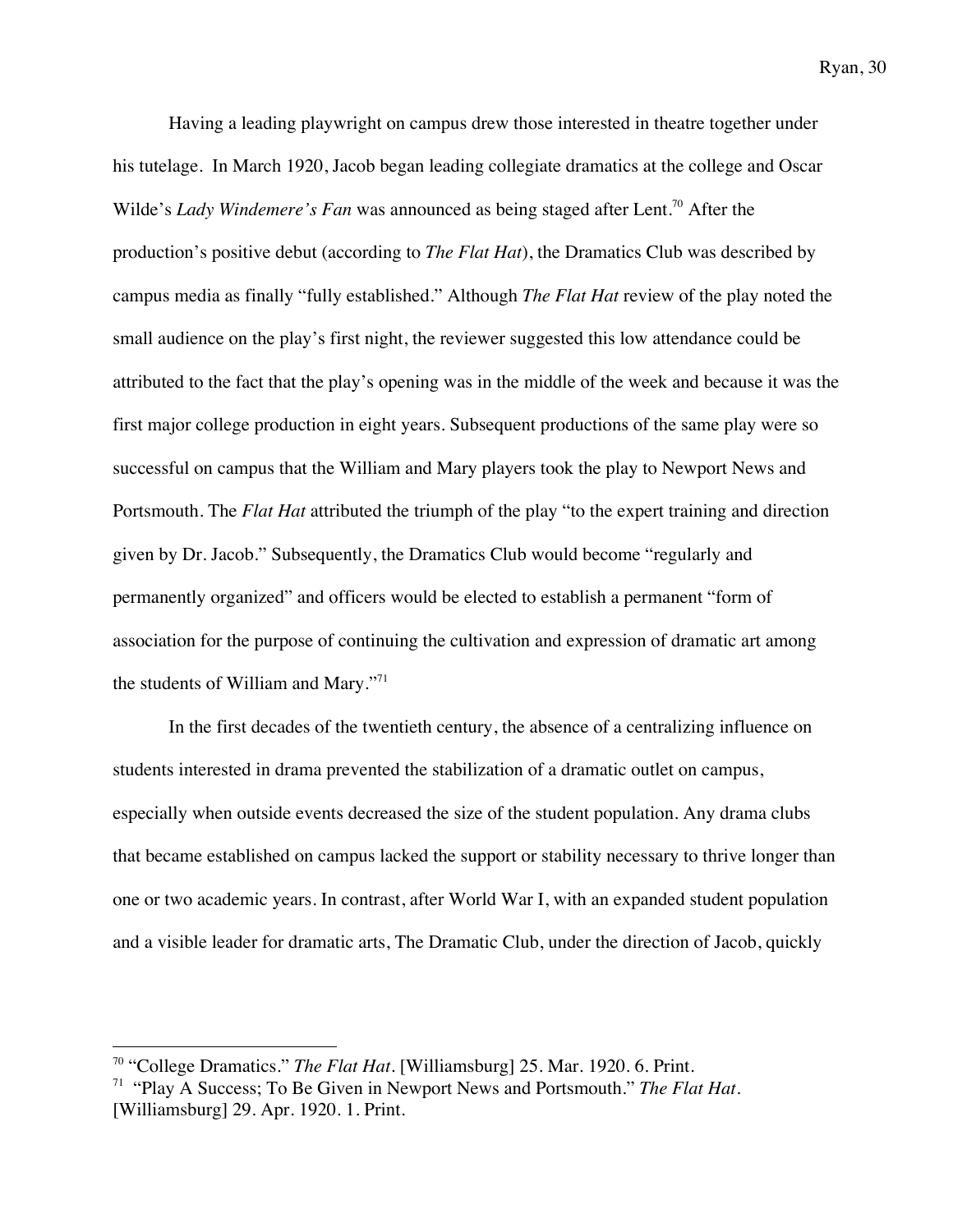became fully established.<sup>72</sup> Jacob was able to plant the seed that would become under Althea Hunt's nurturing care, a fully established theatre program.

### III. THE MOTHER OF WILLIAM AND MARY THEATRE

I use the term nurturing intentionally in regards to the influence Althea Hunt had on her students and what would become the Theatre Department as it was through her careful and expert guidance that she mothered the theatre program. While dictionaries, and possibly many average western citizens, would describe a mother in biological terms, as adoption, surrogacy, and other variations on the conventional path to motherhood and mothering have become more common, the definition of motherhood has shifted. As it pertains to this paper, I am adopting historians Evelyn Nakano Glenn's eloquent working definition of "mother" as my standard for characterizing Althea Hunt as a "mother" of the William and Mary Theatre. As Glenn explains:

As a working definition, I propose looking at mothering as a historically and culturally variable relationship 'in which one individual nurtures and cares for another.' Mothering occurs within specific social contexts that vary in terms of material and cultural resources and constraints. How mothering is conceived, organized, and carried out is not simply determined by these conditions, however. Mothering is constructed through men's and women's actions within specific historical circumstances. Thus agency is central to an understanding of mothering as a social, rather than biological, construct.<sup>73</sup>

Althea Hunt's first priority was always her students. She constantly created opportunities for the success of her students, particularly those who had not been given chances to succeed before. According to Glenn, definition of motherhood is as follows: "in which one individual nurtures and cares for another." The records left of Hunt and her students leave overwhelming

<sup>72</sup> "Dramatic Club." *The Flat Hat.* [Williamsburg] 15. Oct. 1920. 4. Print.

<sup>73</sup> Evelyn Nakano Glenn. "Social Construction of Mothering: A Thematic Overview." *Mothering: Ideology, Experience, and Agency*, 1994.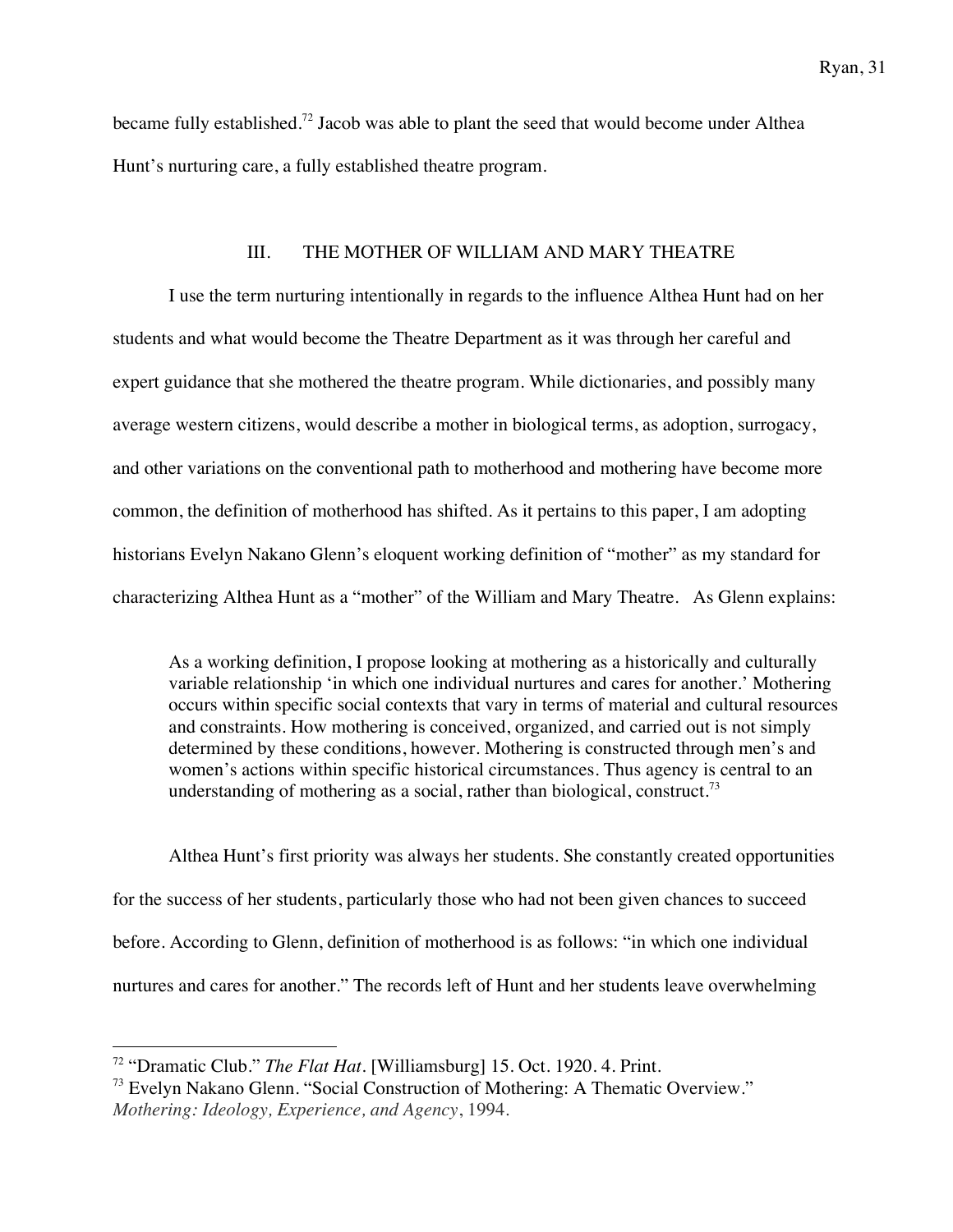evidence of her nurturance and care not only for each of her students, but also William and Mary Theatre. She was instrumental in creating the theatre family on campus and cared for it as it faced the challenges brought by depression and another world war. Despite these trials, Althea Hunt was dedicated to creating quality productions, offering commentary through her play selection, providing the best experience for her students, and ensuring that they were well cared for.

### *Hunt and her Students*

Hunt was appointed a director-teacher by President J.A.C. Chandler in 1926 and joined William and Mary's English Department beginning what Hunt's student, William H. Morrow, called "the Golden Age" of William and Mary Theatre.<sup>74</sup> Central to Morrow's reference to the period as a Golden Age were his references to Hunt's talent as a director and the success of the productions she mounted. Hunt was not only successful as a director, but she also excelled as a teacher in relating to her students and creating a theatre culture in which students could thrive. She expressed love for her students in a variety of ways throughout her career at William and Mary. The "friendly, energetic lady with reddish blonde hair" had several systems in place to ensure the opportunity for growth and development of all students, even those outside the theatre department.75 A policy of placing newcomers in her cast by holding open auditions for anyone on campus opened the theater to more students and not just those with experience or intentions to

 $74$  Carolyn Lamb Sparks Whittenburg, "President J. A. C. Chandler and the First Women Faculty at the College of William and Mary," (Ed. D, William and Mary, 2004).; Althea Hunt, "Introduction," in *William and Mary Theatre: A Chronicle,* ed. Althea Hunt (Richmond: The Dietz Press, 1968), xiii.

<sup>75</sup> Carl Buffington, "1934-1939," in *William and Mary Theatre: A Chronicle,* ed. Althea Hunt (Richmond: The Dietz Press, 1968), 55.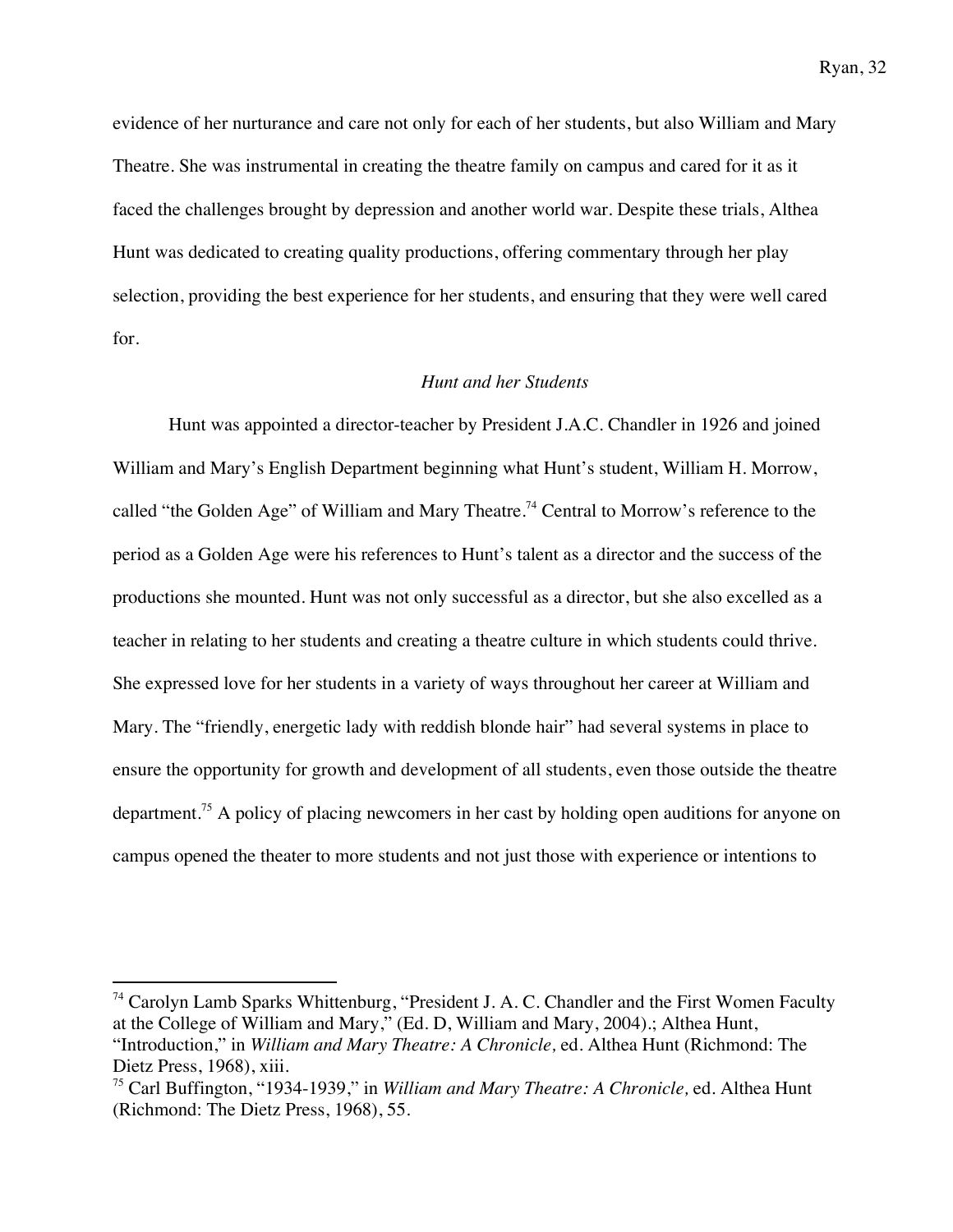pursue a career in the dramatic arts. Buffington wrote that he could not remember a play in which at least one cast member was not making his or her acting debut.<sup>76</sup>

Hunt also ensured students who were already involved in the department were continually exposed to new facets of theater. Alma Mae Clarke Fontaine, one of Hunt's first students, described Hunt's avoidance of a "star system" in which actors were rotated so that "one might have the lead in one play and be making paper flowers in the next."<sup>77</sup> Anne Helms Irons, a later student of Hunt's observed a similar trend in Hunt's casting philosophy: "Parts were spread around with surprising equality, and we were all given enough minor roles to keep our heads small enough for our hats."<sup>78</sup>

Althea Hunt's insistence on bringing newcomers into her shows, did not prevent the success of her shows. She was well regarded as a director, helping both inexperienced and veteran performers cultivate success on the stage. Buffington's review of *Death Takes a Holiday*, credits Hunt's cast, seven of whom were making their debut, for their distinction in acting. Christian Hollis Moe (class of 1951) recalls the cast of *The Skin of Our Teeth* being filled with seven freshman and Anne Helms Irons (class of 1953) remembered that numerous newcomers filled the cast of *First Lady*. The persistence of Althea Hunt's casting philosophy is a testament to her consistency and reliability as well as her commitment to developing young people.

Althea Hunt had an uncanny ability to develop new actors and actresses into wonderful players who blossomed in William and Mary theatre and beyond. An exchange student, Henry Woolf, spent a year in Williamsburg and during that time was set on a path that would lead him

 $76$  Ibid.

<sup>77</sup> Alma Mae Clarke, "1927-1931," in *William and Mary Theatre: A Chronicle,* ed. Althea Hunt (Richmond: The Dietz Press, 1968), 28.

<sup>78</sup> Ann Helm Irons, "1949-1953," in *William and Mary Theatre: A Chronicle,* ed. Althea Hunt (Richmond: The Dietz Press, 1968), 150.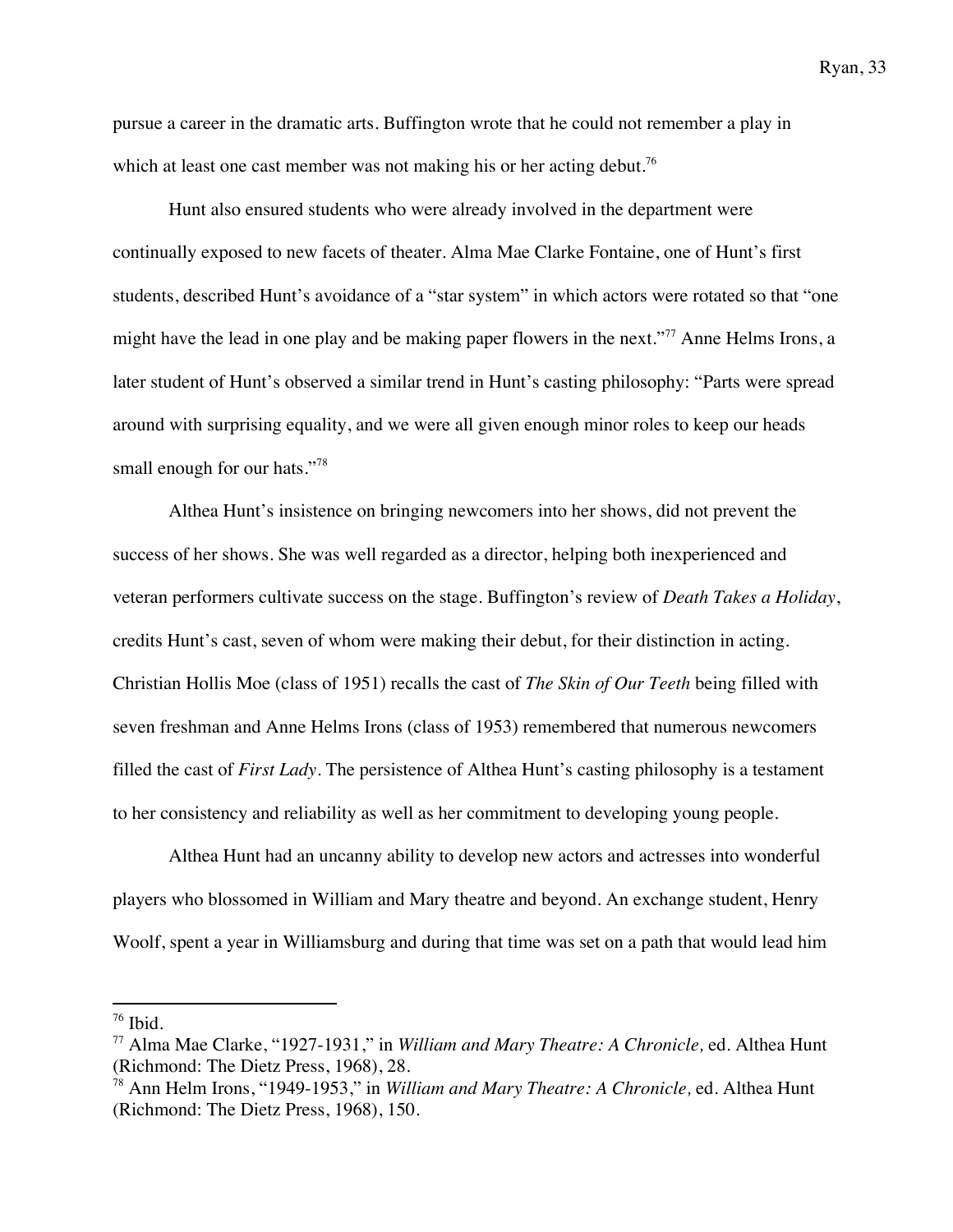to a professional acting career, most notably with the Royal Shakespeare Company. He had never acted, nor considered drama prior to meeting Althea Hunt. Upon asking if he could attend drama courses despite being a novice, Hunt replied by urging him to audition for the next production: *Dial M for Murder*. 79

Althea Hunt was demanding of her students and pushed them to be their best with spectacular results. In doing so she ensured that her students would not become, as Christian Hollis Moe put it, "lax from overconfidence."<sup>80</sup> She avoided praising actors in her productions, opting instead to encourage their creative choices and pursuits over compliments. A woman of discipline, Hunt garnered respect from her students, while ensuring their growth. Edward Fales Jr. recalled her saying, "I will give people in my class exactly the grades they deserve, like me or not. But I am determined to like them!"<sup>81</sup> Many students from varying periods of Hunt's career at William and Mary agreed that her rehearsals were the most professional theatrical setting they had been exposed to.<sup>82</sup> Christian Hollis Moe describes Hunt's policies and rules in the theatre as requiring that "Little rehearsal time" be "wasted with superfluous instruction or digressive chatter." "Rules and requirements" were enforced and firmly stated "for attendance at rehearsals, for the learning of lines, for onstage and backstage behavior" and "[m]issing one evening's rehearsal without prior explanation for example, meant expulsion from the cast."<sup>83</sup>

<sup>79</sup> Henry Woolf, "1955-1956," in *William and Mary Theatre: A Chronicle,* ed. Althea Hunt (Richmond: The Dietz Press, 1968), 183.

<sup>80</sup> Christian Hollis Moe, "1947-1951," in *William and Mary Theatre: A Chronicle,* ed. Althea Hunt (Richmond: The Dietz Press, 1968),

<sup>81</sup> Edward Fales Jr., "1926-1930," in *William and Mary Theatre: A Chronicle,* ed. Althea Hunt (Richmond: The Dietz Press, 1968), 11.

<sup>82</sup> Jean Shepard Weisz, "1951-1955," in *William and Mary Theatre: A Chronicle,* ed. Althea Hunt (Richmond: The Dietz Press, 1968), 176.

<sup>83</sup> Christian Hollis Moe, "1947-1951," in *William and Mary Theatre: A Chronicle,* ed. Althea Hunt (Richmond: The Dietz Press, 1968),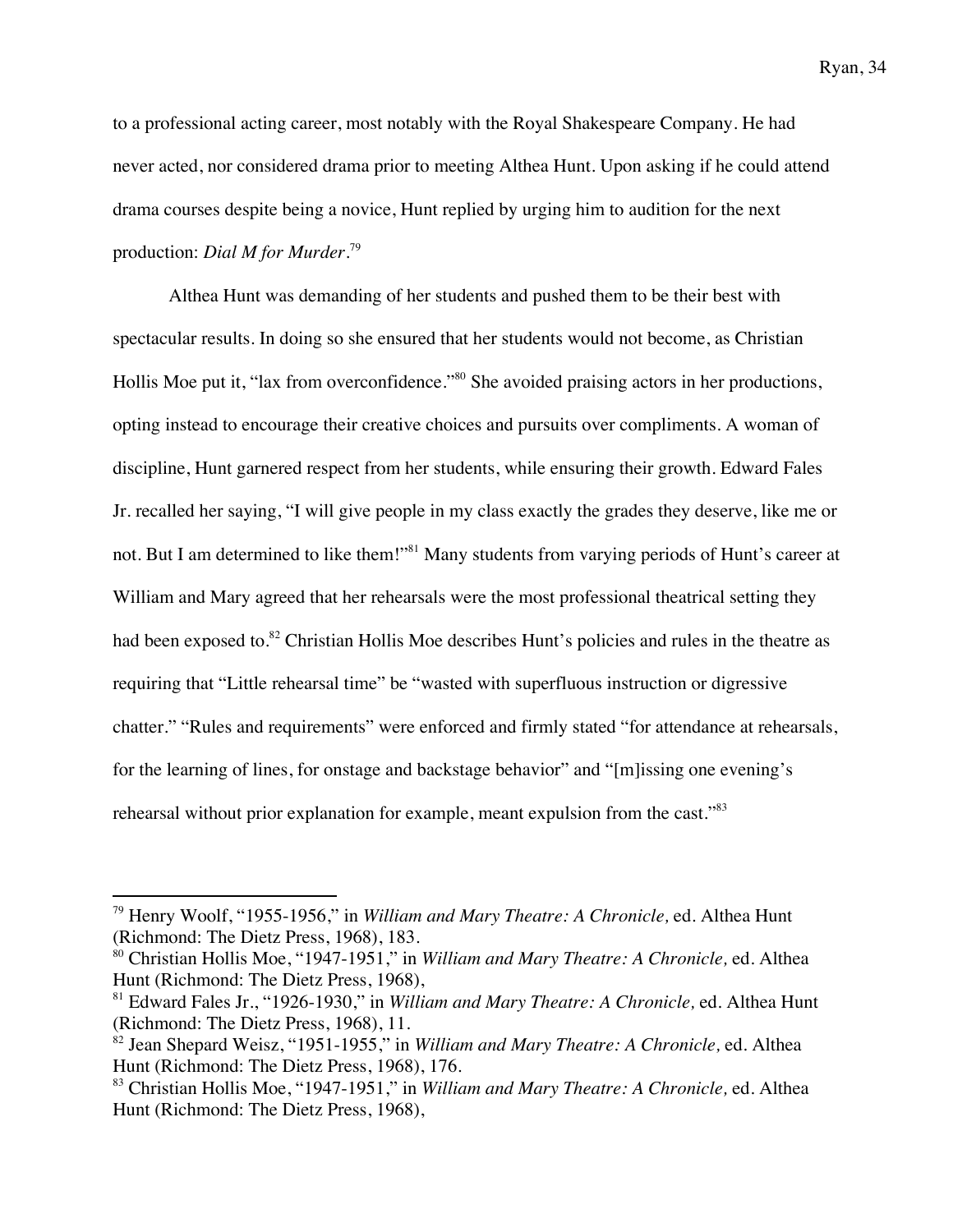If Hunt was a formidable presence in the theater, she was certainly a warm presence in her home, which she extended to her students. A pair of students, separated by almost two decades, Alma Mae Clarke Fontaine (class of 1931) and Ronald King (class of 1948), described the welcome Hunt gave students to her home. Both students fondly remember informal gettogethers and dinner invitations in her "bright, cheerful apartment."<sup>84</sup>

### *Director and Social Commentator*

Althea Hunt remained at the epicenter of William and Mary Theatre before, during, and after the World War II. She engaged students and the campus in the political realities of life outside campus and served students' needs whether by creating relief from anxieties of war, encouragement to students abroad, or being a stable presence on campus. Hunt's selection of plays addressed relevant social issues of the era and introduced her students to class struggles that were especially relevant to national events. Hunt promoted women's personal and professional development by selecting plays that provided compelling opportunities for women and choosing material challenging contemporary gender norms and their limitations. The plays selected by Hunt were educational, challenging the social status-quo and reflecting the mood of the nation. When national crises affected the campus, Hunt paid close attention and chose plays that she felt spoke to these crises and created opportunities for critical conversations about them. During World War II shows were chosen to both explore deeper themes of war and also to offer lighter comedy to take a break from the mentally exhausting wartime environment. Hunt's

<sup>84</sup> Ronald King, "1942-194 — 1946-1949," in *William and Mary Theatre: A Chronicle,* ed. Althea Hunt (Richmond: The Dietz Press, 1968), 109.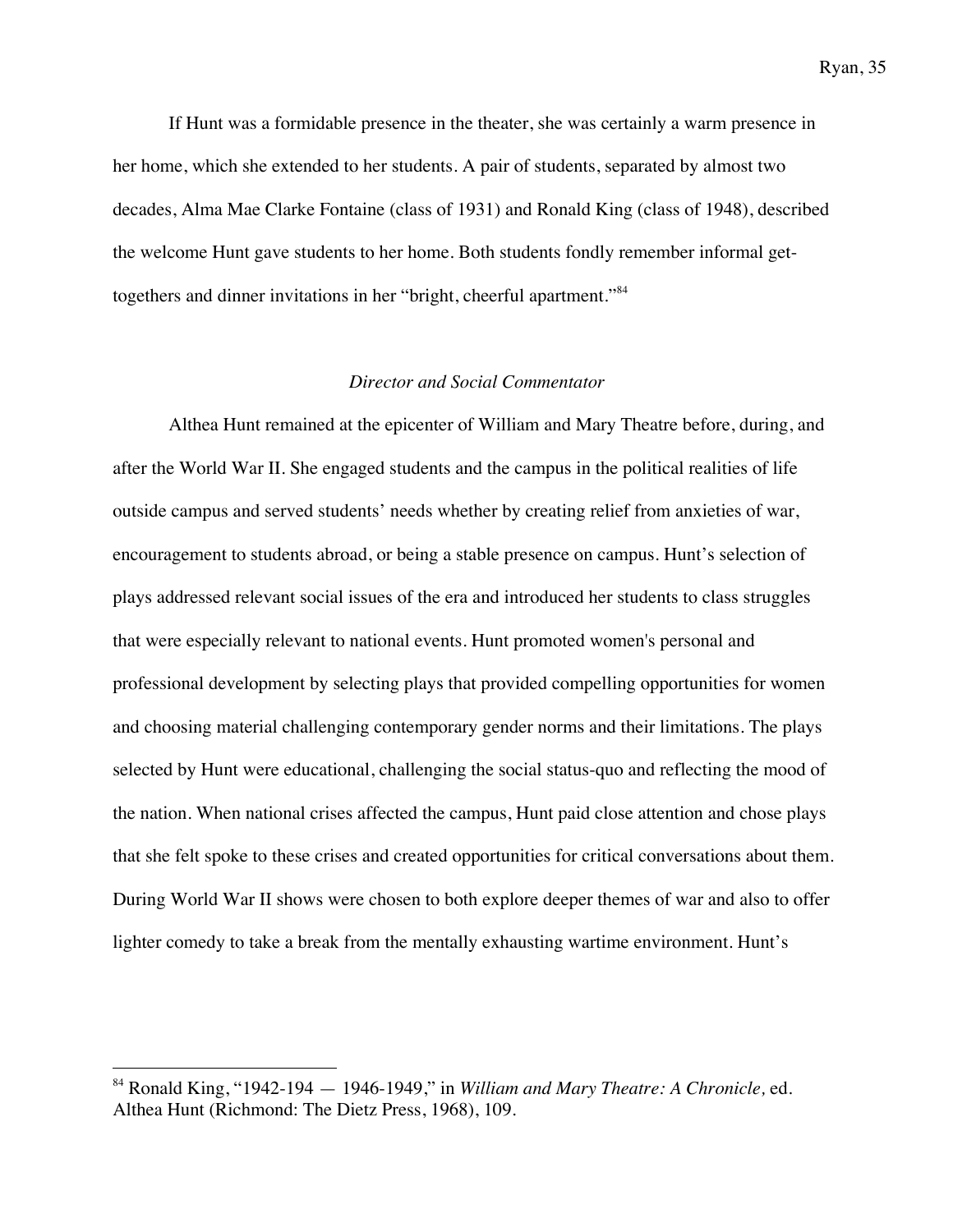selections of plays in the post war period reflected the much lighter climate of the campus after the war.

During the Great Depression, Hunt mounted many plays that reflected national economic struggles. William and Mary Theatre staged elaborate productions like *Dear Brutus* (1934) and *Berkeley Square* (1931), which had impressive, expensive-looking sets with detailed architecture and immense draperies. Although, the William and Mary Theatre itself was not faced with economic strife, the plays they performed engaged subjects that were relevant to the struggles of the nation. At least one play selected by Hunt each year from 1930-1934 critically explored themes such as social stratification, class differences, and social norms—especially concerning the role of women. *The Importance of Being Earnest,* staged in 1930, offered a critique of the Victorian era characterizing the aristocracy as arrogant and hypocritical. It also challenged prescriptive norms of the period, depicting Jack and Algernon as irresponsible and nontrustworthy while featuring women like Lady Bracknell in positions of power.<sup>85</sup>

Hunt's non-conformity in relation to the prescriptive gender norms of the period was joined by her identity as a feminist intent on providing opportunities for William and Mary's female theatre students. Althea Hunt's non-conformism was apparent in many of the plays she selected to direct for William and Mary Theatre. *The Swan*, staged at William and Mary in the 1933-34 season, features a female main character, Dora Hand, who has had three husbands and is a mistress outside her marriage. <sup>86</sup> She, like Hunt, does not bow to dominant cultural norms for women of the era. Hunt selected plays concerning women challenging extant gender norms

<sup>&</sup>lt;sup>85</sup> Christina Flatt, "Feminism in The Importance of Being Earnest," Diss. Ball State U.

<sup>&</sup>lt;sup>86</sup> "The Swan," Chester Theatre Company, web.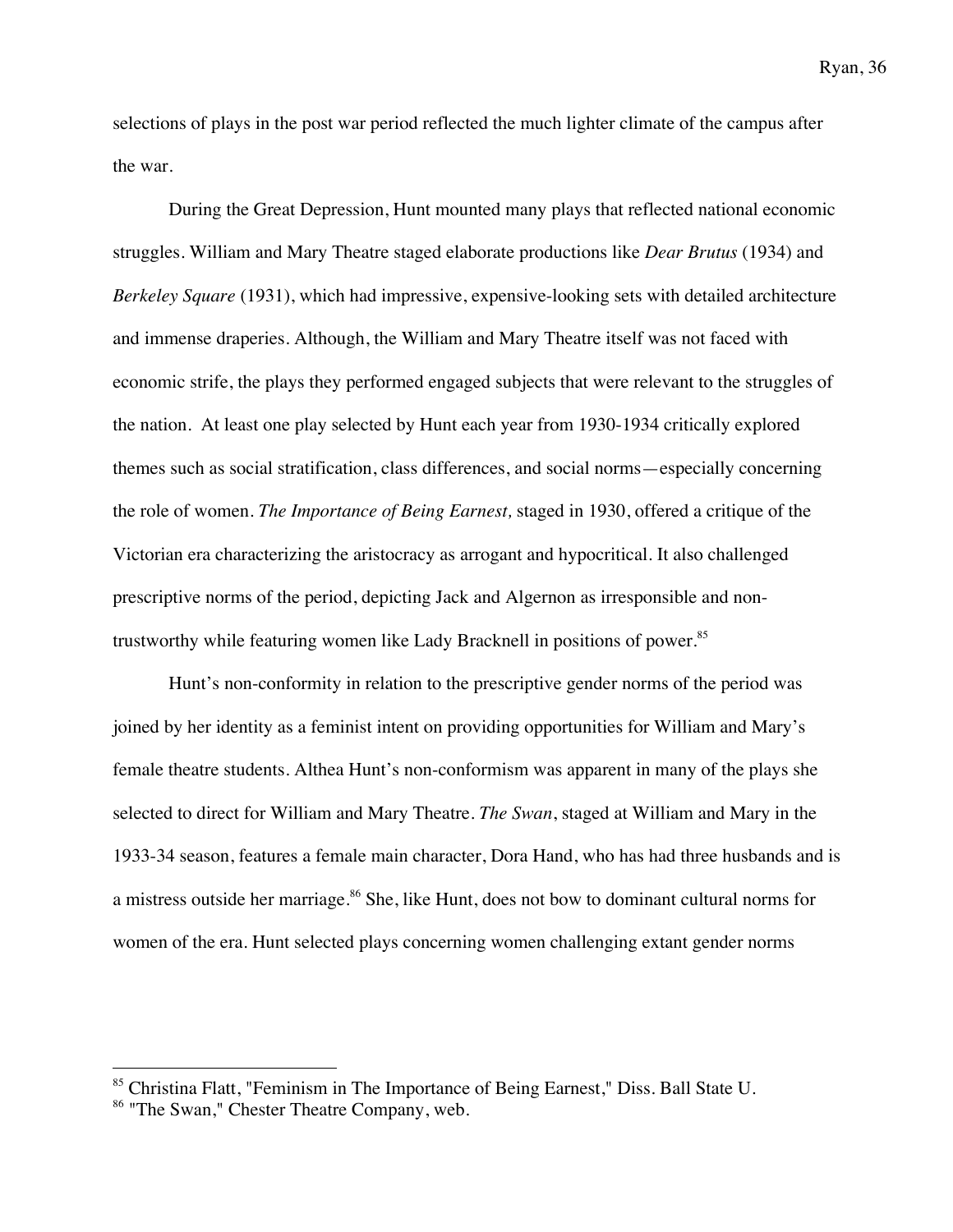ensured the training of "a great number of leading ladies".<sup>87</sup> Hunt's views on the status of white women and belief in women's equality with men were evident in her selection of plays and casting. From 1930-1934 many plays staged by the William and Mary Players featured almost equal numbers of male and female actors or, in some cases, more women than men. *Enter Madame*, staged in 1931, featured 8 women and only 5 men. The few plays with an unequal gender representation staged from 1930-1934 were Shakespearean. *Much Ado About Nothing*, featured only 4 women, but 17 men. However, even in this production 16 more women were doing backstage work for the production.

World War II rescued America from the economic depths of the Great Depression, but for William and Mary, the war caused stress and tension. Limited resources for the theatre and student and faculty absences on campus caused campus anxiety and fear born from the uncertainty of the times. In 1936, the William and Mary Theatre addressed these themes in *Squaring the Circle*. The staging of the play reflected growing political tensions in the world as students returned to Williamsburg for the fall semester and European conflict was increasingly mounting toward what would become World War II. Student Carl Buffington remembered, "there were many new political ideologies in the news when the student body of the College returned to Williamsburg," and that "Squaring the Circle seemed a timely play."88 *Squaring the Circle*, Valentine Kataev's spoof of communism, was a wise and timely choice for a campus (and indeed nation) amused with "[s]oviet efforts to convert their improbable ideology into a way of living."<sup>89</sup>

<sup>88</sup> Carl E. Buffington, "1934-1939," in *William and Mary Theatre: A Chronicle,* ed. Althea Hunt (Richmond: The Dietz Press, 1968), 60-1.

<sup>87</sup> Edward Fales Jr., "1926-1930," in *William and Mary Theatre: A Chronicle,* ed. Althea Hunt (Richmond: The Dietz Press, 1968), 21.

 $89$  Ibid., 61.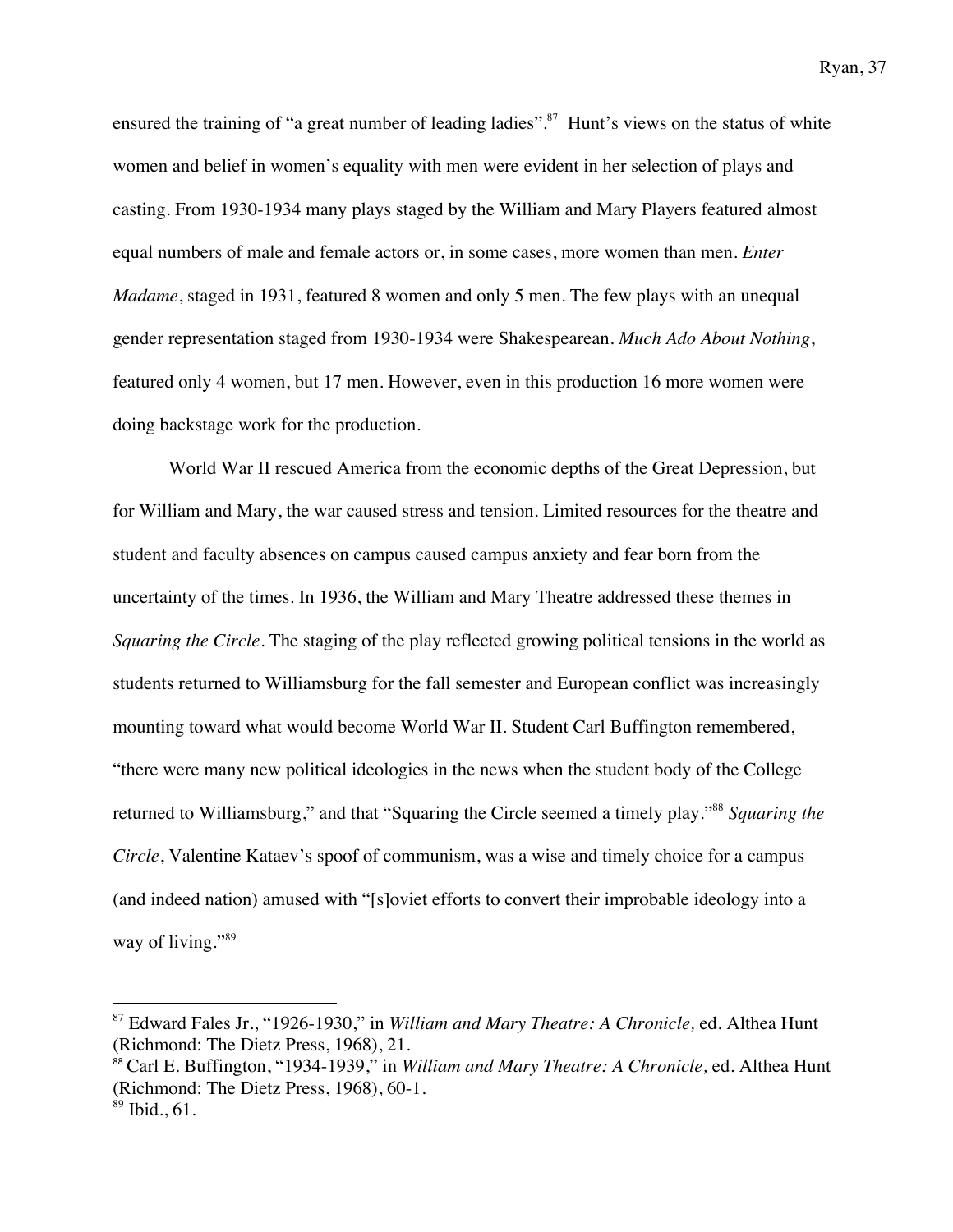Hunt not only tried to raise students' political consciousness through the plays she selected, but also took up the role of comforting and protecting students during the war. The Varsity Show (a student run variety production) was advertised by releasing flyers from a low flying plane—not an uncommon siting pre-World War II. The night of the Pearl Harbor attacks, William and Mary actors and actresses were in rehearsal for *Family Portrait* which was to open four days later. The news of the attack shook students and many "theatre regulars" crowded into the familiarity of Phi Beta Kappa Hall, even those not working on the show. Sarah Jane Vermilye reflected on this particular rehearsal remembering, "one member of the cast chose to take his mixed emotions to Chowning's Tavern, and as a result we learned from Miss Hunt that until such time as our efforts were called elsewhere, our duty lay in 'carrying on.'"<sup>90</sup> The theme of "carrying on" continued for William and Mary Theatre, much as it did for the country as the war continued. Students returned from Christmas vacation in 1942 to many changes within the theatre because of the war's escalation. The theatre's technician, 'Doc' Ross, had entered service and a new technician (this time a woman), Betty Harris, had taken over.<sup>91</sup>

William and Mary Theatre staged its last elaborate production during the war in 1942. A cast of nearly fifty, ballet, student orchestra, handsome sets and costumes made *The School for Husbands* what Sarah Jane Vermilye called an "unforgettable production as close to an allcollege artistic effort as any we remember while at William and Mary."<sup>92</sup> Theatre following this production was still exciting, but necessarily limited in resources. The government mandated rationing of materials during the war took its toll on William and Mary Theatre. Opening night

<sup>90</sup> Sarah Jane Snyder Vermilye, "1939-1944," in *William and Mary Theatre: A Chronicle,* ed. Althea Hunt (Richmond: The Dietz Press, 1968), 86.

 $91$  Ibid., 87.

 $92$  Ibid., 86-7.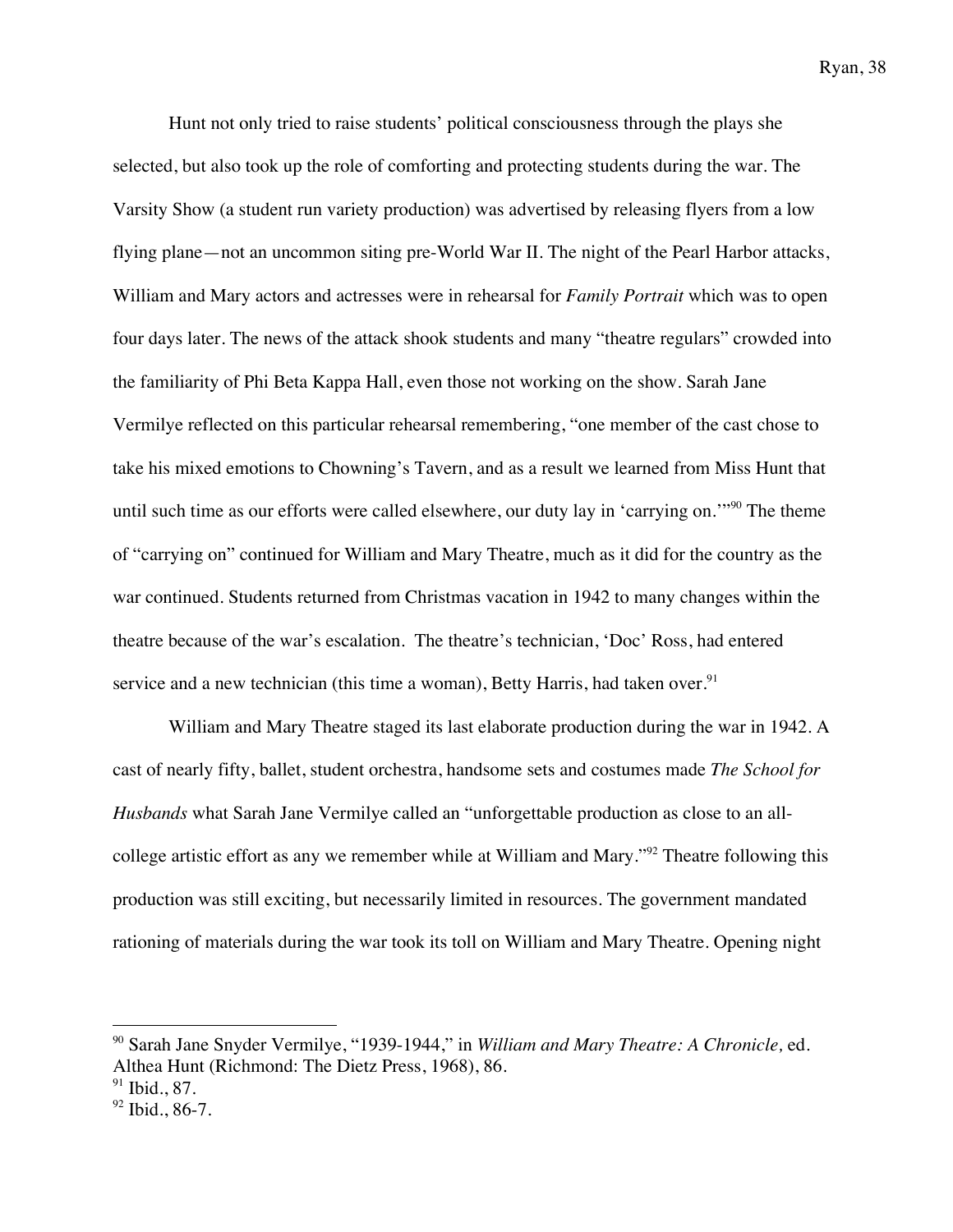of the 1942 production *The Male Animal* was delayed as air raid sirens blared. Soon thereafter, the enlisted reserve corps was called, leaving few students in the Department of Fine-Arts. The result was "a critical shortage of men" and an unfortunate "general apathy among students in supporting dramatic productions" accompanying.<sup>93</sup> A quote from the February 21, 1945 issue of *The Flat Hat* reported, "the William and Mary Theatre is in actual danger of suspending its activity."<sup>94</sup> Despite campus concern, Hunt was able to continue in her position before, during, and after the war. In the face of adversity and a predominantly female campus, Hunt faced the challenge of maintaining a thriving theatre despite demographic inequality. She chose to stage *The Patriots* in 1943, a play in which the characters were majority male.

Plays staged during the World War II era, not only engaged the national climate and mood, but more importantly the needs of students on campus. Hunt selected *Thunder Rock* (1942) to explicitly reflect and comment on the American experience of war. The play focuses on Charleston, who has taken a job as keeper of a lighthouse to escape a world he deems detestable. His friend, Streeter, opposes his pessimism and returns to society to become an aviator believing the world can only be brought out of chaos if people do something about it. Charleston on the other hand believes, "mankind's got one future—in the past."95 Charleston eventually comes to the realization that there is no escape from life, and becomes determined to create order out of a chaotic civilization. Robert Ardrey wrote the play in 1939, when conflict in Europe was rising and war seemed certain.<sup>96</sup> Hunt's choice to stage *Thunder Rock* during World

<sup>93</sup> James Bray, "1944-1945 — 1946-1948," in *William and Mary Theatre: A Chronicle,* ed. Althea Hunt (Richmond: The Dietz Press, 1968), 113.

<sup>94</sup> *Flat Hat,* Feb 21, 1945.

<sup>&</sup>lt;sup>95</sup> Find citation

<sup>96</sup> Sarah Jane Snyder Vermilye, "1939-1944," in *William and Mary Theatre: A Chronicle,* ed. Althea Hunt (Richmond: The Dietz Press, 1968), 88.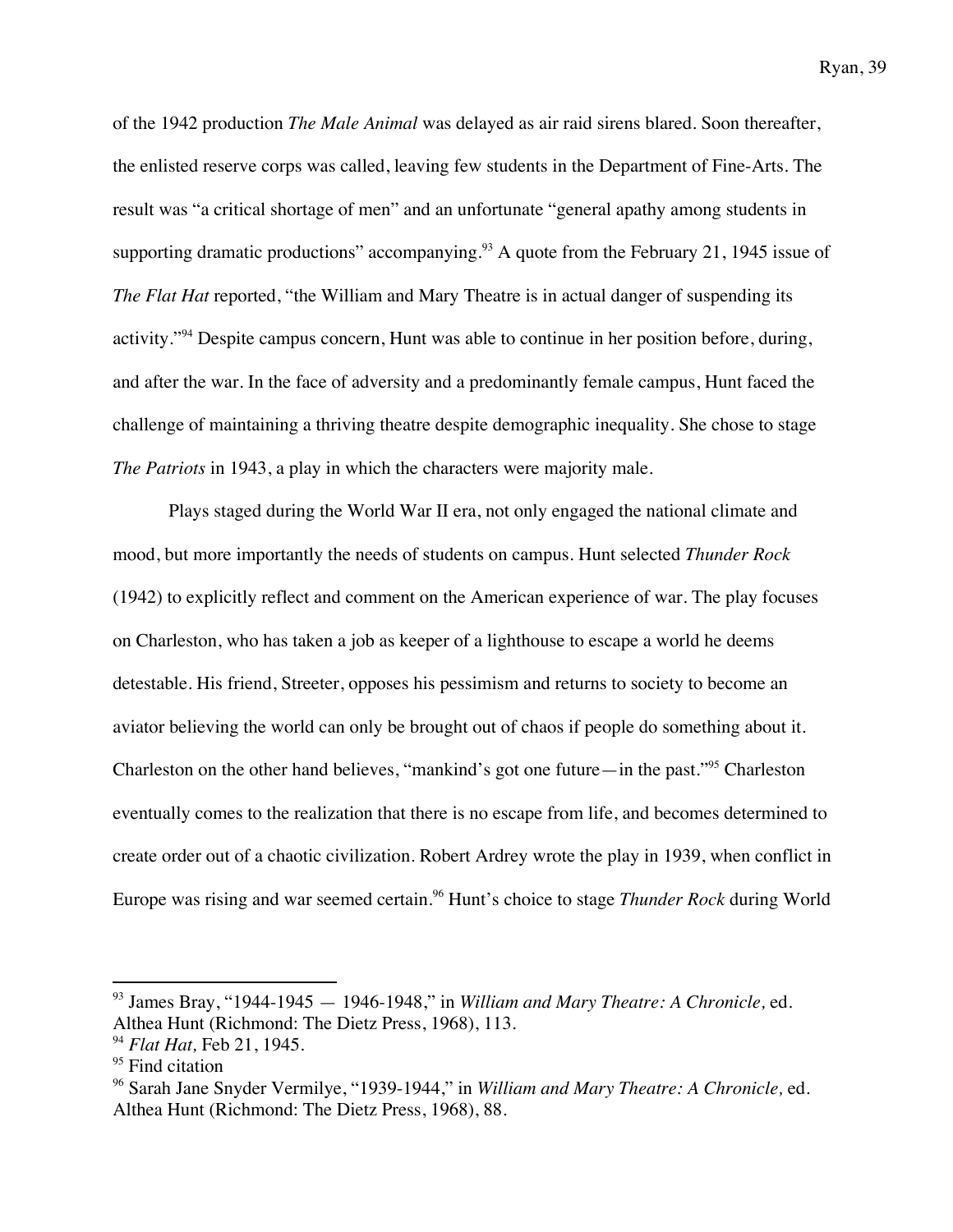War II was a clear effort to relate the theatre to the world outside. By producing *Thunder Rock*, Hunt passed on a message of patriotism and endorsed the theme of military service, supporting her students fighting the war abroad. *The Male Animal* (1942) was also chosen by Hunt for its relevance to the period and the global conflict. It was "just light enough and at the same time had sufficiently serious overtones to please almost everyone."<sup>97</sup> The play combined themes of asserting ones right to free speech with a lighter subplot involving a love triangle, maintaining Hunt's precedent to provide for both intellectual and political consciousness, while caring for the mental well-being of students and faculty at home and abroad.<sup>98</sup>

Althea Hunt's consciousness of the needs of students remaining on campus extended beyond her choices for play selections and into her individual interactions with students. The tough-love style of teaching and directing established by Hunt early in her William and Mary career was not altered by a world war. For those "left behind," Hunt continued to admonish students to "PROJECT."<sup>99</sup> Sarah Jane Vermilye records and praises Hunt's leadership style during the time: "…Miss Hunt channeled our enthusiasm toward productivity, and her gentle discipline was a great stabilizer for us all."<sup>100</sup>

Hunt's "the show must go on" attitude was consistent and intentional and directed toward students who stayed on campus, but her consciousness of students' needs extended to those off campus as well. Hunt corresponded with dozens of students who were abroad during the war and especially maintained "a steady morale-building correspondence with students in uniform." Hunt sent campus and theatre news, reports on other students in service, and William and Mary

<sup>&</sup>lt;sup>97</sup> Ibid., 88-9.

<sup>98</sup> "The Male Animal," *Samuel French, https://www.samuelfrench.com/p/2307/the-male-animal.* <sup>99</sup> Sarah Jane Snyder Vermilye, "1939-1944," in *William and Mary Theatre: A Chronicle,* ed. Althea Hunt (Richmond: The Dietz Press, 1968), 92.  $100$  Ibid.,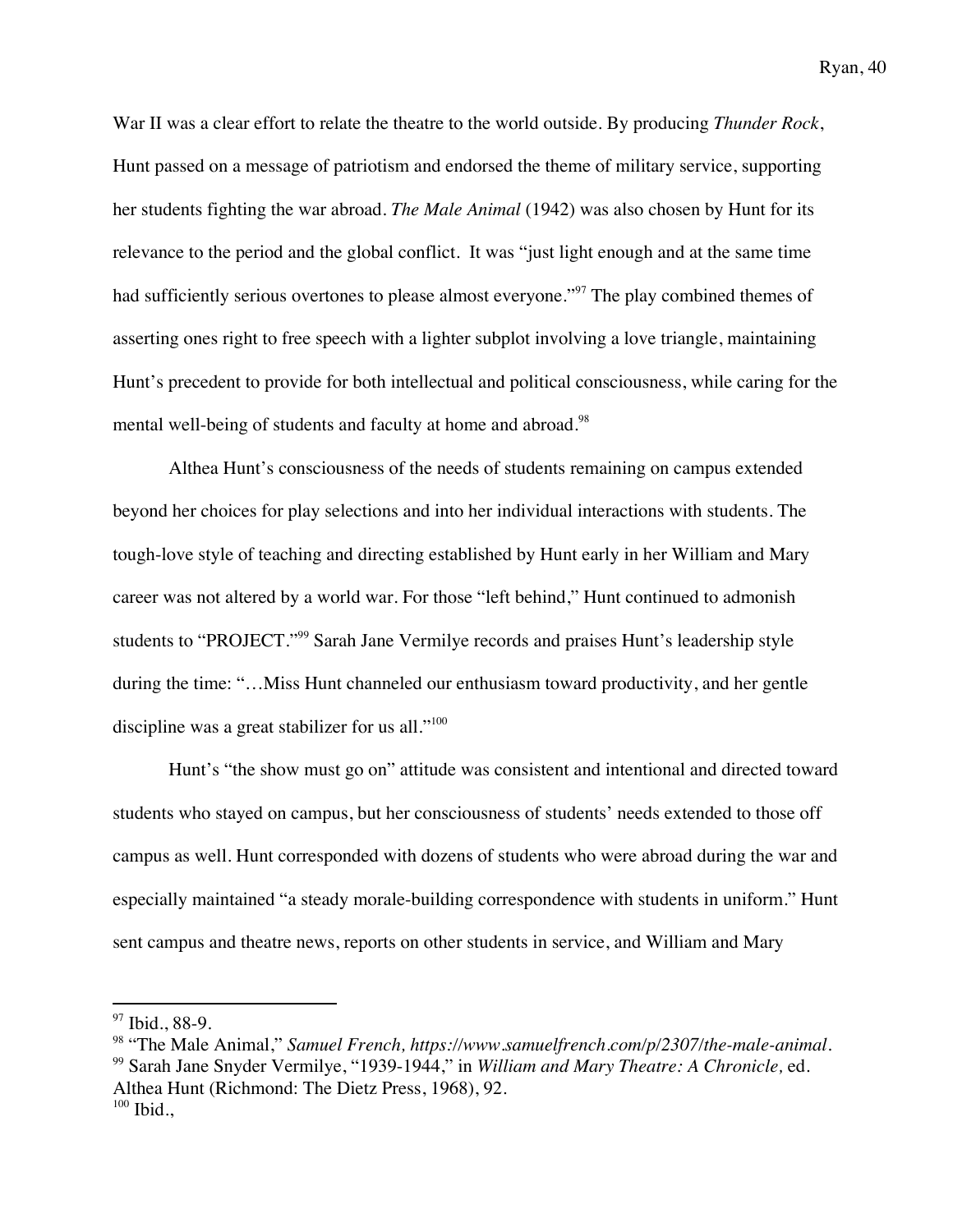Theatre production programs to student Ronald King for which he returned "a 22-gun salute," saying, "Lady, we salute you!"<sup>101</sup> She went to New York to visit two of her students, twins Benjamin and James Bray, who were stationed there during the conflict. Ben reflected on the night she visited recalling, "at that stage you and I were just about ready to give up any plan for returning to college after our hitch in the Navy. We thought the professional theatre should be our new goal. Remember what Althea advised when we told her that night?" To which his brother Jim replied, "her exact words were 'Go back and finish college.'"102 Hunt's priority always was the best interest of her students, whether that meant the encouragement of further education, the steadfast support of those serving abroad, or the welcome students received in her home. Although always a priority for Hunt, her students became that much more important in the years of and directly following the war.

As the war ended, the campus bustled with a mix of returning and new students. The presence of men in their twenties and thirties dedicated to obtaining an education (some of whom came back with wives and children) created a new mixture of ages and experiences among students.<sup>103</sup> As Jim Bray remembered, "the major change was a male population of men instead of boys."104 The opening production of William and Mary Theatre after World War II ended was *Arsenic and Old Lace*, a blockbuster comedy reflecting the relief and euphoria of the post-war nation.<sup>105</sup> The concomitant influx of students to the theatre offered a much more diverse population from which Hunt could select actors for a show. Older students who had returned

<sup>101</sup> Ronald King, "1942-194 — 1946-1949," in *William and Mary Theatre: A Chronicle,* ed. Althea Hunt (Richmond: The Dietz Press, 1968), 100.

<sup>102</sup> Benjamin Bray, "1944-1945 — 1946-1948," in *William and Mary Theatre: A Chronicle,* ed. Althea Hunt (Richmond: The Dietz Press, 1968), 118.

 $103$  Ibid., 100.

 $104$  Ibid.

 $105$  Ibid.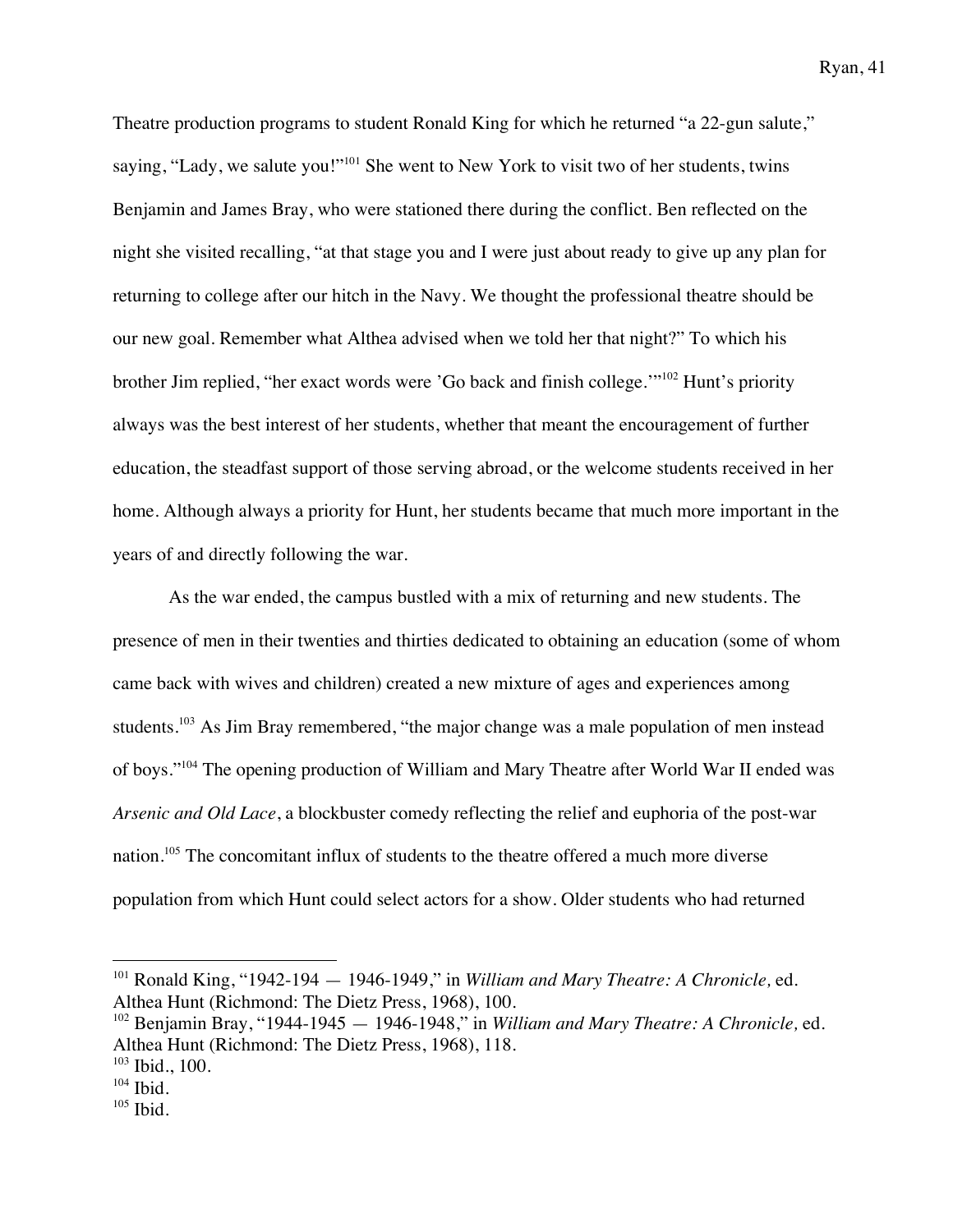from the war joined with younger students to create an array of talent from which Hunt could choose. Shakespeare, a favorite of Hunt according to many of her students' comments (and evident in the sheer number of productions she staged throughout her tenure) finally returned to William and Mary after eleven years. After an attempt to present *A Midsummer Night's Dream* in the 1944-45 season failed when not enough students turned out for auditions, Shakespeare was put on the backburner until *Comedy of Errors* made a return in 1947. The Varsity Show, too, returned that year after a hiatus from similar problems of "lack of talent and lack of interest."<sup>106</sup> Theatre productions were not the only things returning to William and Mary Theatre after time away. After a 14-year absence, Howard Scammon, a past student of Hunt's and the future director of William and Mary Theatre, returned to the college to teach in 1948. King reflected on the excitement Hunt had for Scammon's return and the positive partnership the two had. Scammon would succeed Hunt as the director of William and Mary theatre from her retirement in 1957 after Hunt sustained a heart-attack.<sup>107</sup> Scammon would serve as the director of William and Mary Theatre until 1976.<sup>108</sup>

A national celebratory mood was abundant in the years following the war. Hunt's hard work to acknowledge and serve students during the war was not without thanks. On the twentyfirst anniversary of William and Mary theatre, the cast and crew of *Joan of Lorraine* organized a surprise party to honor Hunt. "We had never before seen Miss Hunt so deeply moved, as her eyes traversed the room and she noted the glowing faces of dozens of students and colleagues from the twenty-one years past and from the present."<sup>109</sup> More excitement came into the theatre

 

<sup>108</sup> Ibid., 108.

<sup>106</sup> Ibid., 103.

<sup>107</sup> Howard Scammon, *William and Mary Theatre: 50 Years,* (Richmond: Dietz Press, 1978).

 $109$  Ibid., 102.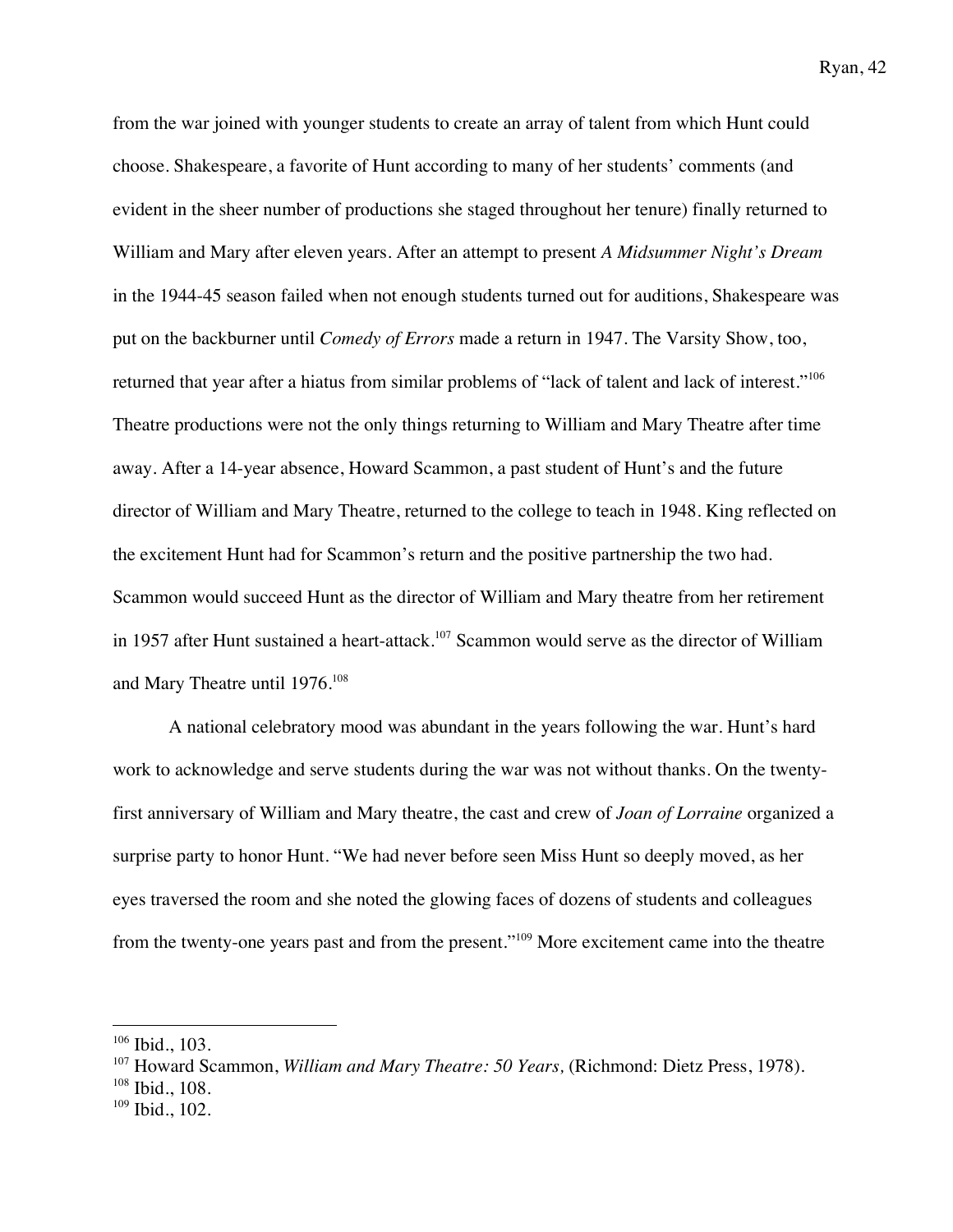department when auditions were held for Paul Green's symphonic drama *The Common Glory*. Although the production was not produced at William and Mary, many students were cast and Hunt was selected to direct. Because the show was set in the summer, the cast lived in temporary dormitories near the present Phi Beta Kappa Memorial Hall. Ronald King explains the excitement of summer living: "The excitement, gaiety, camaraderie, and sheer nonsense of life in the 'Coop' were unforgettable."<sup>110</sup>

Hunt's selections of plays and players continued to reflect and respond to national moods and events. The atmosphere of the William and Mary Theatre post-World War II paralleled the euphoria of a nation no longer at war. Even the language used by alums, in reflecting on their experiences at the time, shifted, reflecting the hopefulness of the time. King, a student who experienced Williamsburg before and after the war, wrote on his time at William and Mary with joy and positivity: "There are so many events and memories that have no chronological sequence, but were so much a part of the Theatre at William and Mary—the private talks and informal get-togethers with Miss Hunt at her bright, cheerful apartment… but most important of all, the warm embrace and look of satisfaction from Miss Hunt after a good performance."<sup>111</sup>

Hunt continued to stage plays that engaged world events, but the emotional weight of the productions was lesser than they had been during the war. A national election was the inspiration for *First Lady*, staged in 1952.<sup>112</sup> Noteworthy events in William and Mary Theatre were no longer low flying planes or the interruptions created by air raid drills, but the controversy of

<sup>110</sup> Ibid., 103-4.

<sup>&</sup>lt;sup>111</sup> Ibid., 109.

<sup>112</sup> Jeremy Clulow, "1951-1955," in *William and Mary Theatre: A Chronicle,* ed. Althea Hunt (Richmond: The Dietz Press, 1968), 156.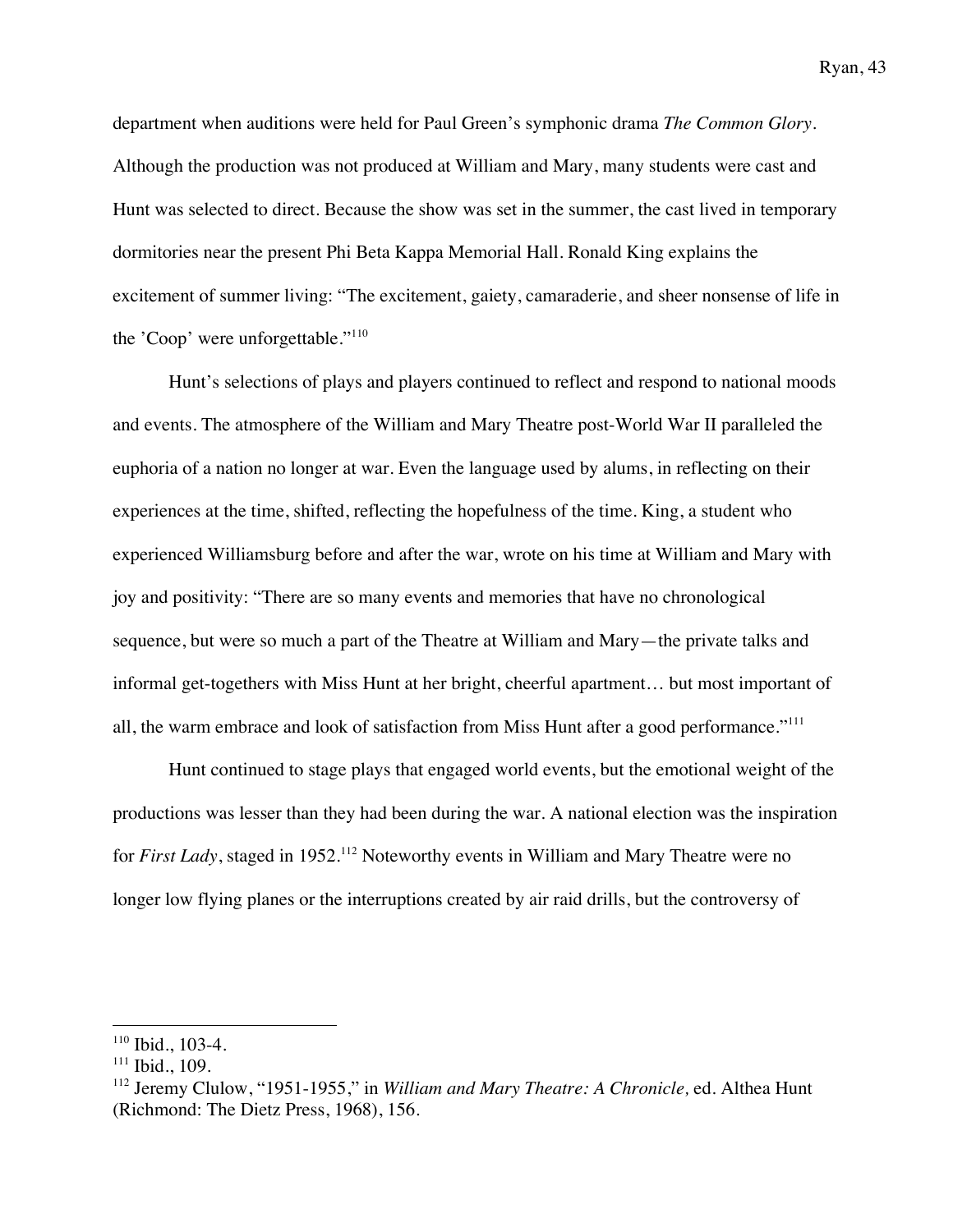having two characters in a double bed together staged in *Here We Are (1950)*. <sup>113</sup> War with Korea seemed imminent by the Spring of 1951, but the prospect of another conflict did not bring the same concern as that occasioned by American participation in World War II.

During the 1950s and 60s, Hunt chose to produce plays that wrestled with themes of war and peace. An anti-war satire piece, *No More Peace*, was performed in 1950 and *The Trojan War Will Not Take Place*, with similar themes of war and peace was presented in 1952.<sup>114</sup> Tragedy did strike, however, in late 1953 when a fire broke out in Phi Beta Kappa Hall. Students returned to campus after winter break to find their home destroyed. Among the wreckage was the Globe Theatre replica—intended for use in the upcoming production of Hamlet. As always, in spite of everything, the show went on. The season continued as it would have otherwise, although the quantity of work increased for students as they prepared to perform the play in the school gymnasium.<sup>115</sup> Despite the immense challenges of staging a show in an open gymnasium, *Hamlet*  was a success.<sup>116</sup> The success of *Hamlet* despite the loss of a stage space, is yet another instance of Hunt jumping headfirst into the challenges set before her and using the very problem itself to create something successful. Jean Shepard Weisz recognized and appreciated this trait of Hunt: "We are grateful to Miss Hunt for seeking ever-new challenges and also to the many members of the audiences who appreciated this."<sup>117</sup>

<sup>114</sup> Christian Hollis Moe, "1947-1951," in *William and Mary Theatre: A Chronicle,* ed. Althea Hunt (Richmond: The Dietz Press, 1968), 137.; Jean Shepard Weisz, "1951-1955," in *William and Mary Theatre: A Chronicle,* ed. Althea Hunt (Richmond: The Dietz Press, 1968), 173. <sup>115</sup> Jeremy Clulow, "1951-1955," in *William and Mary Theatre: A Chronicle,* ed. Althea Hunt

<sup>113</sup> Christian Hollis Moe, "1947-1951," in *William and Mary Theatre: A Chronicle,* ed. Althea Hunt (Richmond: The Dietz Press, 1968), 138.

<sup>(</sup>Richmond: The Dietz Press, 1968), 160-1.

 $116$  Ibid., 164.

<sup>117</sup> Jean Shepard Weisz, "1951-1955," in *William and Mary Theatre: A Chronicle,* ed. Althea Hunt (Richmond: The Dietz Press, 1968), 174.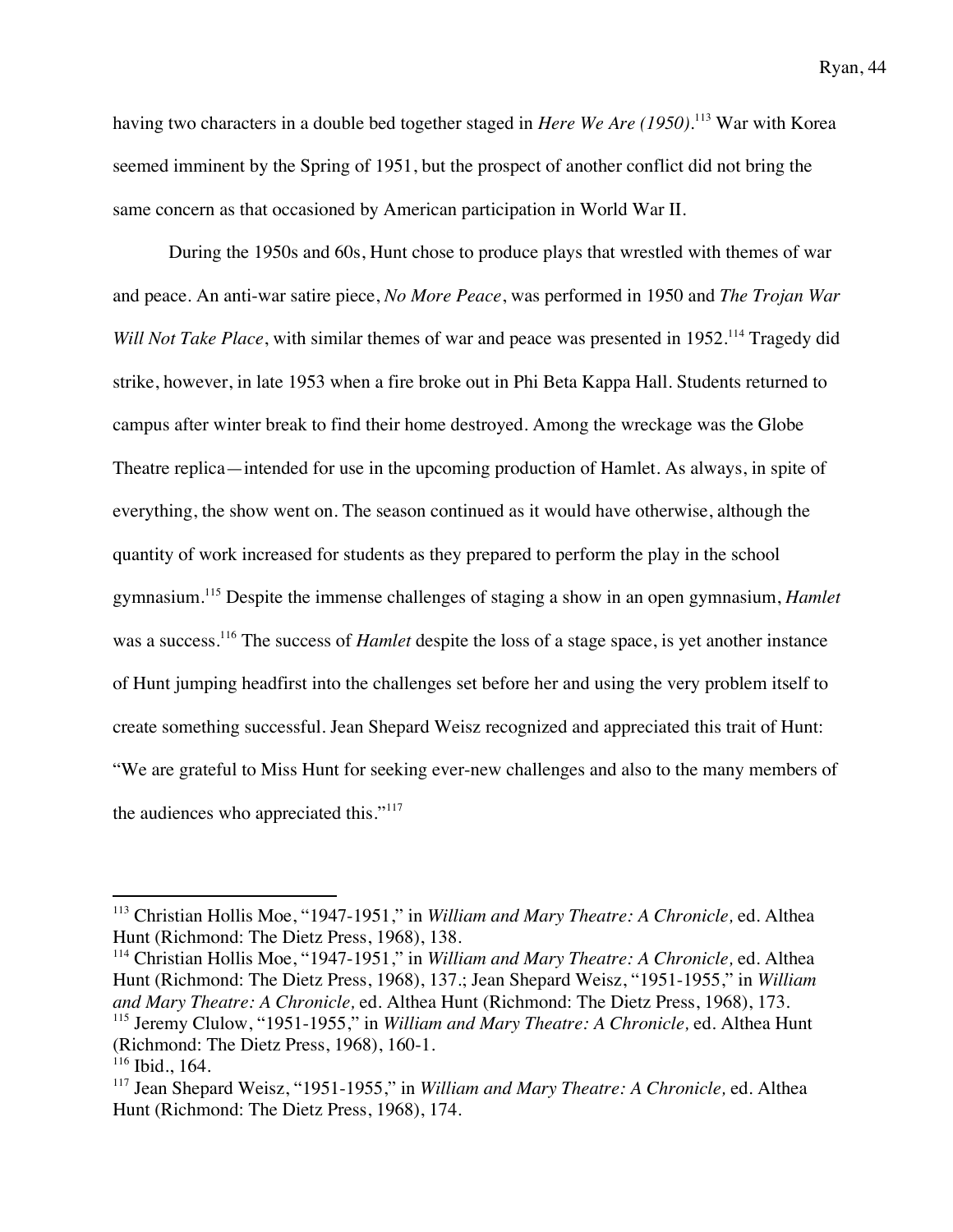#### PART V: AFTERWORD

In 1968, Hunt published a chronicle of the William and Mary Theatre. She collected memoirs from past students and compiled and edited them into a book, many of which were used in this paper. She made clear to the students to whom she reached out, that the book would be "a chronicle of William and Mary Theatre and that there were to be no professorial accolades."<sup>118</sup> Thankfully, however, many did not completely omit accolades to Hunt. The desire of Hunt to formulate such a chronicle and to assume her omission from her students' recollections was a humble, yet total misevaluation of her own impact on William and Mary Theatre and the many students it fostered throughout her time. I hope this essay provides the accolades to Hunt that she attempted to remove from the accounts of William and Mary Theatre from 1926 to 1957. The clear impact one woman brought to so many students without fail for 31 years was an essential part of the development of the theatre to where it is today, almost 90 years later.

Hunt's legacy lives on in the Phi Beta Kappa Memorial Hall, where the Theatre Department is housed today. Hunt officially retired in 1961 and was named Professor Emeritus of fine arts. She died at the age of 80 on April 1, 1971.119 Legend says her ghost still haunts the building. Several current students have had experiences with her ghost and although I have yet to have a run-in with her, I don't doubt her presence still looms large. Even Hunt's ghost is a protector of William and Mary's theatre students. Sofia Quinteiro ('20) was working on a production in 2017 when she began getting increasingly close to the dangerous "cyc" pit edge

<sup>118</sup> James Bray, "1944-1945 — 1946-1948," in *William and Mary Theatre: A Chronicle,* ed. Althea Hunt (Richmond: The Dietz Press, 1968), 125.

<sup>119</sup> "Althea Hunt, 80, Taught Arts at William and Mary," *The New York Times*, April 4, 1971.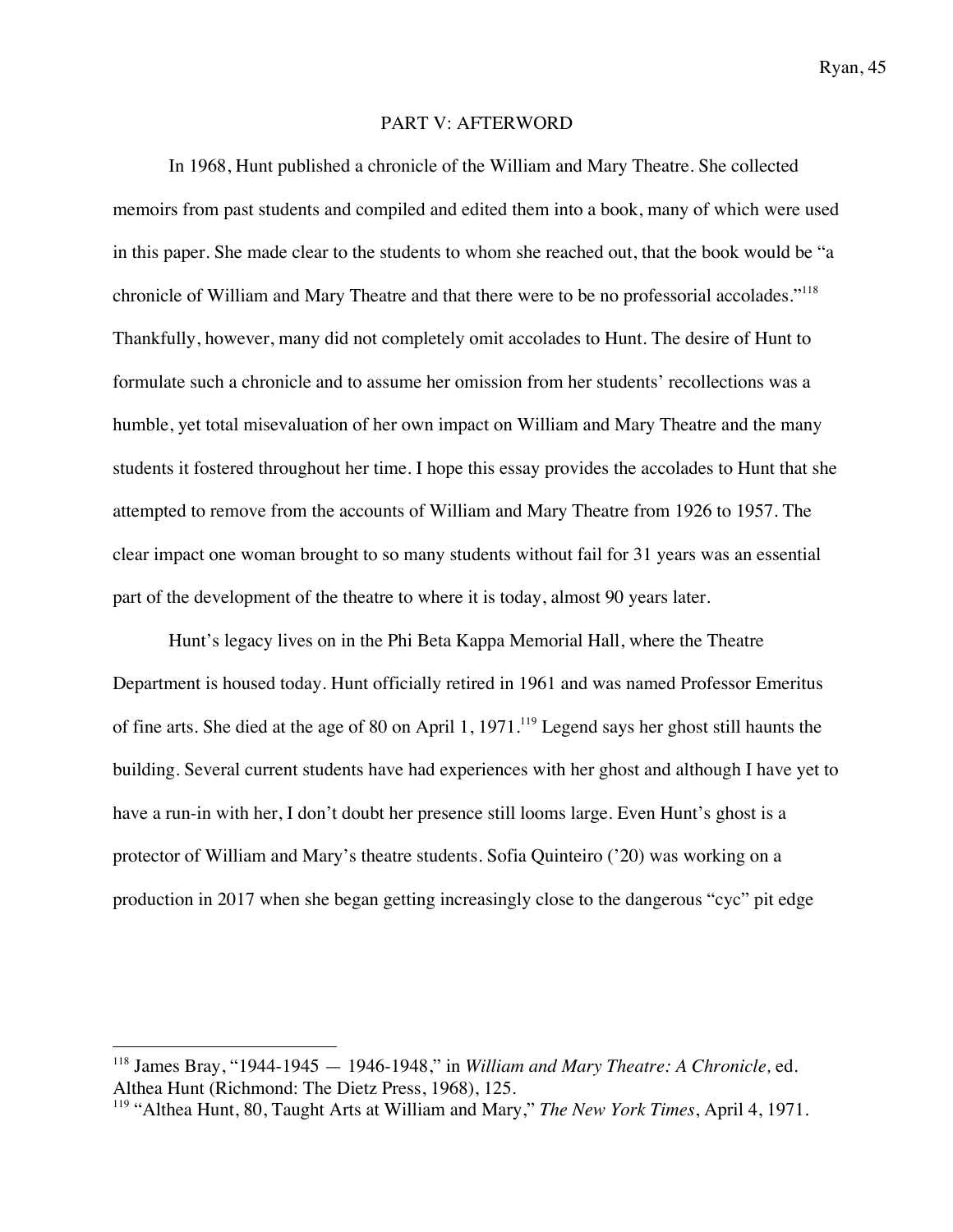without noticing.<sup>120</sup> She wrote, "Suddenly I heard a soft woman's voice near my head say "turn around" so I turned and my foot was hanging off of the edge when I wasn't even realizing it, one more step and I would've fallen in. Eliza, Barclay and I were the only ones in the space and there was no one near me." Another student, Hayley Wenk ('18), shared the encounter of a retired faculty member's meeting with Hunt's ghost. Dave (William and Mary Theatre technical director, 1977-2017) was checking on the light booth to make sure students hadn't created a mess when he heard a female voice ask, "can I help you?" Wenk wrote, "Dave's […] been the TD for years now, so anyone in the light lab should know who [Dave is], so he turns, and no one is there. And then feels a burst of cold air."

Whether or not Hunt is still with us, her presence certainly is. The contribution of Althea Hunt to William and Mary Theatre is nearly incalculable, yet I hope the preceding has acknowledged her hard work. As a non-conforming woman of the early twentieth century, Althea Hunt created a professional and personal niche for herself. In doing so, she had a positive impact on other women (and men) of her time and has influenced student experiences at William and Mary to the current day.

 $120$  The "cyc" or cyclorama is a vertical surface used as a backdrop. It sits into a several-feet deep pit below stage level. "Cyclorama, ('cyc')," *Illuminating Engineering Society,*  https://www.ies.org/definitions/cyclorama-cyc/.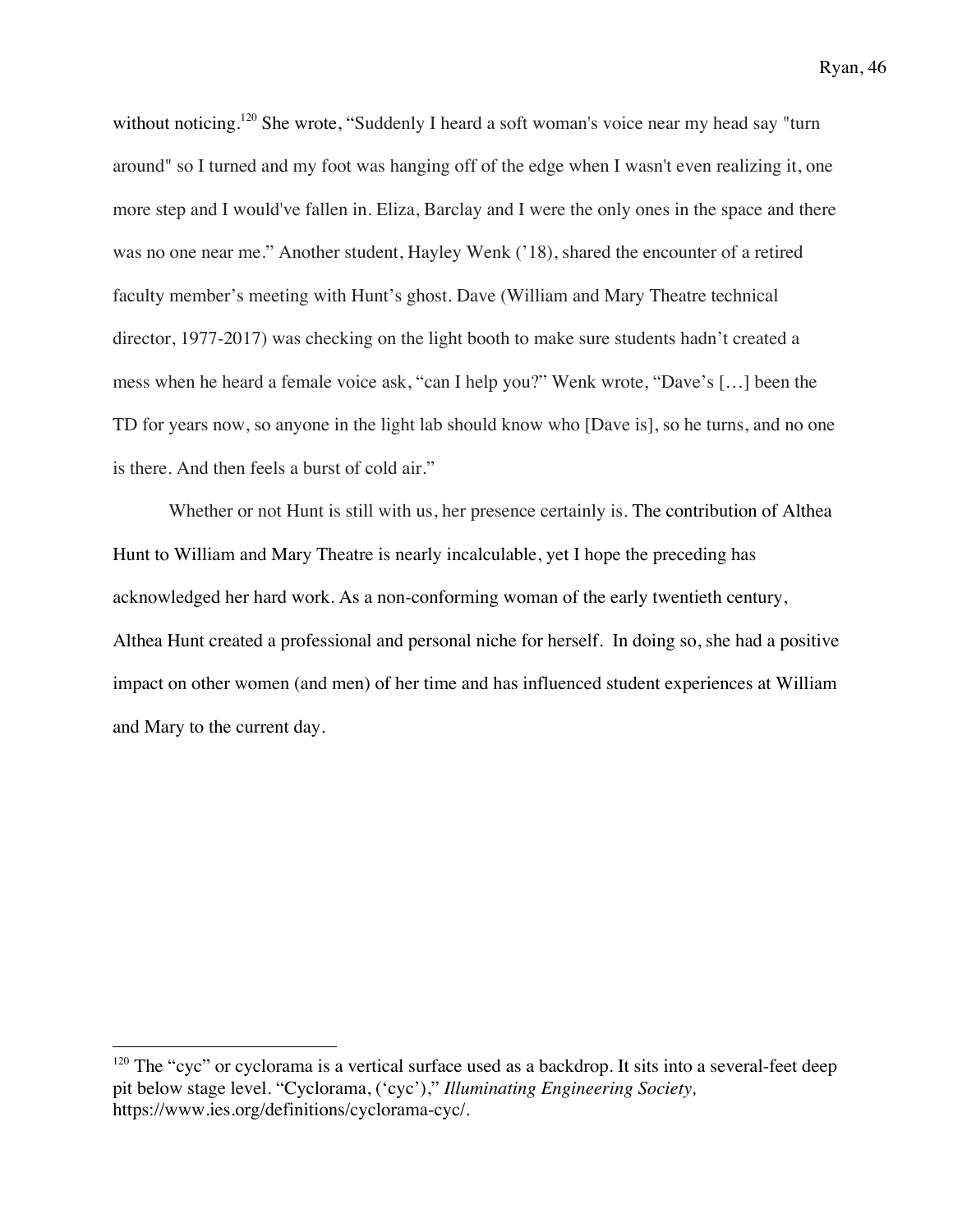### BIBLIOGRAPHY

### **Primary**

"A Greek Theatre." *The Flat Hat* [Williamsburg] 70 Nov. 1911: 2. Print.

"Althea Hunt, 80, Taught Arts at William and Mary." *The New York Times*. April 4, 1971.

"Alumni." The Campus (Meadville). January 12, 1921, 3.

Bray, Benjamin. "1944-1945 — 1946-1948." *William and Mary Theatre: A Chronicle,* ed. Althea Hunt (Richmond: The Dietz Press, 1968).

Bray, James. "1944-1945 — 1946-1948." *William and Mary Theatre: A Chronicle,* ed. Althea Hunt. Richmond: The Dietz Press, 1968.

Buffington, Carl E. "1934-1939," *William and Mary Theatre: A Chronicle,* ed. Althea Hunt (Richmond: The Dietz Press, 1968).

Chandler, Julian A. C., *The History of Suffrage in Virginia.* Baltimore: The Johns Hopkins Press, 1901.

Clarke, Alma Mae. "1927-1931." *William and Mary Theatre: A Chronicle,* ed. Althea Hunt. Richmond: The Dietz Press, 1968.

Clulow, Jeremy. "1951-1955," in *William and Mary Theatre: A Chronicle,* ed. Althea Hunt. Richmond: The Dietz Press, 1968.

"Coburn Players in April." *The Flat Hat* [Williamsburg] 13 Feb. 1912: 1. Print.

"Co-Education." *The Flat Hat.* [Williamsburg] 27. Feb. 1918. 1. Print.

"College Dramatics." *The Flat Hat.* [Williamsburg] 05. Feb. 1920. 2. Print.

"College Dramatics." *The Flat Hat.* [Williamsburg] 25. Mar. 1920. 6. Print.

College of William and Mary, *Colonial Echo 1910,* William and Mary Digital Archives*.*

College of William and Mary, *Colonial Echo 1927,* William and Mary Digital Archives.

"College Plays." *The Flat Hat* [Williamsburg] 14 Nov. 1911: 2. Print.

"Concerning Mary." *The Flat Hat*. Oct. 16, 1919. 4. Print

"Dramatic Club." *The Flat Hat.* [Williamsburg] 15. Oct. 1920. 4. Print.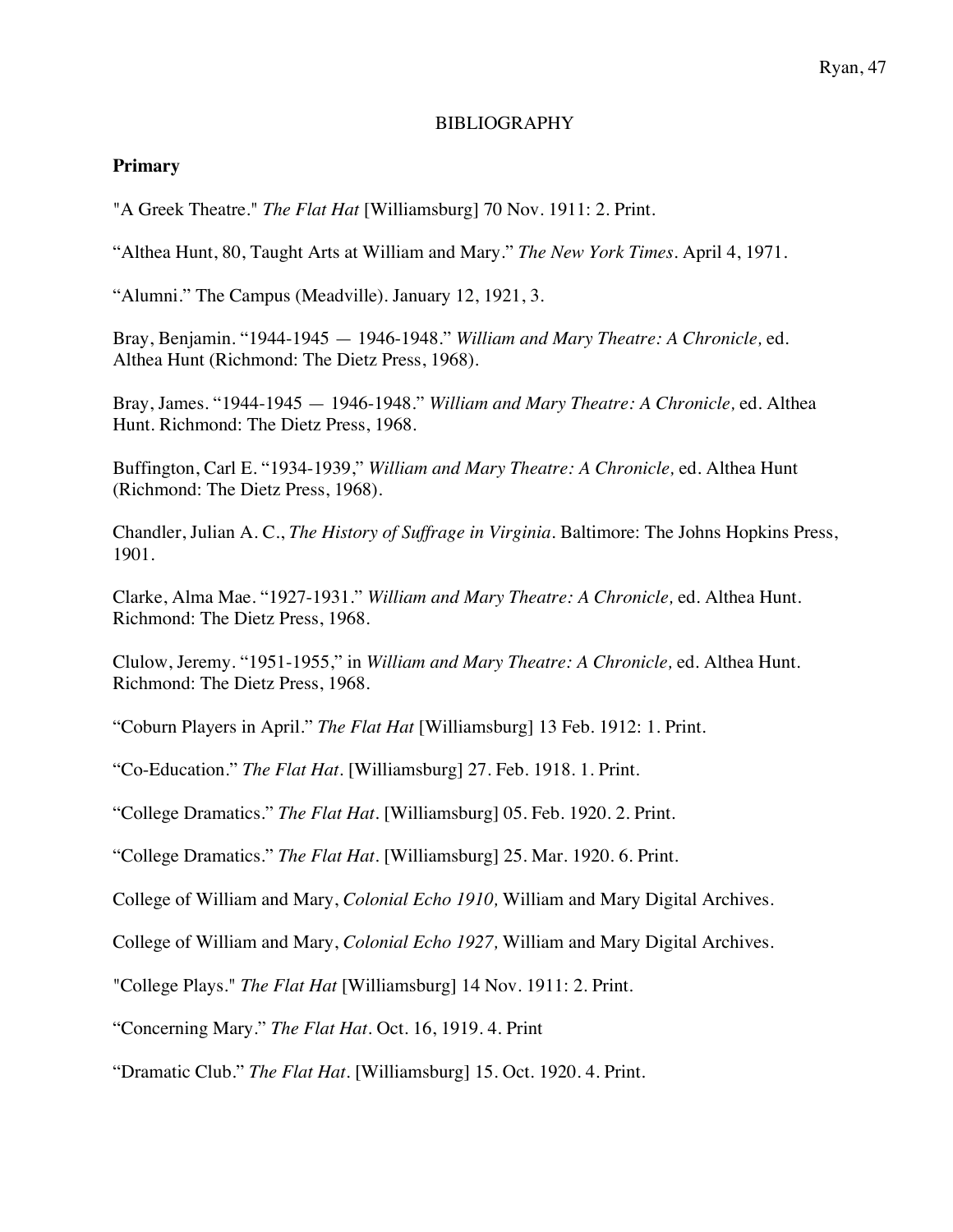"Entertainments." *The Flat Hat.* [Williamsburg] 19. Jan. 1915. 2. Print.

"Elizabethans Present 'The Rivals,' Are Received Enthusiastically." *The Flat Hat.* Williamsburg. 23 Apr. 1912: 1. Print.

"Elizabethans Will Reappear." *The Flat Hat* [Williamsburg] 30 Apr. 1912: 3. Print.

"Elizabethans Will Return." *The Flat Hat* [Williamsburg] 21 Nov. 1911: 1. Print.

"Eyes of Whole Country on William and Mary." *The Flat Hat*. [Williamsburg] 22. Oct. 1920.

Fales Jr., Edward. "1926-1930." *William and Mary Theatre: A Chronicle,* ed. Althea Hunt. Richmond: The Dietz Press, 1968.

"History." William and Mary Theatre*.* https://www.wm.edu/as/tsd/theatre/history/index.php*.* 

Hunt, Althea. "Introduction." *William and Mary Theatre: A Chronicle,* ed. Althea Hunt. Richmond: The Dietz Press, 1968.

Irons, Ann Helm. "1949-1953." *William and Mary Theatre: A Chronicle,* ed. Althea Hunt. Richmond: The Dietz Press, 1968.

Marshallite Yearbook. 1926. 225.

Moe, Christian Hollis. "1947-1951." *William and Mary Theatre: A Chronicle,* ed. Althea Hunt. Richmond: The Dietz Press, 1968.

King, Ronald. "1942-194 — 1946-1949." *William and Mary Theatre: A Chronicle,* ed. Althea Hunt (Richmond: The Dietz Press, 1968).

"Literary Societies." *The Flat Hat.* [Williamsburg] 20. Mar. 1918. 1. Print.

"Pass Co-Education." *The Flat Hat*. [Williamsburg] 13. Mar. 1918. 1. Print.

"Play A Success; To Be Given in Newport News and Portsmouth." *The Flat Hat.* [Williamsburg] 29. Apr. 1920. 1. Print.

Procopius, Procopius, G. A. Williamson, and Peter Sarris, eds., *The Secret History*, (London: Penguin Classics, 2007).

Scammon, Howard. *William and Mary Theatre: 50 Years.* Richmond: Dietz Press, 1978.

Sleigh, Ginny. "Allegeny Alumnates." The Campus, October 7, 1960, 3.

"Taming of the Shrew." *The Flat Hat* [Williamsburg] 23 Apr. 1912: 4. Print.

The Campus (Meadville), September 28, 1915, 1.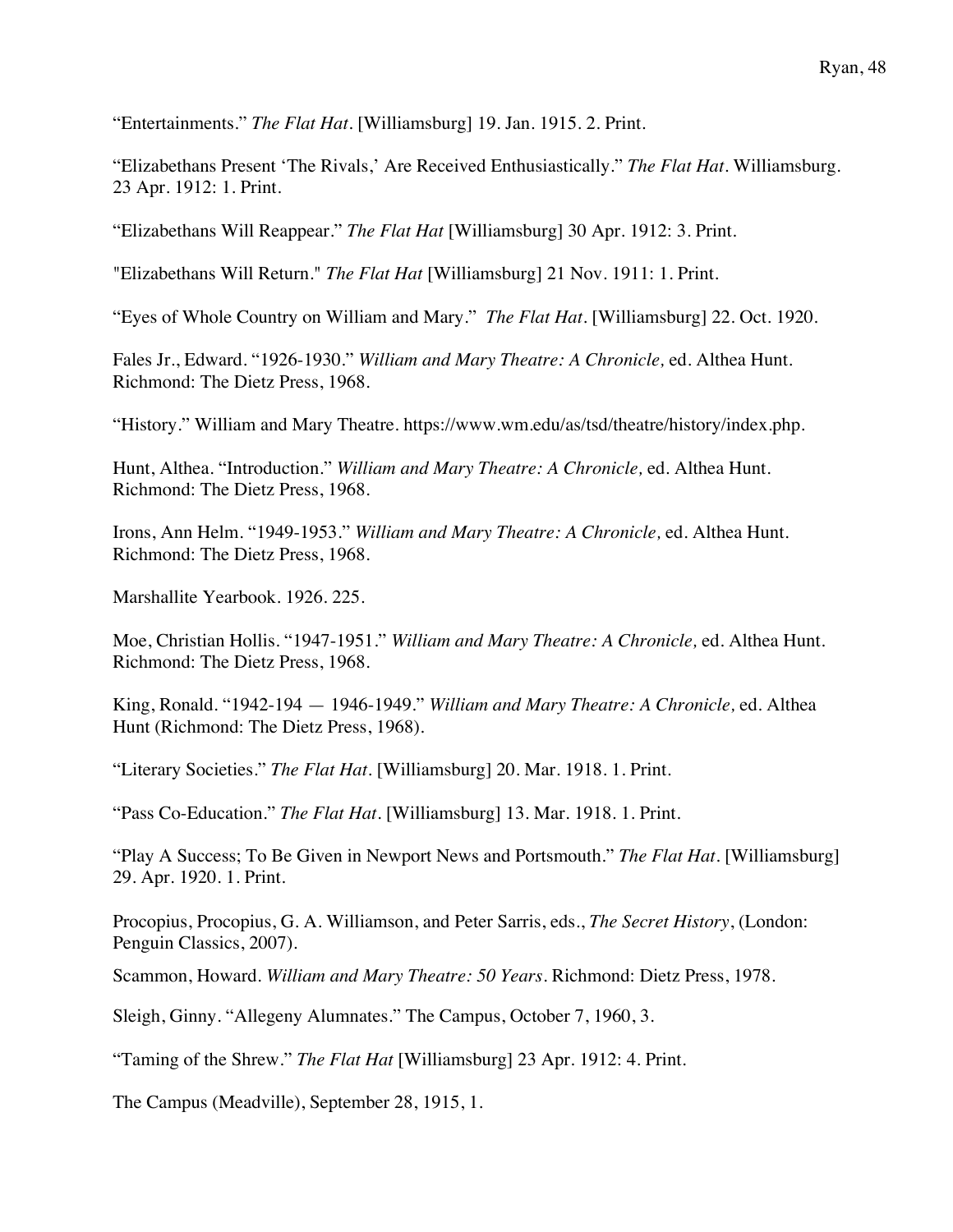"The Caste [sic] is Picked for 'The Rivals' Elizabethans to Give Play Easter." *The Flat Hat* [Williamsburg] 5 Mar. 1912: 1. Print.

*The Flat Hat*. [Williamsburg] 09. Mar. 1915. 4. Print.

*The Flat Hat,* Feb 21, 1945.

Tyler, Lyon Gardiner. "Farewell Address." Speech, Williamsburg, VA, June 10, 1919.

Vermilye, Sarah Jane Snyder. "1939-1944." *William and Mary Theatre: A Chronicle,* ed. Althea Hunt. Richmond: The Dietz Press, 1968.

"W. and M. Faculty Increased." *The Flat Hat*. [Williamsburg] 01. Jan. 1920. 2. Print. Weisz, Jean Shepard Weisz. "1951-1955." *William and Mary Theatre: A Chronicle,* ed. Althea Hunt. Richmond: The Dietz Press, 1968.

Woolf, Henry. "1955-1956." *William and Mary Theatre: A Chronicle,* ed. Althea Hunt. Richmond: The Dietz Press.

Woody, Thomas. *A History of Women's Education in the United States*. New York: The Science Press, 1929.

### **Secondary**

Bailey, Beth. *Sex in the Heartland*. Cambridge: Harvard University Press, 1999.

Brockett, Oscar G. *History of the Theatre.* Boston, Allyn and Bacon, 1995.

"Coeducation." New World Encyclopedia. June 3, 2013.

"Cyclorama, ('cyc')." *Illuminating Engineering Society.*  https://www.ies.org/definitions/cyclorama-cyc/.

Eschbach, Elizabeth Seymour. *The Higher Education of Women in England and America 1865- 1920.* New York: Garland Publishing, 1993.

Evans, Stephanie Y. *Black Women in the Ivory Tower: 1850-1954*. Gainesville: University of Florida Press, 2008.

Flatt, Christina. "Feminism in The Importance of Being Earnest." Diss. Ball State U.

Friedman, Estelle. *Maternal Justice: Miriam van Waters and the Female Reform Tradition.* Chicago: University of Chicago Press, 1996.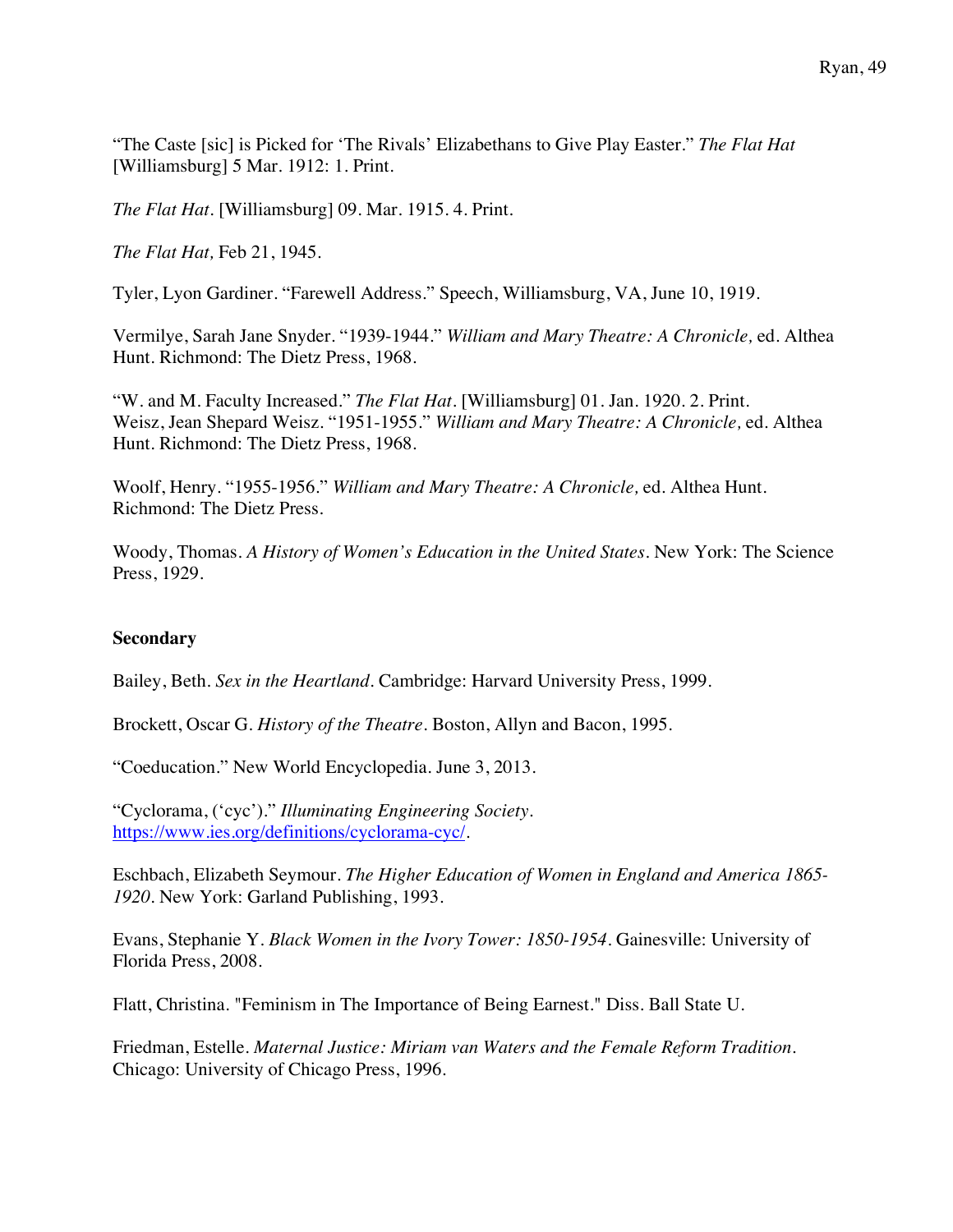Glenn, Evelyn Nakano. "Social Construction of Mothering: A Thematic Overview." *Mothering: Ideology, Experience, and Agency*, 1994.

Gordon, Linda. "Black and White Visions of Welfare: Women's Welfare Activism, 1890-1945." *Unequal Sisters: A Multi-cultural Reader in U.S. Women's History*, eds. Ruiz, Vicki L. and Ellen Carol Dubois. New York: Routledge, 1994.

Gordon, Lynn D. "From Seminary to University: An Overview Of Women's Higher Education, 1820-1920." *The History of Higher Education.* (Old Tappan: Pearson Custom Publishing, 1997).

Gordon, Lynn D. *Gender and Higher Education in the Progressive Era.* New Haven: Yale University Press, 1990.

Hahn, Pauline. "Hallie Flanagan: Practical Visionary." *Women in American Theatre,* ed. Chinoy, Helen Krich and Linda Walsh Jenkins. New York: Theatre Communications Group, 2006.

"Hallie Flanagan Davis." Vassar Encyclopedia, last modified 2010. http://vcencyclopedia.vassar.edu/faculty/prominent-faculty/hallie-flanagan-davis.html.

Hennigan, Shirlee. "Women Directors—The Early Years," *Women in American Theatre,* eds. Chinoy, Helen Krich and Linda Walsh Jenkins. New York: Theatre Communications Group, 2006.

"House Un-American Activities Committee." The Eleanor Roosevelt Papers Project. https://www2.gwu.edu/~erpapers/teachinger/glossary/huac.cfm.

"Introduction." *American Women Stage Directors of the Twentieth Century,* eds. Fliotsos, Anne and Wendy Vierow. Urbana: University of Illinois Press, 2008.

"Introduction." *The Gay and Lesbian Theatrical Legacy*, eds. Harbin, Billy J., Kim Marra, and Robert A. Schanke.Ann Arbor: University of Michigan Press, 2005.

Kerber, Linda and Jane DeHart, "M. Carey Thomas, 'The passionate desire of women… for higher education…" *Women's America: Refocusing the Past,* eds. Linda K. Kerber and Jane Sherron De Hart.Oxford: Oxford University Press, 1995.

Kerber, Linda and Jane DeHart. "Zitkala-Sa, …This semblance of civilization." *Women's America: Refocusing the Past,* eds. Kerber, Linda K. and Jane Sherron De Hart. Oxford: Oxford University Press, 1995.

"Minstrel Show." *Encyclopedia Britannica*. https://www.britannica.com/art/minstrel-show.

Mitchell, Claudia A. and Jacqueline Reid-Walsh. "Sororities." Girl Culture (Westport), 2008.

Parker, Patsy. "The Historical Role of Women in Higher Education." *Administrative Issues Journal: Connecting Education, Practice and Research* 5*,* No. 1 (May 2015).